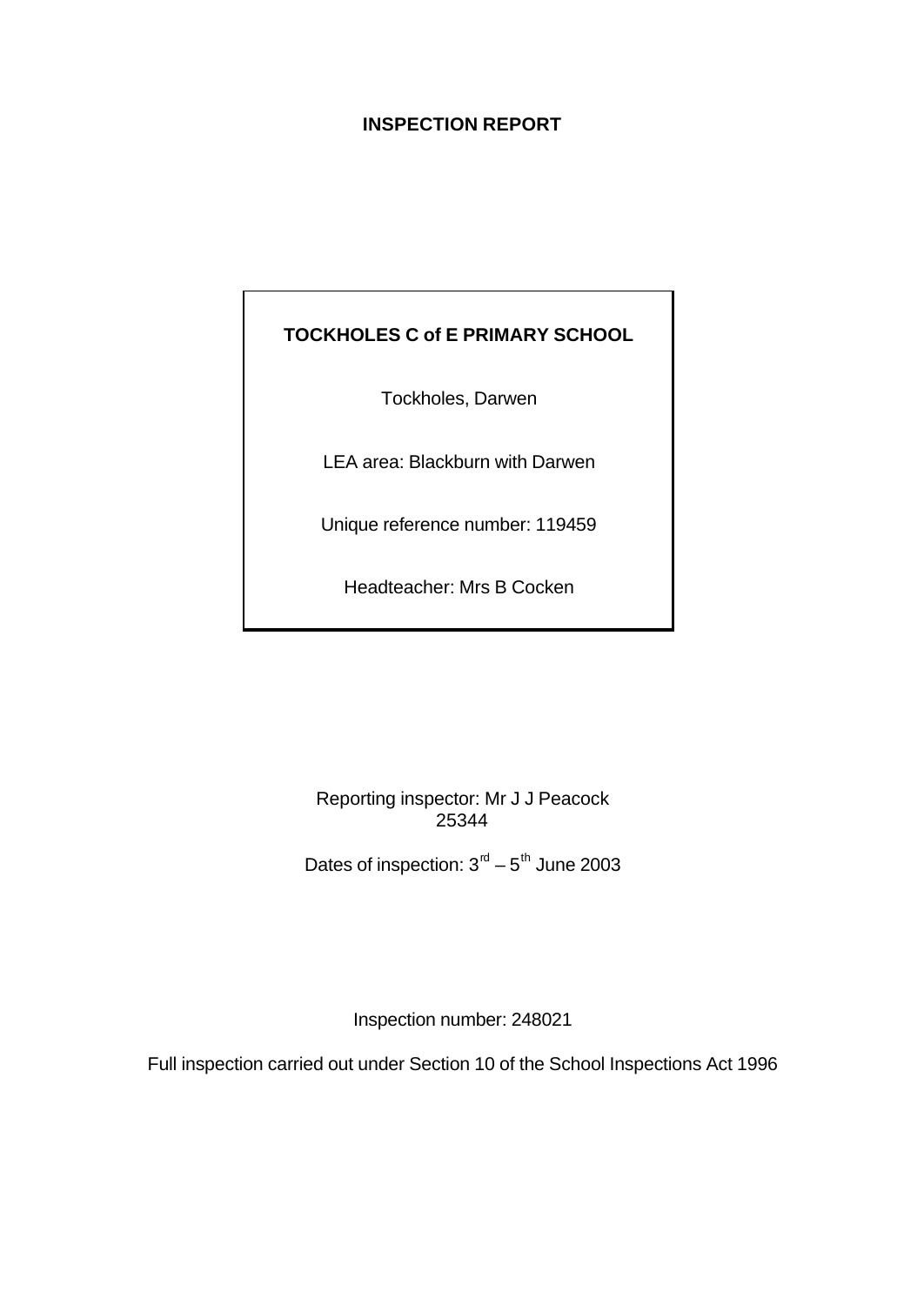## **INFORMATION ABOUT THE SCHOOL**

| Type of school:             | Infant and junior school                |
|-----------------------------|-----------------------------------------|
| School category:            | Voluntary aided                         |
| Age range of pupils:        | 5 to 11 years                           |
| Gender of pupils:           | Mixed                                   |
| School address:             | Rock Lane<br><b>Tockholes</b><br>Darwen |
| Postcode:                   | BB3 0LX                                 |
| Telephone number:           | 01254 701806                            |
|                             |                                         |
| Appropriate authority:      | The governing body                      |
| Name of chair of governors: | <b>Professor C Willis</b>               |

Date of previous inspection: February 1998

### © Crown copyright 2003

This report may be reproduced in whole or in part for non-commercial educational purposes, provided that all extracts quoted are reproduced verbatim without adaptation and on condition that the source and date thereof are stated.

Further copies of this report are obtainable from the school. Under the School Inspections Act 1996, the school must provide a copy of this report and/or its summary free of charge to certain categories of people. A charge not exceeding the full cost of reproduction may be made for any other copies supplied.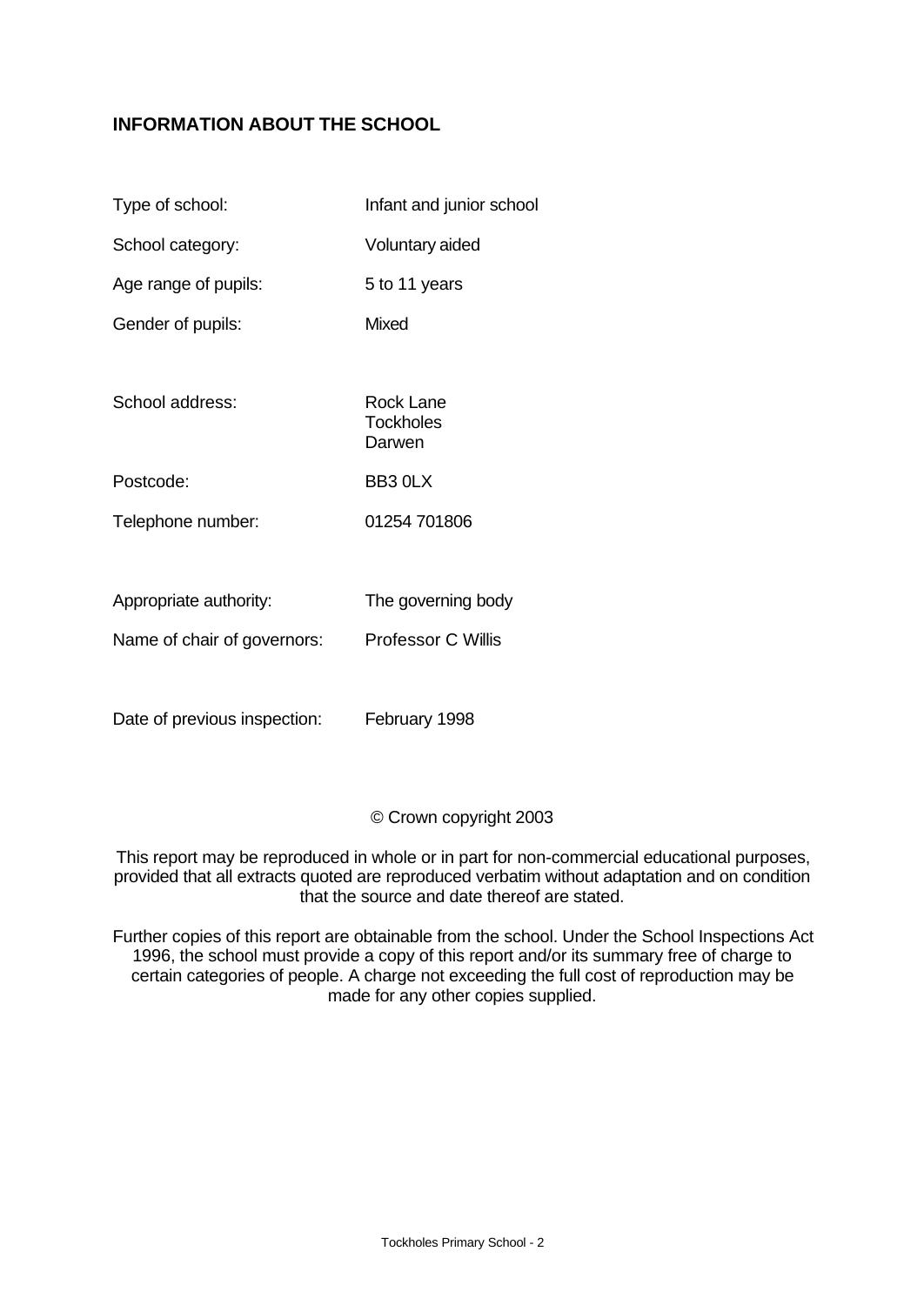# **INFORMATION ABOUT THE INSPECTION TEAM**

| <b>Team members</b> |                 |                         | <b>Subject</b><br>responsibilities                                                                                                                                                                                                                     | <b>Aspect responsibilities</b>                                                                                                                                                         |
|---------------------|-----------------|-------------------------|--------------------------------------------------------------------------------------------------------------------------------------------------------------------------------------------------------------------------------------------------------|----------------------------------------------------------------------------------------------------------------------------------------------------------------------------------------|
| 25344               | Mr J J Peacock  | Registered<br>inspector | <b>Mathematics</b><br>Science<br>Information and<br>communication<br>technology<br>Art and design<br>Design and technology<br>Music<br>Physical education<br>Educational inclusion,<br>including race equality<br>English as an additional<br>language | What sort of school is<br>it?<br>The school's results and<br>pupils' achievements<br>How well is the school<br>led and managed?<br>What should the school<br>do to improve further?    |
| 13346               | Mr C Bailey     | Lay inspector           |                                                                                                                                                                                                                                                        | Pupils' attitudes, values<br>and personal<br>development<br>How well does the<br>school care for its<br>pupils?<br>How well does the<br>school work in<br>partnership with<br>parents? |
| 21666               | Mr A Margerison | Team inspector          | English<br>Geography<br>History<br><b>Foundation Stage</b><br>Special educational<br>needs                                                                                                                                                             | How well are pupils<br>taught?<br>How good are the<br>curricular and other<br>opportunities offered to<br>pupils?                                                                      |

The inspection contractor was:

Bench Marque Limited National Westminster Bank Chambers Victoria Street Burnham-on-Sea Somerset TA8 1AN

Any concerns or complaints about the inspection or the report should be raised with the inspection contractor. Complaints that are not satisfactorily resolved by the contractor should be raised with OFSTED by writing to:

> The Complaints Manager Inspection Quality Division The Office for Standards in Education Alexandra House 33 Kingsway London WC2B 6SE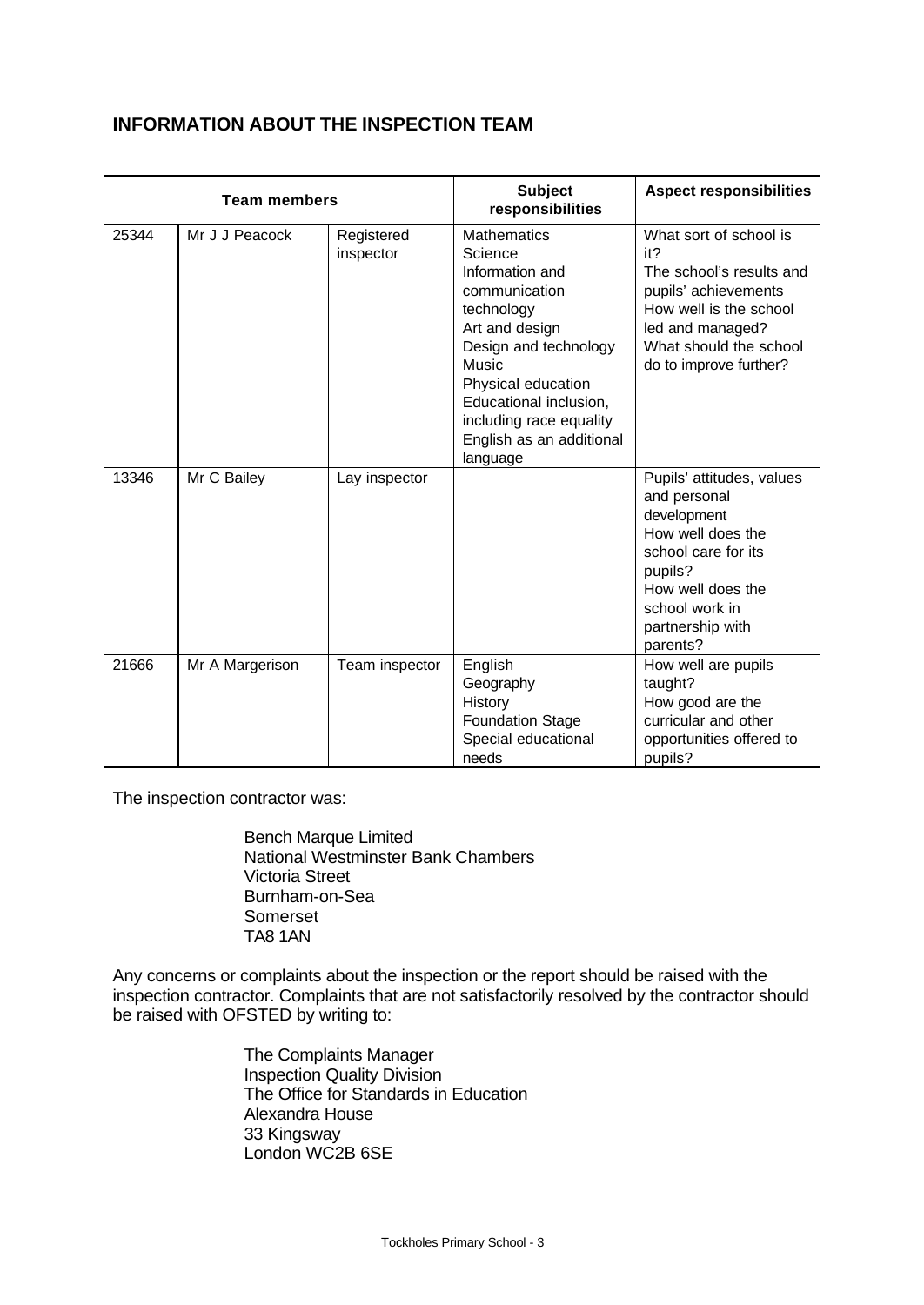# **REPORT CONTENTS**

|                                                                                                                                                                                                                                                                                                                                                                          | Page |
|--------------------------------------------------------------------------------------------------------------------------------------------------------------------------------------------------------------------------------------------------------------------------------------------------------------------------------------------------------------------------|------|
| <b>PART A: SUMMARY OF THE REPORT</b>                                                                                                                                                                                                                                                                                                                                     | 5    |
| Information about the school<br>How good the school is<br>What the school does well<br>What could be improved<br>How the school has improved since its last inspection<br><b>Standards</b><br>Pupils' attitudes and values<br>Teaching and learning<br>Other aspects of the school<br>How well the school is led and managed<br>Parents' and carers' views of the school |      |
| <b>PART B: COMMENTARY</b>                                                                                                                                                                                                                                                                                                                                                |      |
| <b>HOW HIGH ARE STANDARDS?</b>                                                                                                                                                                                                                                                                                                                                           | 9    |
| The school's results and pupils' achievements<br>Pupils' attitudes, values and personal development                                                                                                                                                                                                                                                                      |      |
| <b>HOW WELL ARE PUPILS TAUGHT?</b>                                                                                                                                                                                                                                                                                                                                       | 12   |
| <b>HOW GOOD ARE THE CURRICULAR AND OTHER</b><br><b>OPPORTUNITIES OFFERED TO PUPILS?</b>                                                                                                                                                                                                                                                                                  | 14   |
| <b>HOW WELL DOES THE SCHOOL CARE FOR ITS PUPILS?</b>                                                                                                                                                                                                                                                                                                                     | 16   |
| <b>HOW WELL DOES THE SCHOOL WORK IN</b><br><b>PARTNERSHIP WITH PARENTS?</b>                                                                                                                                                                                                                                                                                              | 17   |
| HOW WELL IS THE SCHOOL LED AND MANAGED?                                                                                                                                                                                                                                                                                                                                  | 18   |
| WHAT SHOULD THE SCHOOL DO TO IMPROVE FURTHER?                                                                                                                                                                                                                                                                                                                            | 20   |
| <b>PART C: SCHOOL DATA AND INDICATORS</b>                                                                                                                                                                                                                                                                                                                                | 22   |
| <b>PART D: THE STANDARDS AND QUALITY OF TEACHING IN</b><br>AREAS OF THE CURRICULUM, SUBJECTS AND COURSES                                                                                                                                                                                                                                                                 | 26   |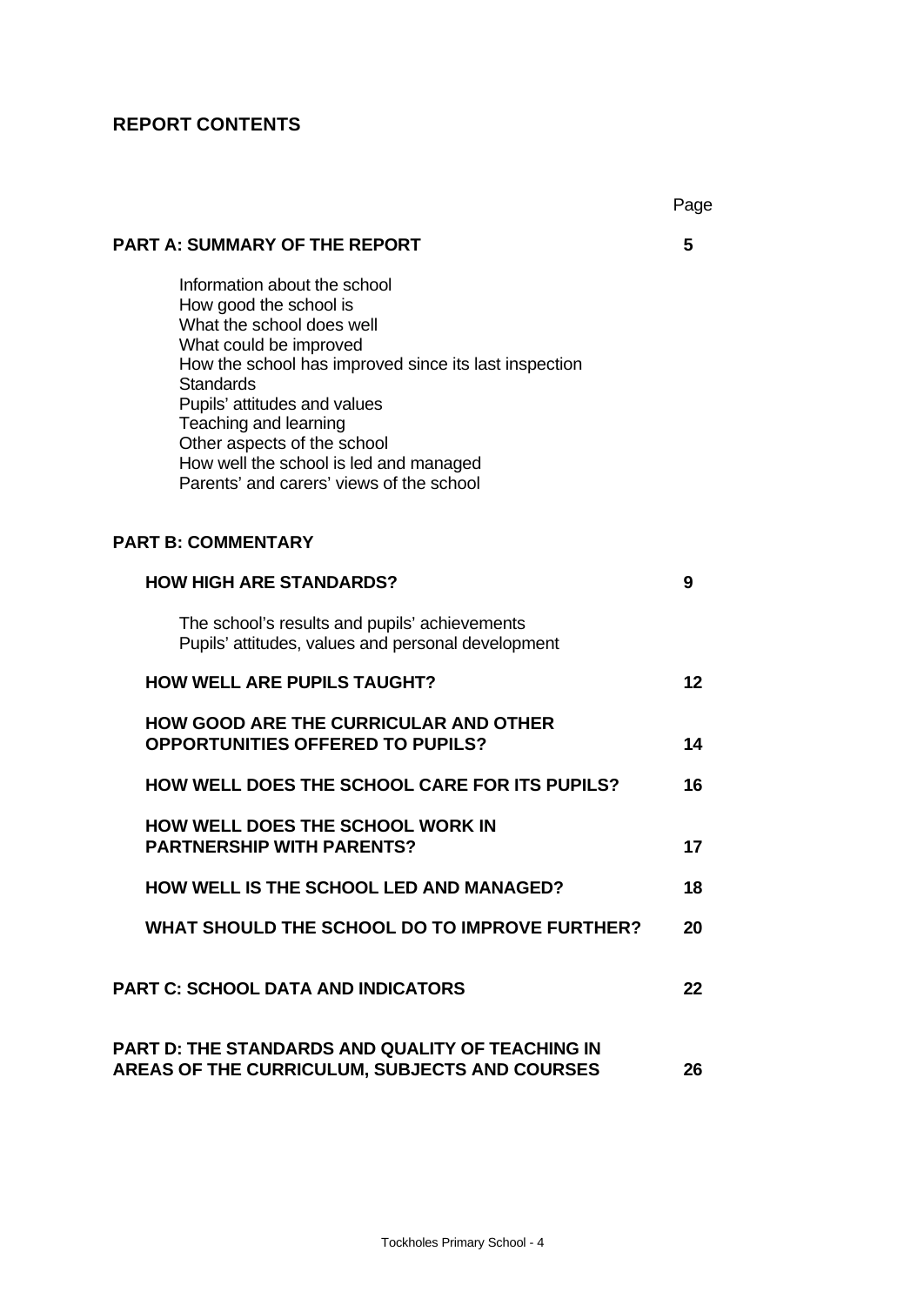# **PART A: SUMMARY OF THE REPORT**

## **INFORMATION ABOUT THE SCHOOL**

This voluntary aided Church of England primary school has experienced a period of significant change with a new headteacher and two new teachers in just over two years. It caters for pupils from four to eleven years of age and is much smaller than other schools of its type, being the smallest in the local education authority. There are 48 pupils on roll, 29 boys and 19 girls in two classes. Most of the pupils live in the immediate area, which is a rural area but 19 travel from the nearby towns of Blackburn and Darwen. Although children enter the school with a wide variety of experiences, overall their level of attainment is broadly average when compared to children of a similar age.

About six per cent of pupils are entitled to free school meals, which is below the national average. The school has 13 pupils with special educational needs and only one of these has a statement of special educational needs. This is above the national average and represents a significant increase from the previous inspection. Better procedures to identify pupils experiencing difficulty in learning are the reason for the increase. The school provides well for all these pupils and uses outside expertise to support two of them. There are no pupils from minority ethnic backgrounds. The movement of pupils in and out of the school during the year is fairly significant. It is mainly due to the policy of trying to attract pupils to maintain viable numbers. Seven pupils joined and only two left.

### **HOW GOOD THE SCHOOL IS**

This is an effective small school with many strengths. It has received a School Achievement Award from the Department for Education and Skills for pupils' performance in the national tests for the past two years. Being small, there is an exceptionally good family atmosphere. As in a family, where all members are equally valued, great care is taken to meet the needs of individual pupils and recognise their achievements. The very capable headteacher, supported most effectively by knowledgeable and deeply committed governors, provides very good leadership and management. There is immense community pride in the school and a strong determination to create a very special learning community where pupils feel happy and can do well. The substantial amount of good teaching ensures that pupils make good progress and attain above average standards in most subjects. When all these factors are taken into account, along with the very high costs per pupil, the school provides satisfactory value for money.

### **What the school does well**

- The vision, energy and leadership of the headteacher are largely responsible for the growing reputation of the school.
- Governors are fully committed to developing the school. They are knowledgeable and use their considerable expertise to monitor, evaluate and bring about improvement where necessary.
- Pupils attain well above average standards in mathematics, science and information and communication technology (ICT). They also do well in most other subjects.
- The very good quality of teaching and learning is a strength of the school.
- Provision for pupils' moral and social development is very good. This has a major impact on pupils' attitudes to learning and on their behaviour, both of which are very good.
- The parents and the community of Tockholes are very supportive of the school.

### **What could be improved**

• Opportunities for pupils to write more in history and geography.

*The areas for improvement will form the basis of the governors' action plan.*

## **HOW THE SCHOOL HAS IMPROVED SINCE ITS LAST INSPECTION**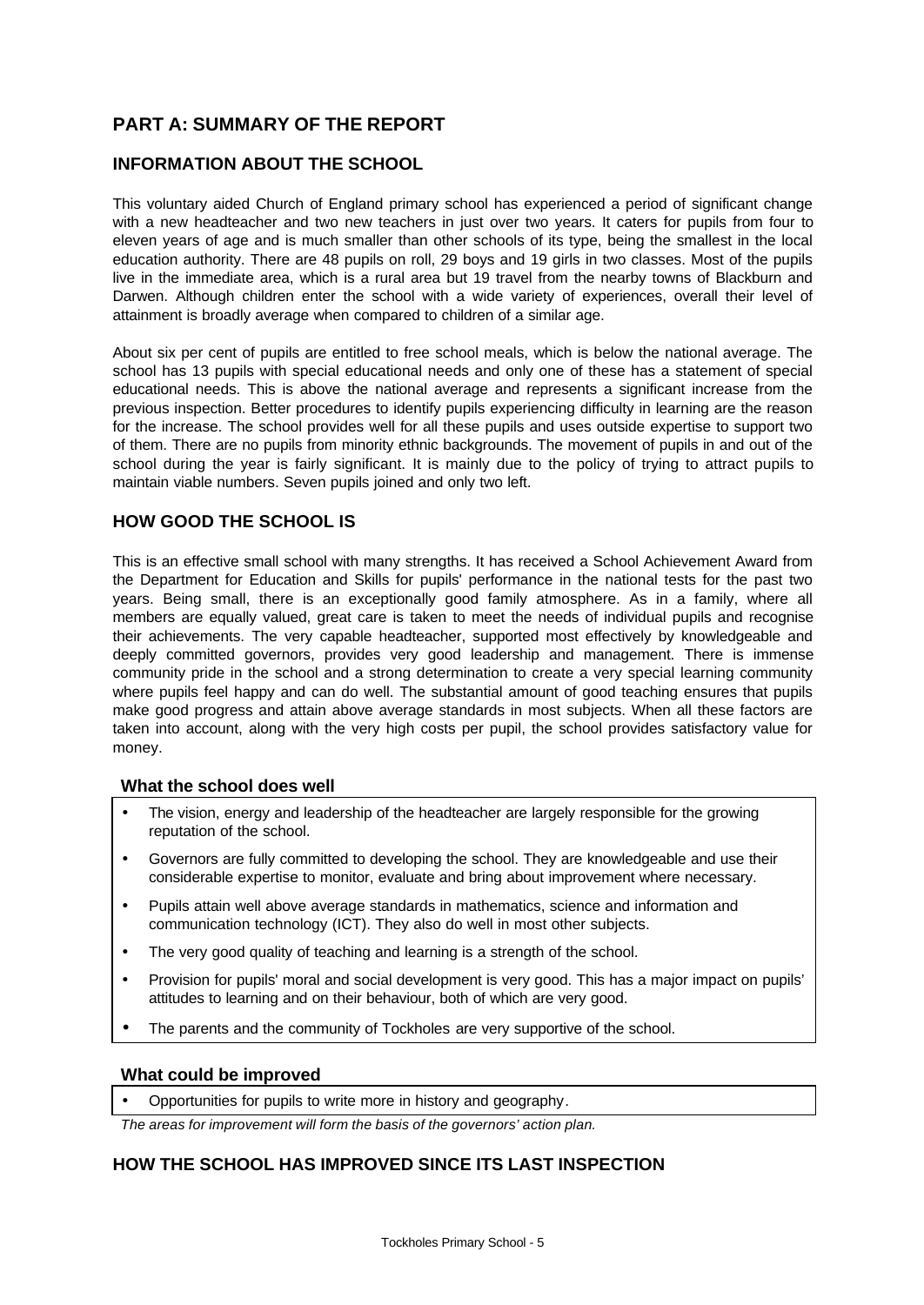The school was described as a successful school with many strengths in the previous report. The key features in 1998 were the supportive and caring learning environment and the importance of the school in the community. These strengths have been maintained. The three key weaknesses raised in the previous report have been successfully improved. All subjects now have a detailed scheme of work and good procedures exist to monitor and manage the curriculum. Curriculum time is in line with national recommendations and statutory requirements in respect of special educational needs are met. Governors take a keen interest in, and are fully involved with, school improvement, and all staff are deeply committed to providing a worthwhile education for the pupils in their care. As a result, the overall level of improvement has been good. Pupils really enjoy the wide range of interesting activities provided for them both in and out of the classroom. There has been a substantial improvement in teaching since the previous inspection. As a direct consequence, pupils show a very good attitude towards their learning and behave very well in school.

### **STANDARDS**

|                 | compared with |       |      |                    |                                               |
|-----------------|---------------|-------|------|--------------------|-----------------------------------------------|
| Performance in: | all schools   |       |      | similar<br>schools | Key                                           |
|                 | 2000          | 2001  | 2002 | 2002               | $A^*$<br>very high                            |
| English         | в             | $A^*$ | A    | A                  | well above average<br>A<br>B<br>above average |
| mathematics     | A             | A*    | C    | D                  | С<br>average<br>D<br>below average            |
| science         | С             | A*    | В    | С                  | E<br>well below average                       |

The table shows the standards achieved by pupils at the end of Year 6 based on average point scores in National Curriculum tests.

Overall comparisons about improvement, in relation to pupils' prior attainment or comparisons with all schools or similar schools, are made difficult because of the very small number of pupils who are tested each year. For example, only nine pupils were tested in 2002. This means that individual pupils can alter the percentage total significantly, so overall results should be treated with extreme caution. Pupils in Year 6 are on course to achieve the challenging targets set for them in English and mathematics in 2003. Pupils' individual records show all make good gains as they move up through the school. Inspection evidence confirms that standards in Year 6 are above average in English and well above average in mathematics and science. Standards are well above average in ICT and above average in all other subjects except history, geography and physical education where they are in line with those expected. The trend in the school's average National Curriculum points for all core subjects from 1998 is above the national trend showing a good rate of improvement.

The performance in the National Curriculum tests for Year 2 pupils is similarly affected by the small number who are tested. Inspection evidence shows standards for Year 2 this year are well above those expected for mathematics and science and in line for English and all other subjects. Children in the Foundation Stage benefit from consistently effective teaching and the close attention of their teacher or classroom support assistants and make very good progress in their personal, social and emotional development. They achieve nationally set targets, called early learning goals, in all areas before they transfer to Year 1.

## **PUPILS' ATTITUDES AND VALUES**

| <b>Aspect</b> | Comment |
|---------------|---------|
|---------------|---------|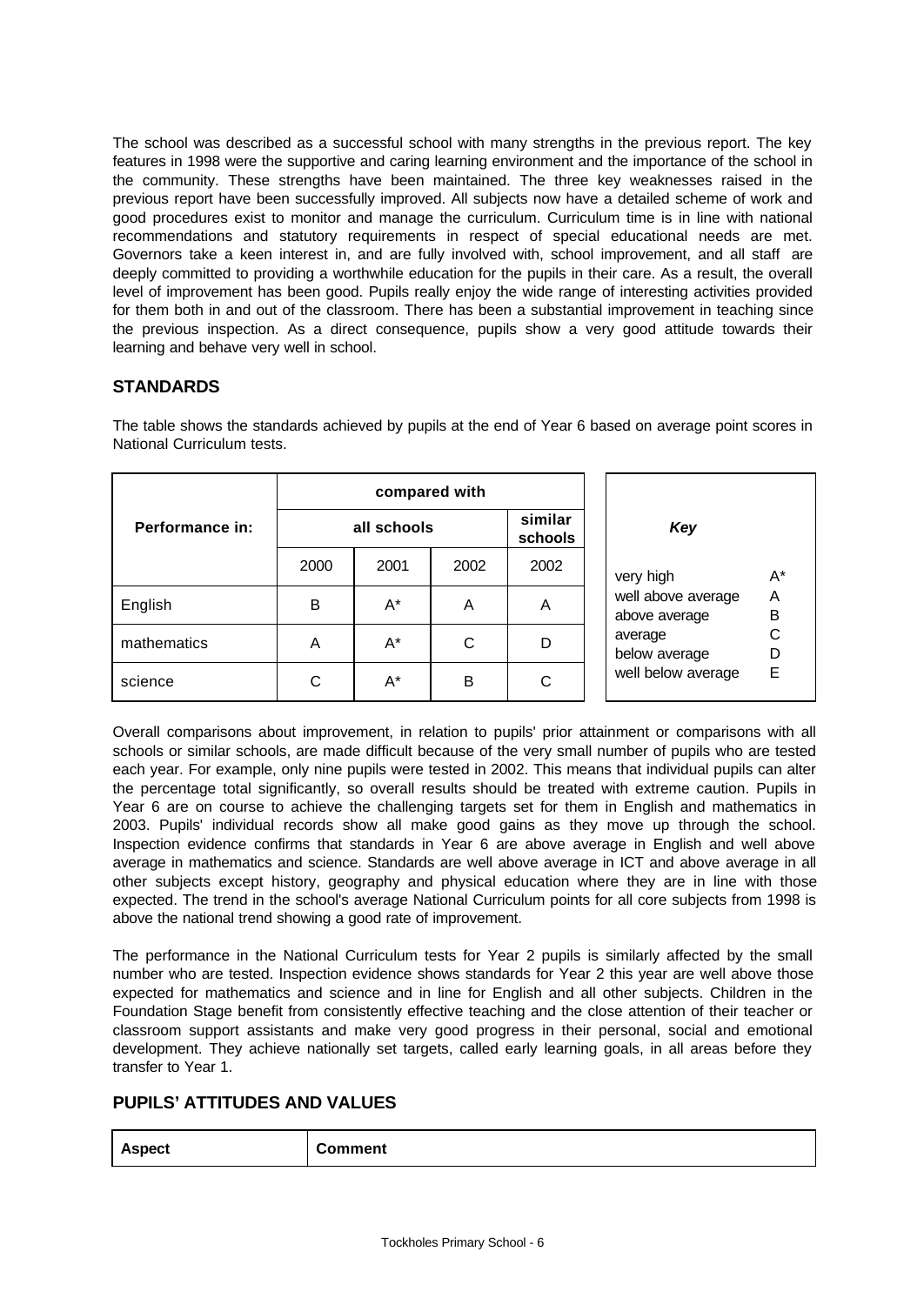| Attitudes to the school                   | Very good. Pupils are keen to come to school and are very enthusiastic<br>in everything they do.                                                                                                                                                                           |
|-------------------------------------------|----------------------------------------------------------------------------------------------------------------------------------------------------------------------------------------------------------------------------------------------------------------------------|
| Behaviour, in and out of<br>classrooms    | Very good. This has a positive effect on pupils' learning. All are<br>extremely friendly and well mannered. There have been no exclusions in<br>the past two years.                                                                                                        |
| Personal development and<br>relationships | Very good, overall. Relationships with teachers and other pupils are<br>excellent. Pupils really care for one another. There are<br>many<br>opportunities for pupils to show initiative and responsibility, both in and<br>outside of lessons, such as the school council. |
| Attendance                                | Good. Pupils are punctual in spite of many having to travel some<br>distance. Attendance figures are above average.                                                                                                                                                        |

### **TEACHING AND LEARNING**

| Teaching of pupils in: | Reception | Years 1 – 2 | Years $3-6$ |
|------------------------|-----------|-------------|-------------|
| Quality of teaching    | Good      | Good        | Very good   |

Inspectors make judgements about teaching in the range: excellent; very good; good; satisfactory; unsatisfactory; poor; very poor. 'Satisfactory' means that the teaching is adequate and strengths outweigh weaknesses.

The quality of teaching has improved markedly since the previous inspection and meets the needs of all pupils effectively. Teaching in the junior classes benefits from the added involvement of the experienced headteacher, who supports the talented junior class teacher very well. The consistently good teaching is beginning to have a significant impact on standards throughout the school. All lessons seen during the inspection, for example, were either good, very good or excellent. This is remarkable considering the short time all teachers have been at the school. All, including the newly qualified teacher and support staff, show enthusiasm for their work and an excellent commitment to raise standards. The basic skills in English and mathematics, for example, are taught very well. Teachers' caring and supportive relationship with their pupils mean that all pupils feel valued and always try to do their best. Targets for learning are usually shared with pupils and they are given many opportunities for independence or to take responsibility for their own learning. The overall quality of learning is very good. Pupils show much interest in their work, try extremely hard and have the maturity to concentrate, even when not directly supervised by their teachers.

The National Literacy and Numeracy Strategies have been carefully and thoughtfully implemented. However, more opportunities could be provided in subjects such as history and geography for pupils to write. Pupils with special educational needs are fully included in lessons and receive good support, helping them to achieve their targets. No pupils with special talents were identified, but in all lessons, care was taken to ensure that every pupil was sufficiently challenged.

| <b>Aspect</b>                                          | <b>Comment</b>                                                                                                                                                                                  |
|--------------------------------------------------------|-------------------------------------------------------------------------------------------------------------------------------------------------------------------------------------------------|
| The quality and range of<br>the curriculum             | Good. Statutory requirements are met. Equality of opportunity for all is<br>assured. The range of extra-curricular activities is satisfactory. Links with<br>the local community are very good. |
| Provision for pupils with<br>special educational needs | Good. Targets for learning are clearly defined and included in teachers'<br>planning. Good support is available from well-trained classroom support<br>assistants.                              |

## **OTHER ASPECTS OF THE SCHOOL**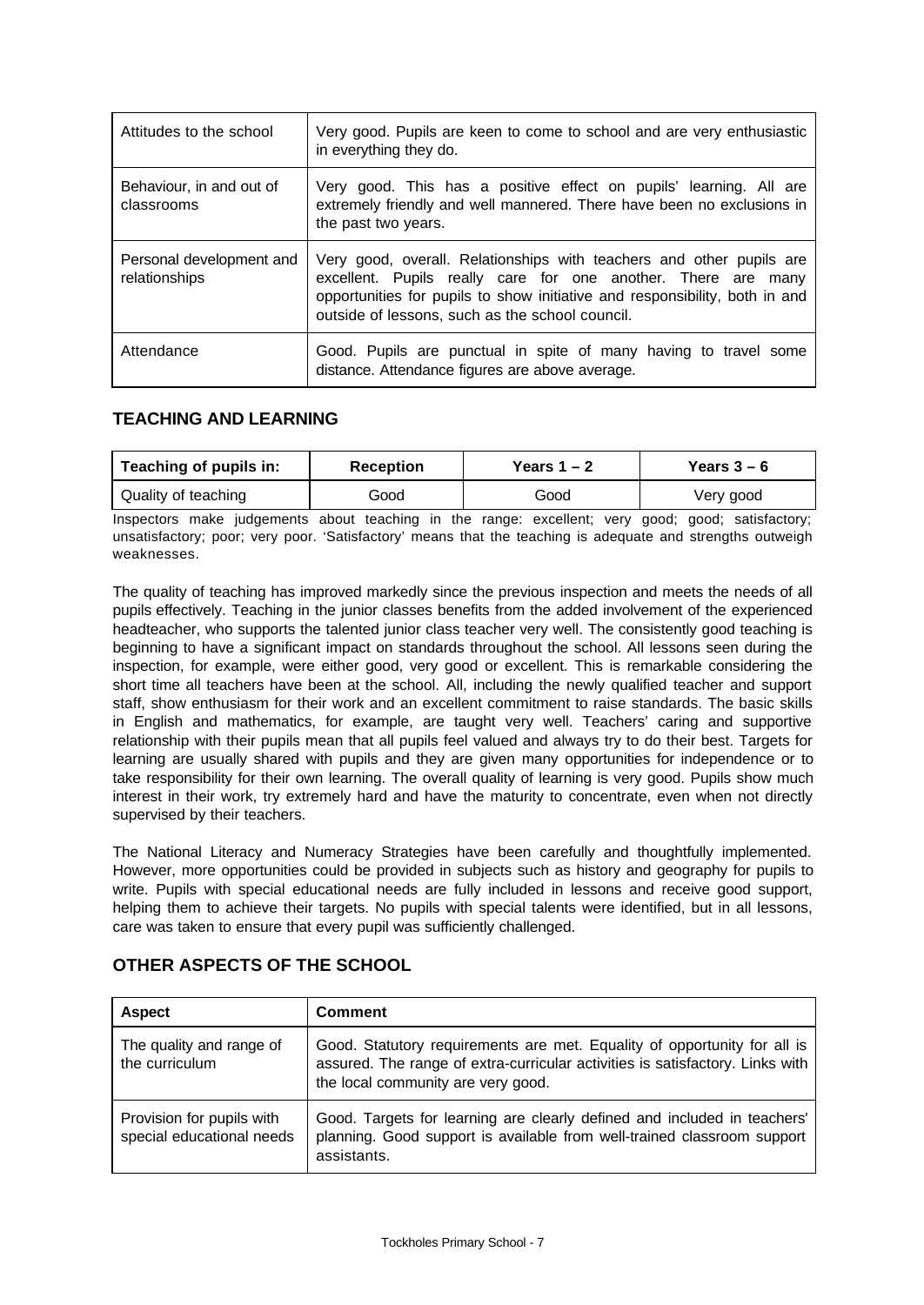| Provision for pupils'                       | Very good, overall. Provision for pupils' social and moral development is                                                                                                                                |  |
|---------------------------------------------|----------------------------------------------------------------------------------------------------------------------------------------------------------------------------------------------------------|--|
| personal, including                         | very good. The local culture and art, literature and music are promoted                                                                                                                                  |  |
| spiritual, moral, social and                | well. Pupils are provided with a good understanding of the diversity in                                                                                                                                  |  |
| cultural development                        | British society with visits to nearby Asian communities.                                                                                                                                                 |  |
| How well the school cares<br>for its pupils | Good. The school provides a caring and secure environment for all pupils,<br>making them feel safe and valued. Assessment procedures are very<br>good. Recording absence and attendance needs improving. |  |

Parents are extremely appreciative of the school and willingly give their full support. This is a strength as it was in the previous inspection. The successful partnership considerably enhances pupils' learning.

| <b>HOW WELL THE SCHOOL IS LED AND MANAGED</b> |  |
|-----------------------------------------------|--|
|                                               |  |

| <b>Aspect</b>                                                             | <b>Comment</b>                                                                                                                                                                                                                                                                |  |  |
|---------------------------------------------------------------------------|-------------------------------------------------------------------------------------------------------------------------------------------------------------------------------------------------------------------------------------------------------------------------------|--|--|
| Leadership and<br>management by the<br>headteacher and other key<br>staff | good, overall. The exceptional leadership qualities of the<br>Very<br>headteacher were recognised as she skilfully steered the school through<br>a difficult period of change. All staff are totally committed to improving<br>standards and creating a centre of excellence. |  |  |
| How well the governors<br>fulfil their responsibilities                   | Very well. Governors, led by an experienced and most able chair of<br>governors, are active, extremely well informed and very supportive. They<br>are firmly committed to building on the school's excellent reputation in<br>the local area.                                 |  |  |
| The school's evaluation of<br>its performance                             | Very good. There are detailed records on pupils' and teachers'<br>performance. All staff are involved in identifying strengths and<br>weaknesses in all aspects of school life.                                                                                               |  |  |
| The strategic use of<br>resources                                         | Very good. The headteacher, ably supported by the conscientious<br>administration staff, manage the finances very efficiently. Best value is<br>sought in all expenditure to secure continuous improvement.                                                                   |  |  |

Classroom support staff make a valuable contribution to pupils' learning. The overall cleanliness is a credit to the hard-working caretaker. Resources for ICT are exceptionally good. The library is well stocked and used effectively to support pupils' learning.

# **PARENTS' AND CARERS' VIEWS OF THE SCHOOL**

| What pleases parents most |                                                                                     | What parents would like to see improved |                                                                                               |  |
|---------------------------|-------------------------------------------------------------------------------------|-----------------------------------------|-----------------------------------------------------------------------------------------------|--|
|                           | Pupils like school and make good progress.                                          | ٠                                       | Pupils get the right amount of homework.                                                      |  |
|                           | Behaviour is good and school helps pupils to<br>become more mature and responsible. |                                         | The way school works closely with parents.<br>of activities outside<br>normal<br>The<br>range |  |
|                           | Teaching is good and pupils are expected to<br>work hard.                           |                                         | lessons.                                                                                      |  |
|                           | Parents are well informed about how their<br>children are getting on.               |                                         |                                                                                               |  |
|                           | The school is well led and managed.                                                 |                                         |                                                                                               |  |
|                           | Parents feel comfortable about approaching<br>school.                               |                                         |                                                                                               |  |

There was a very good response to the inspection questionnaire with over eight out of ten being returned. Inspectors agree with parents' positive views about the school. They do not agree with the very small number who wanted to see some aspects improved. Homework is satisfactory and, for a small school,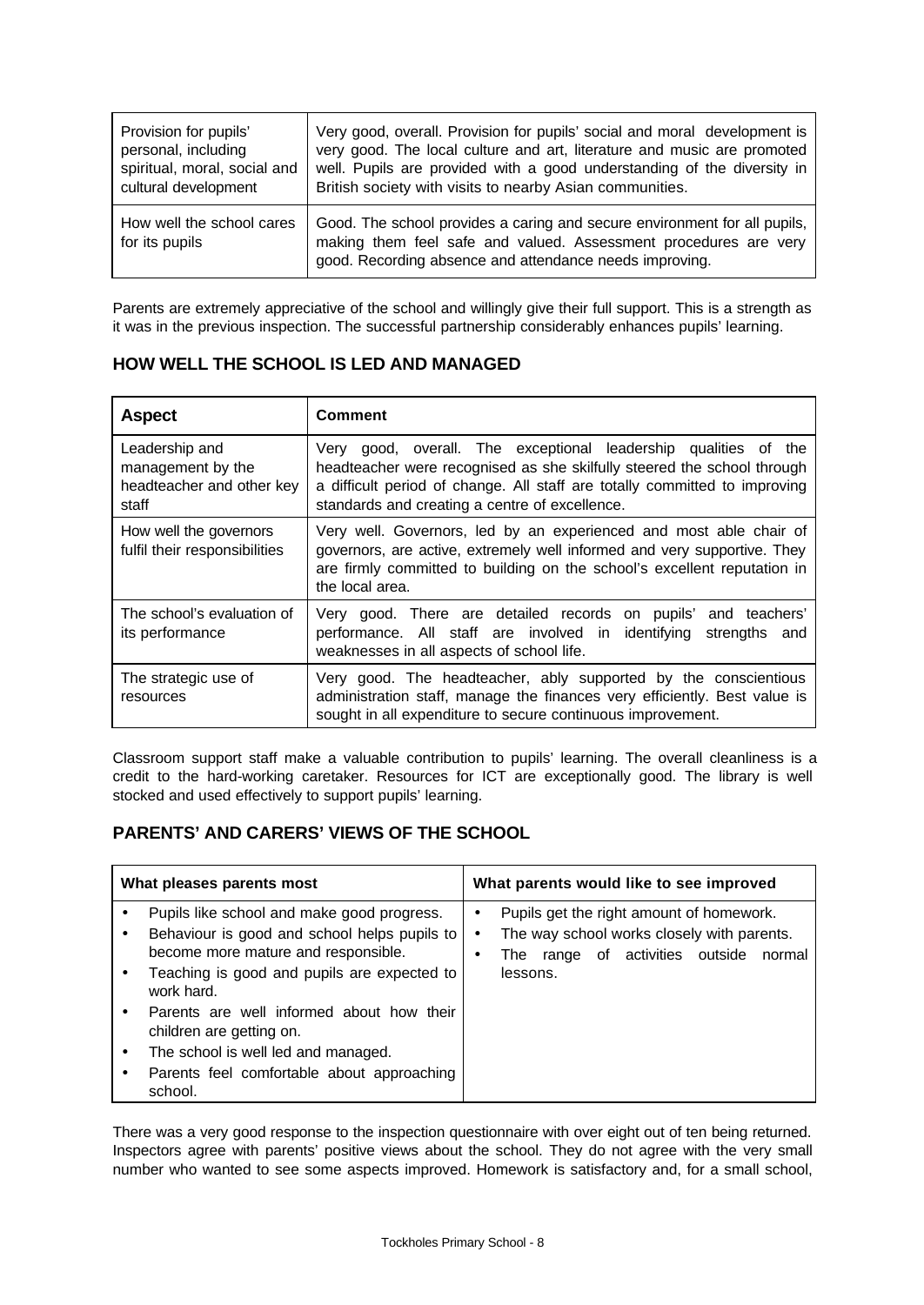the range of activities is also satisfactory. No reason could be found for the disagreement over the way school works closely with parents. This is a happy school and parents are right to be proud of its achievements.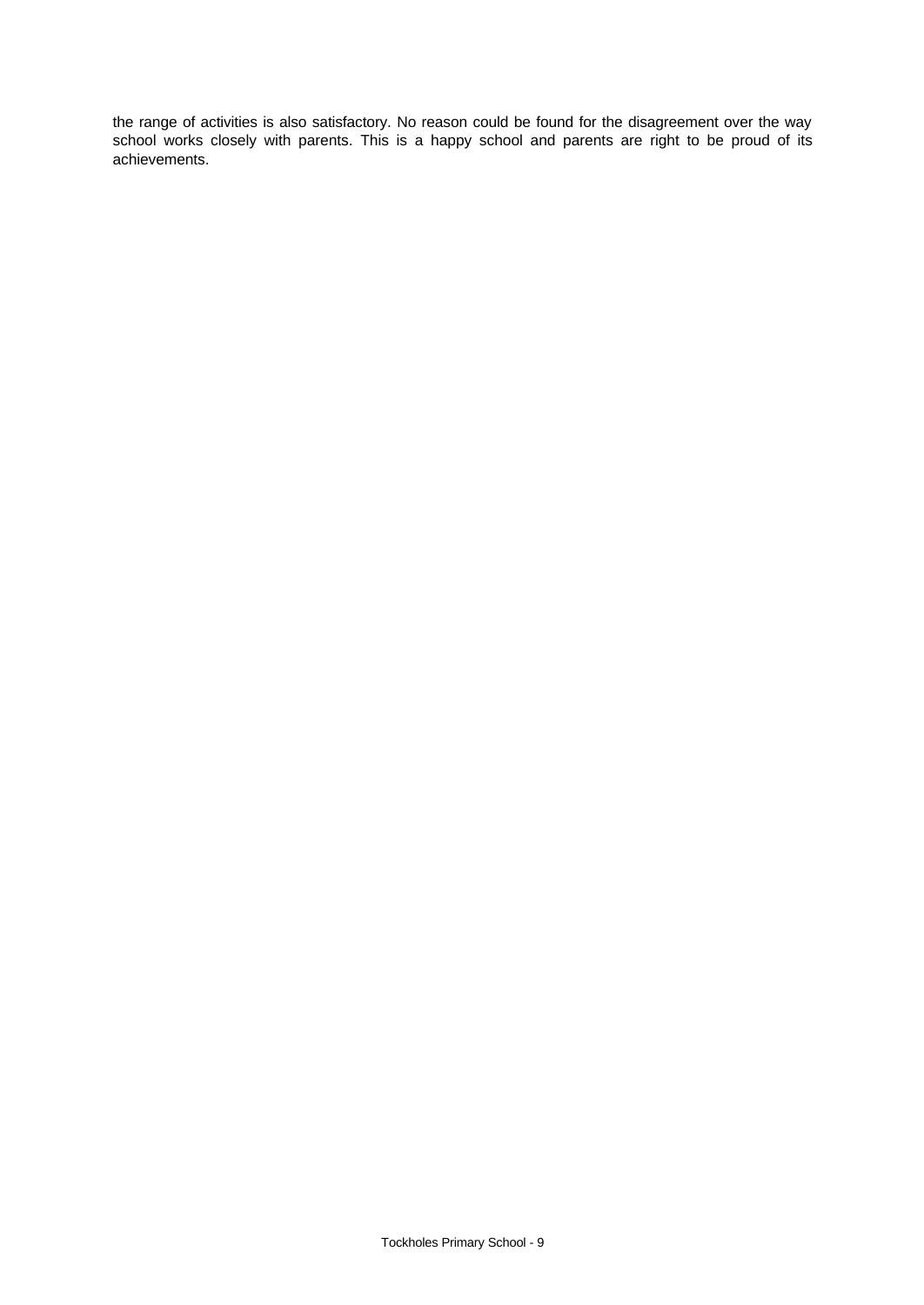## **PART B: COMMENTARY**

### **HOW HIGH ARE STANDARDS?**

### **The school's results and pupils' achievements**

- 1. Standards have improved well since the previous inspection, when only mathematics and art and design in Year 2 were found to be above average. The evidence from the inspection is that by the end of Years 2 and 6, pupils attain standards that are at least in line with what is expected in all subjects and do much better in some. Pupils with special educational needs make good progress throughout the school. The school achieved its targets for pupils in Year 6 in 2002 and has set itself challenging, but realistic targets for the current year, which it is on course to achieve.
- 2. Overall comparisons about improvement in relation to pupils' prior attainment or comparisons with all schools or similar schools are made difficult because of the very small number of pupils who are tested each year. For example, only nine pupils were tested in 2002. This means that individual pupils can alter the percentage total significantly, so overall results should be treated with extreme caution. In the national tests in 2002, the overall performance of pupils in Year 6 was well above average in English, average in mathematics and above average in science. Taken together, standards in all three subjects were above average. When the performance of this limited sample of pupils is compared to pupils in similar schools, standards are still well above the average in English, below the average in mathematics and in line in science. Pupils' individual records show all make good gains as they move up through the school. The trend in the school's average National Curriculum points for all core subjects from 1998 is above the national trend showing a good rate of improvement. Inspection evidence confirms that standards in Year 6 are above average in English and well above average in mathematics and science. Standards are well above average in information and communication technology (ICT) and above average in all other subjects except history, geography and physical education, where they are in line with those expected.
- 3. The performance in the National Curriculum tests for seven-year-olds is similarly affected by the small number who are tested. In 2002, the results show that standards in reading were well above average and in writing and mathematics they were above average. Inspection evidence shows standards for Year 2 this year are well above those expected for mathematics and science and in line for reading and writing. This represents a good level of improvement in mathematics and science. In English, pupils' speaking and listening skills are above average. The apparent dip in standards in reading and writing is wholly due to the small numbers and the proportion of pupils with special educational needs in the year group.
- 4. Initial assessments carried out by teachers when children start in reception show that levels of attainment in language, literacy, mathematics and personal development are broadly in line with what is expected. Children achieve very well in reception because of the consistently effective teaching and the close attention of their teacher or classroom support assistants. Children achieve the nationally set targets, called early learning goals, in all areas before they transfer to Year 1. Most make particularly good progress in communication, language and literacy and in their knowledge and understanding of the world, because of the quality of teaching and the breadth of experiences provided in these two areas. They also do particularly well in their personal development. Being in such a supportive learning environment and in close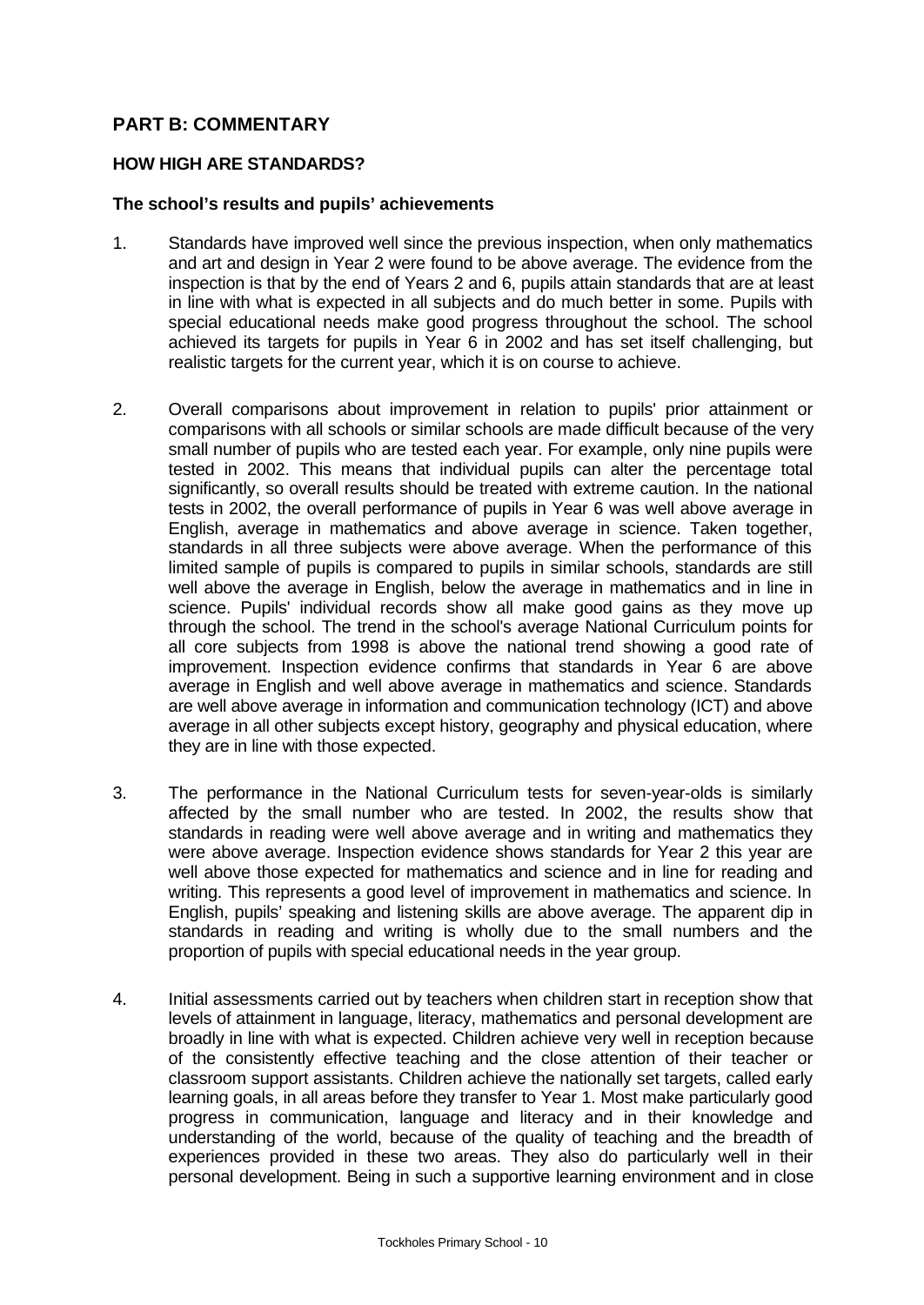contact with older, more able pupils helps them to settle quickly and approach tasks with confidence.

- 5. Inspection evidence shows that pupils in Years 1 and 2 achieve well to attain standards of work that are in line with those expected in English and above average in mathematics and science. In all other subjects, standards are at least in line with those expected. This reflects good improvement since the previous inspection and confirms parents' views that pupils make good progress. In English, most pupils contribute confidently to discussions. They listen carefully to their teachers and each other and respond well to questions. Reading is taught well. Most pupils are fluent, confident readers and have a very secure understanding of how to use letter sounds to work out words they are not familiar with, and have a good understanding of how to use punctuation to make their reading interesting and expressive. When they are writing, pupils take pride in their work. Many pupils are beginning to write in a neat, legible, joined-up style, with most words spelt correctly. However, the scrutiny of work shows that they have very few opportunities to write in history and geography. The use of worksheets further limits pupils' opportunities to express their own views and opinions in these subjects. In mathematics, most pupils have a good understanding of the relationships between numbers and how to do basic addition and subtraction on paper and in their heads. Much emphasis is given to investigative work in science. There is a good range of resources, such as bulbs, batteries and magnifying glasses, to enable all to gain first-hand experiences. Pupils with special educational needs make good progress because teachers and support staff ensure they have individual attention in lessons. There is no significant difference between the attainment of girls and boys.
- 6. Pupils continue to achieve well in Years 3 to 6, so by Year 6 standards are well above average in mathematics, science and above average in English. Pupils of all ages take part in discussions and willingly contribute their ideas. They are fluent, expressive readers and, because teachers give them plenty of opportunities to find out for themselves, they are good at using textbooks and the Internet to research information for particular topics like 'the Vikings'. Pupils' handwriting is neat and legible and joined. They have a good understanding of how to use a broad range of punctuation in their writing, and can write well in different styles. For example, their imaginative stories extend and develop ideas well and they describe in detail characters and events. In mathematics, pupils quickly work out sums in their heads and all can explain how they have arrived at the correct answer. There is a good emphasis on developing their problem-solving skills, and this is having a positive effect on their ability to work with numbers in a practical way. In science pupils have a good understanding of the different aspects of the subject, including how to plan, conduct and evaluate investigations.
- 7. In other subjects, standards have improved well since the previous inspection. Pupils now attain standards well above expectations in ICT. The very good level of resources for the subject and the effective way teachers use computers to support pupils' learning in all subjects are having a significant impact on standards. In ICT, pupils have a very secure understanding of the basic skills in all aspects of the subject, and also fully understand how to use these skills to produce written work, graphs or data charts. The only gap at present is the use of sensors linked to a computer. There are none in school. In art and design, design and technology and music, standards are above those normally seen, directly due to the subject expertise of teachers. For music, the school employs a specialist music teacher who also works at a local comprehensive school. Junior pupils respond exceptionally well to this teacher and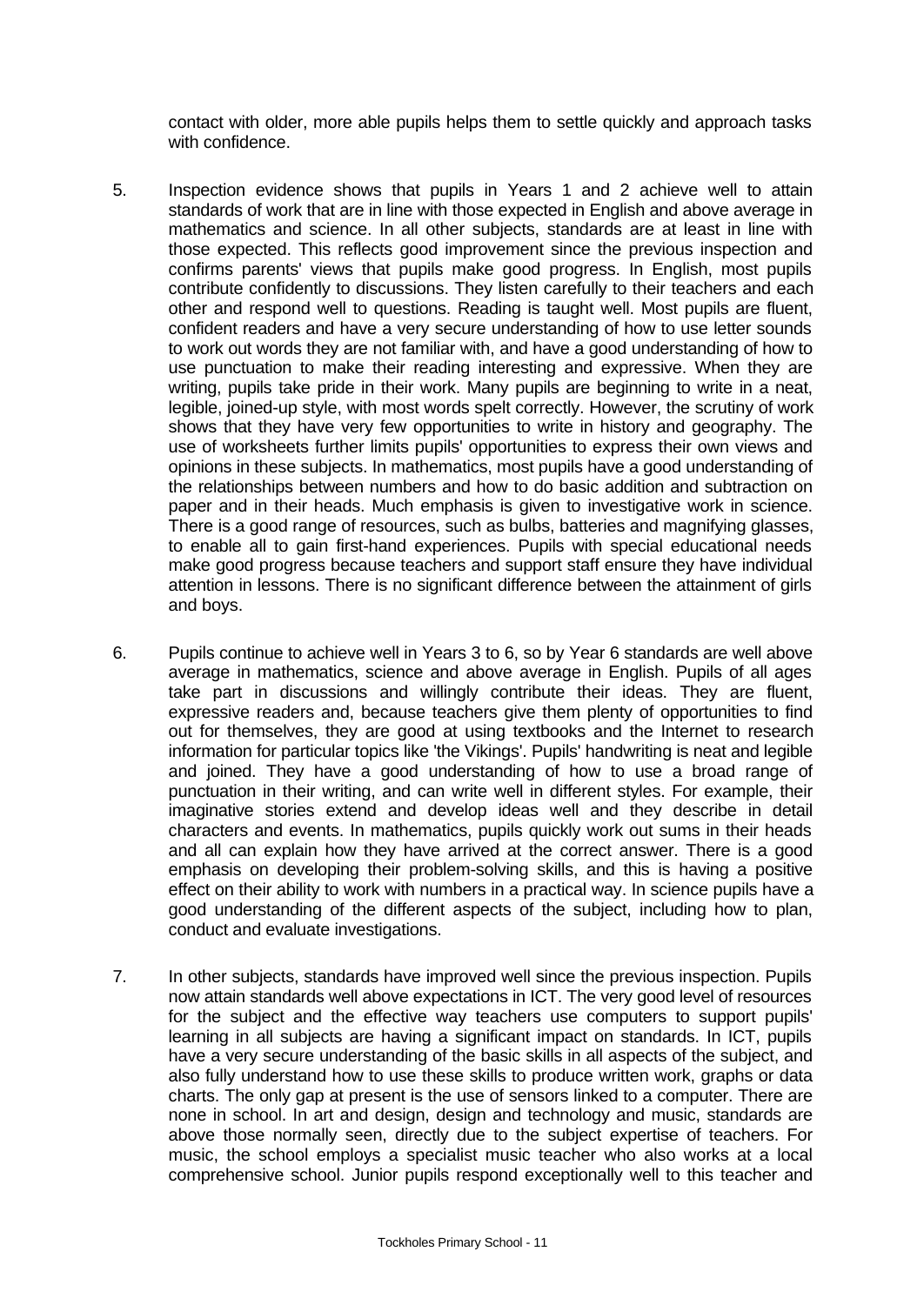thoroughly enjoy music lessons. In art and design, pupils learn to express their ideas confidently in a broad range of media and styles. Their willingness to work hard and take the time needed to do their best means that models in design and technology are thoughtfully designed and finished to a high standard. Standards in history, geography and physical education are in line with expectations. Little evidence was seen of pupils' written work in history and geography and, as with the infant class, more opportunities need to be provided for them to use their literacy skills in these two subjects in order to raise standards.

8. Pupils with special educational needs make good progress as they move through the school in reading, writing and mathematics. Although some of these pupils' attainment is below expectations by the end of Years 2 and 6, compared to their attainment when they enter the school, they achieve well and for a significant number of pupils, the gap between them and their peers has narrowed. This reflects teachers' strong emphasis on developing pupils' basic skills and the effective use made of pupils' targets to plan activities in lessons. As a result, by the time they are ready to leave at the end of Year 6, these pupils achieve well in relation to their prior attainment and make good progress towards the targets set for them. There is no register of very able pupils or pupils with special talents but, because it is such a small school, teachers know their pupils very well and always provide work that is challenging for all pupils.

### **Pupils' attitudes, values and personal development**

- 9. Pupils' attitudes to their work and the school are very good overall. They show positive attitudes to learning and are keen to come to school. They take pride in the school and are enthusiastic about their own achievements and interests. They enjoy learning and are able to communicate their particular interests even if that means looking for plants and insects in a pond opposite the school in the rain. Pupils are friendly and courteous to each other, staff and visitors.
- 10. In lessons pupils are attentive and undertake all the tasks required of them willingly. Most pupils are able to sustain their concentration so that tasks can be completed and are keen to participate in lessons by answering questions. They develop in confidence throughout their time in school.
- 11. Pupils' behaviour is very good, overall. When pupils make visits outside school their behaviour is of a high standard and this enables staff to arrange stimulating visits and learning opportunities for them, including regular visits to a swimming pool and trips to places of interest. Years 4 to 6 have the opportunity to make a residential visit every three years and this is a popular event. There have been no pupils excluded in the past two years.
- 12. Relationships between pupils and staff and between pupils are excellent and the high quality of these relationships is a strength of the school. The school has in place effective arrangements to minimise bullying and harassment. Older pupils often help younger ones so that relationships between pupils of all ages are very good; two pupils in Year 6 have been trained as mediators and they help to reduce tension amongst pupils. All staff offer pupils a high level of care and guidance to encourage their social development and minimise racial disharmony and bullying. Provision for care and guidance is assisted by the outstanding relationships between staff and pupils. The school provides a calm and orderly environment which is conducive to learning and pupils' personal development.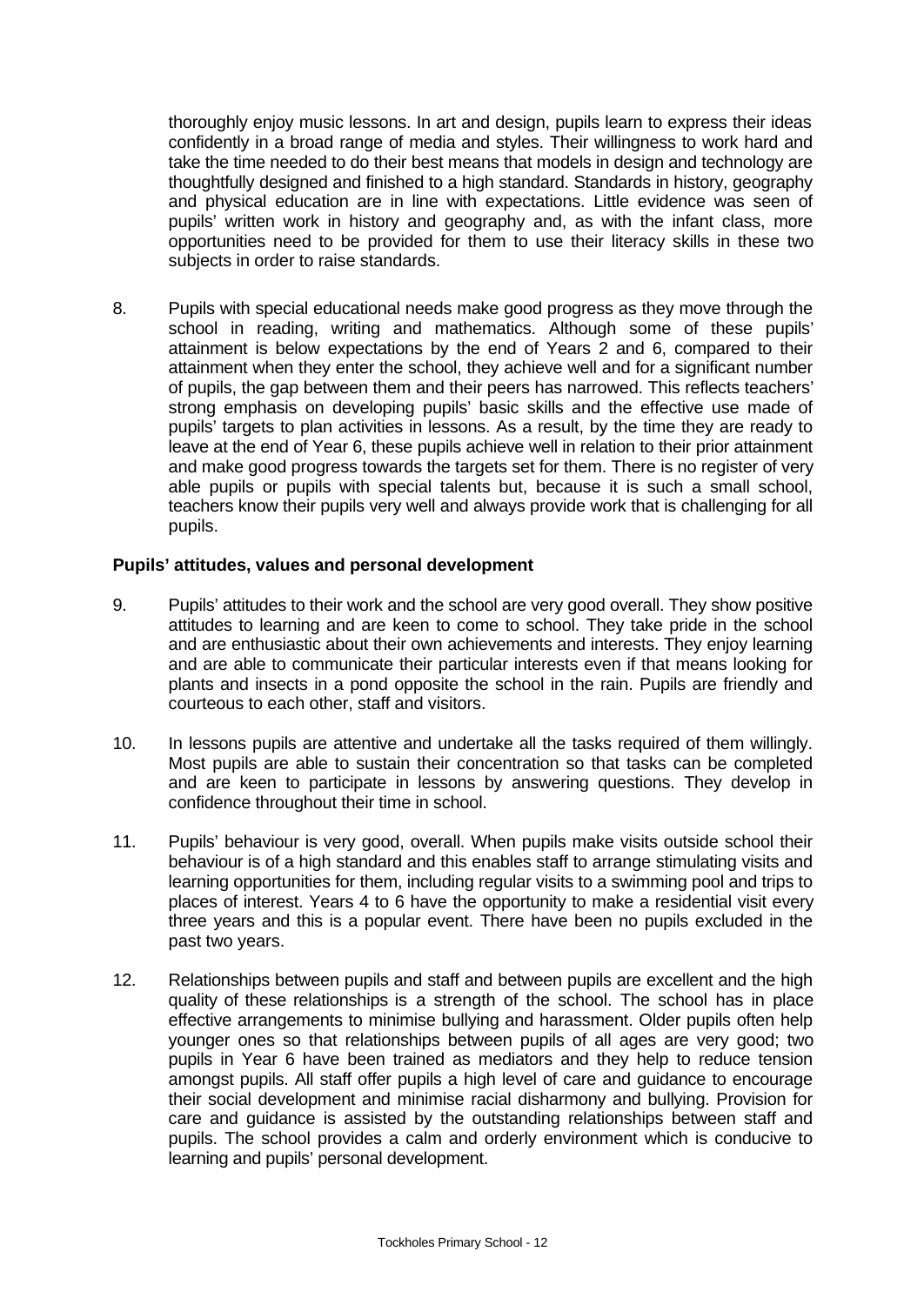- 13. The school's behaviour policy is well structured and provides for suitable sanctions and rewards. All staff implement it successfully and consistently and pupils understand the difference between right and wrong. Teachers and support staff have high expectations of pupils' behaviour; pupils know this and strive to meet these expectations in classes, around the school and on educational visits.
- 14. All staff provide good role models for pupils. They encourage pupils, at every opportunity, to consider the consequences of their actions on themselves and others. Pupils regularly get out and put away equipment. Sensibly, they willingly take on responsible roles as elected members of the school council, happily run errands for teachers and undertake other tasks. Pupils are given opportunities for collaborative working in subjects like physical education and English and sufficient emphasis is placed on developing pupils' abilities to learn independently.
- 15. The school's attendance is above the national average and unauthorised absence is slightly higher than most other schools. This is almost exclusively related to one pupil. Punctuality is very good at the start of the school day even though four out of ten pupils have to travel to school from outside the immediate area. Lessons start on time.

## **HOW WELL ARE PUPILS TAUGHT?**

- 16. The quality of teaching was identified as a strength of the school in the previous inspection. This continues to be the case and teaching has improved further as no unsatisfactory lessons were seen during this inspection. Teaching overall is very good. It is good for children in reception and for pupils in Years 1 and 2, but it is consistently very good for pupils in Years 3 to 6 so pupils make good progress and achieve well as they move through the school. A consistent strength throughout the school is the very good management of pupils and the organisation of lessons so pupils behave very well and develop very positive attitudes to their work.
- 17. Children in reception are taught well. The teacher plans very carefully and thoroughly to ensure the children, who are in a mixed-age class with pupils in Years 1 and 2, have access to all the opportunities and experiences recommended for them in the National Curriculum guidance for their age. She places a strong emphasis on developing their basic skills in language and so by the end of reception they attain good standards in speaking and listening, reading and writing skills. A strength of the teaching is the very effective use that the class teacher makes of the teaching support staff. Her daily planning for all lessons, including literacy and numeracy, is very detailed so the support staff receive good guidance on what is expected in lessons. Most days the children have literacy and numeracy lessons on their own. Often, these sessions are taught by the support assistant. In these sessions, as with the class teacher, the quality of teaching is good. Teaching support staff are experienced and have a good understanding of the needs of young children. Activities are often varied to take into account the different needs of each child. Many lessons in other subjects start with the children joining in the class discussions with the older pupils. This helps them develop their language skills and personal confidence well. However, specific activities are then planned for them that are closely linked to the overall theme of the lesson. For example, in an ICT lesson where the oldest pupils were working with the 'roamer', reception children had a related activity looking at giving directions. The teacher and support staff use questions well to check what the children have learnt and support staff record on planning sheets what children have done well and what they have found difficult – information the class teacher uses well when planning subsequent lessons. Lessons have a good pace and children are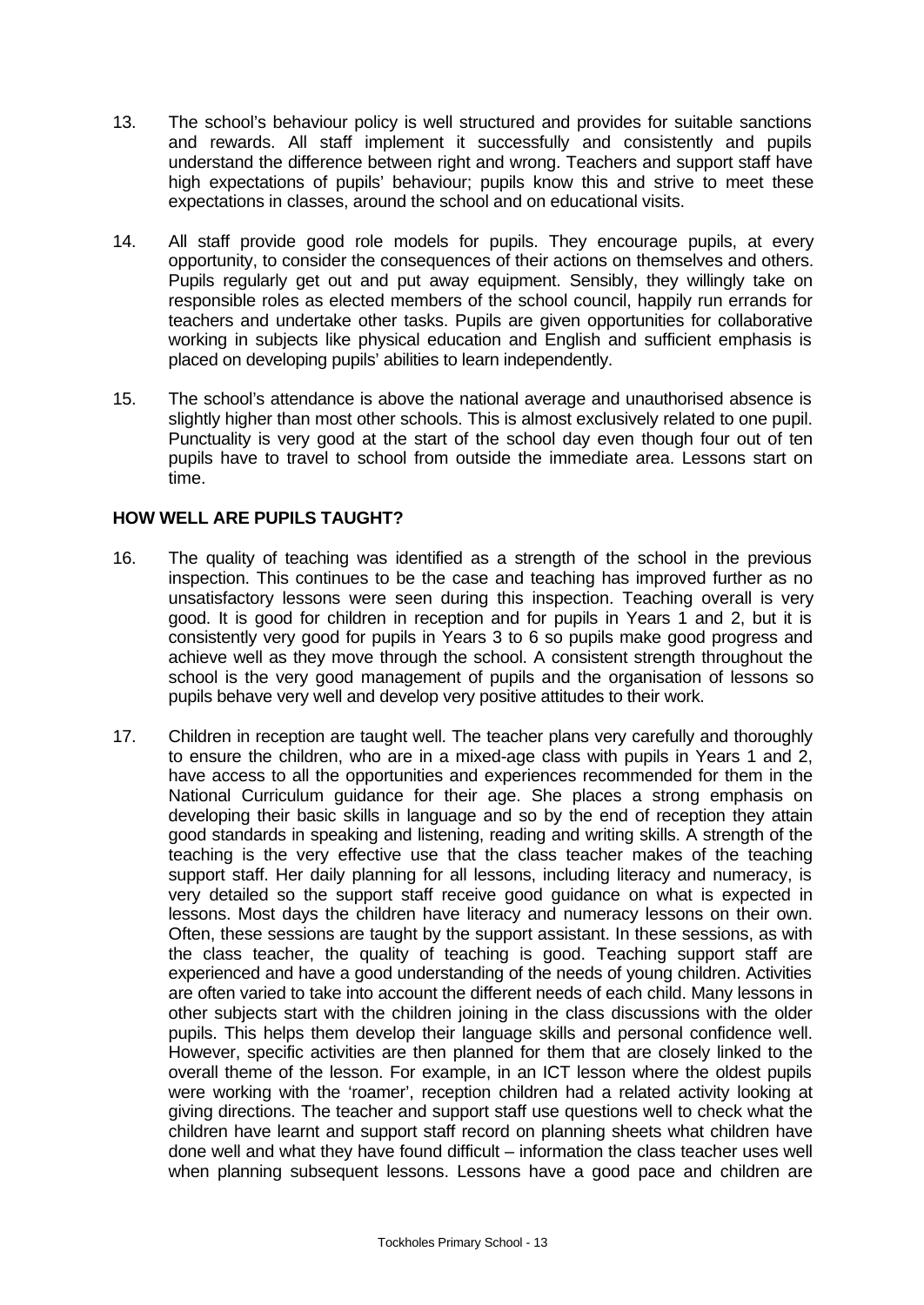given good opportunities to work outside, to play with sand and water and to enjoy role-play activities that help develop their language and social skills well.

- 18. Teaching of pupils in Years 1 and 2 is good. During the current academic year this class has been taught by several different teachers, which has led to some inconsistencies in the quality of marking and teaching methods over the year. At the time of the inspection the teacher had only been in school for a few weeks. She has very quickly established excellent relationships with pupils and has high expectations of pupils' behaviour and performance so they concentrate well and try hard. In most lessons, a strong emphasis is now placed on developing pupils' basic skills in literacy and numeracy. However, the major strength of the teaching is the teacher's very good planning of lessons and activities. In the vast majority of lessons, she plans activities that take very good account of the different ages and abilities in the class. At the start of lessons she generally shares the aims of the lesson with pupils so they know what they will be learning about, but these have different levels of challenge for the different year groups. During class discussions, she frequently targets questions to specific pupils that are carefully chosen to challenge them and to encourage them to use what they have learnt in previous lessons. In group activities, pupils of different abilities or different ages will have slightly different tasks to undertake within the overall theme of the lessons. For example, when pupils went pond dipping, pupils in Year 1 had to complete a simple sheet that required them to draw what they found and to name it. However, pupils in Year 2 had to be more specific in their identification, to record the number of legs and describe the animal they had found in a short sentence. Lessons are brisk and pacey which helps enthuse and interest pupils and support staff are used well to work with small groups and pupils with special educational needs.
- 19. The quality of teaching in Years 3 to 6 is very good. Teachers have very good subject knowledge, particularly in English and mathematics so pupils acquire the skills, knowledge and understanding of the basic skills in these subjects very well. In literacy and numeracy lessons, the headteacher works with pupils in Years 5 and 6 each morning. This ensures that these lessons reflect the more challenging learning needs of these pupils. The junior class teacher takes Years 3 and 4 lessons. Teachers' planning reflects the National Strategies for Literacy and Numeracy very well, so for all pupils activities are very well matched to their different abilities and ages. Both teachers have very high expectations of pupils so lessons are very brisk and challenging for all pupils. This ensures that they behave very well, concentrate very hard on their work and try their very best to succeed. Teachers use open-ended questions very well in discussions at the start and end of lessons to check pupils' understanding of what they have learnt in the lesson or what they can remember from previous lessons. However, in subjects such as history and geography, insufficient account is taken of the different ages and abilities in the class and not enough opportunities are provided for pupils to use and practise their literacy, numeracy and ICT skills that are taught so effectively in English, mathematics and ICT lessons. Throughout all parts of lessons, teaching support assistants have clear roles to work with specific pupils or to support groups. Teachers and support staff respond well to pupils in lessons and teachers' marking of pupils' work often highlights what pupils have done well. However, although teachers explain the aims of the lesson at the beginning to guide pupils in their work, they do not refer to them sufficiently in their marking to help pupils understand how they could improve their work. Homework is used well to support activities in lessons and the consistent use of homework diaries prepares pupils well for when they transfer to secondary school.
- 20. Pupils with special educational needs are taught well so they too make good progress. Targets in individual plans are used well to plan activities in lessons and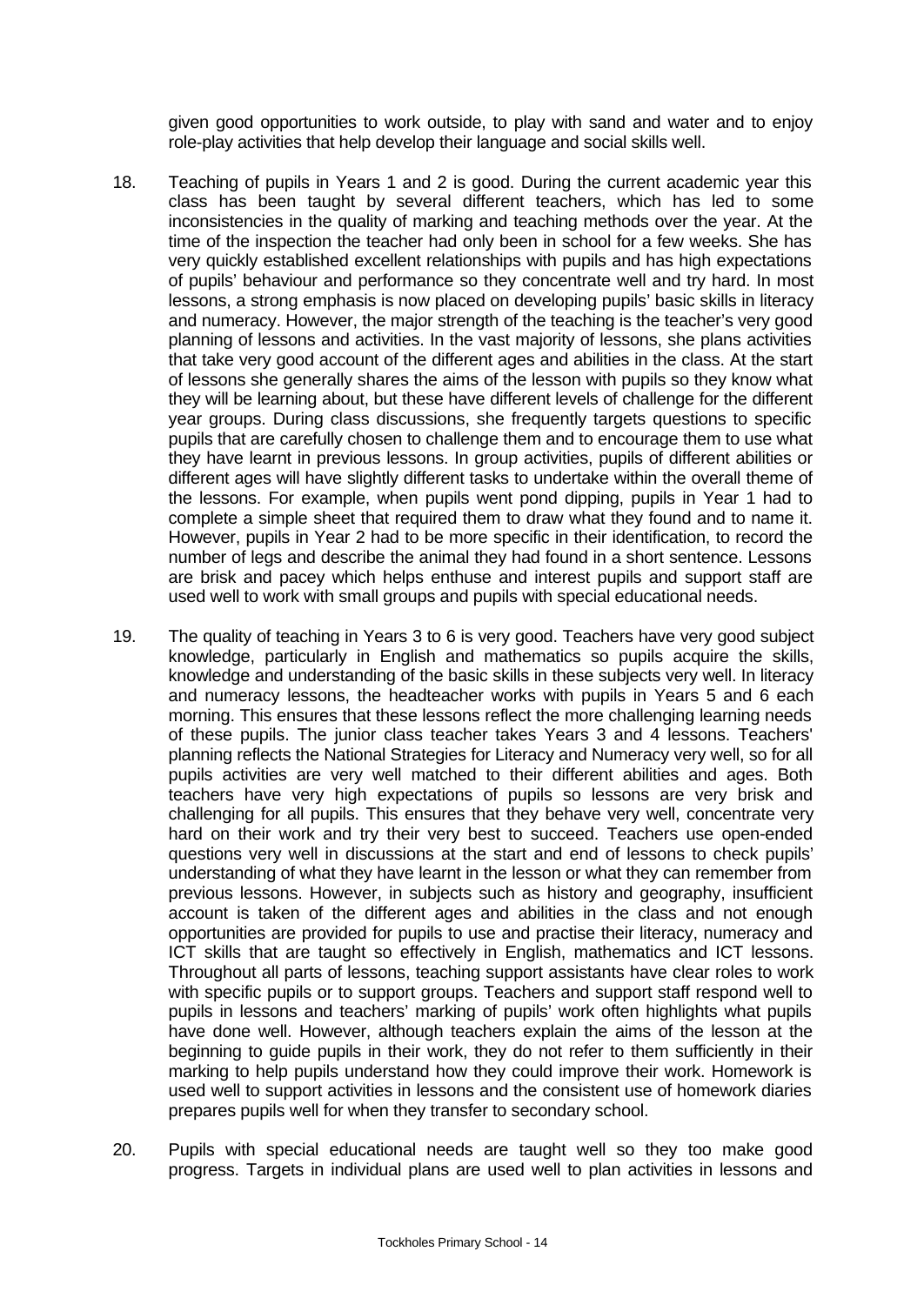individual sessions. Teaching support assistants make a very good contribution to the pace of all pupils' learning, but have a particularly positive effect on the learning of pupils with special educational needs. In group activities, they provide very good support to pupils, helping them to succeed. They also achieve a good balance between helping pupils work out answers for themselves and guiding them so pupils understand what they have to do. In individual sessions, specific language programmes, some recommended by outside specialists, are taught very well. At the core of this work are the excellent relationships between pupils and support staff.

21. The school makes very good use of a specialist teacher for music. He is very skilled and teaches music to all the pupils, including children in reception. The activities are very well planned and take account of the wide age ranges in the group. Lessons develop pupils' basic skills well and give them opportunities to learn good singing technique and secure understanding of how rhythm, tempo and volume varies and creates a specific atmosphere to the music.

## **HOW GOOD ARE THE CURRICULAR AND OTHER OPPORTUNITIES OFFERED TO PUPILS?**

- 22. The curriculum makes a good contribution to the educational standards achieved by pupils and has improved greatly since the previous inspection. The quality and range of learning opportunities are now good for all pupils. A broad, balanced and relevant curriculum is in place that covers all the statutory requirements of the National Curriculum. There is now a whole-school curriculum framework. Within this the National Strategies for Literacy and Numeracy have been introduced as the basis for teaching English and mathematics and policies and schemes of work are now in place for all subjects. The school has introduced a systematic approach to review these policies to check the quality of provision. New targets for improvement are set and included in the school development plan. Teaching time throughout the school meets national recommendations and all subjects are now given appropriate lengths of teaching time.
- 23. Since the previous inspection the school has effectively introduced the latest national guidance for teaching children in the reception class. In addition, with the support of the parents' association, an outside activity area with large wheeled toys and other play equipment has been created. Consequently, work takes good account of all the recommended areas of learning for this age range so children are able to explore a wide range of challenging activities, both inside and outdoors.
- 24. All pupils have equal access to the full range of opportunities and experiences provided for them. The school is very aware of the importance of promoting equal opportunities for all pupils and the support given to both boys and girls results in their academic achievements being very similar. The school also ensures that pupils in the mixed-age classes throughout the school have some opportunities to work with their own age group. For example, the headteacher teaches each morning so that pupils in Years 5 and 6 and in Years 3 and 4 can be taught literacy and numeracy in smaller groups, working on activities recommended in the national guidance for these ages. Children in reception have their own planned programme and frequently work with a learning support assistant on activities directly linked to the national guidance for their age. This has a positive effect on both the quality of teaching and the progress pupils make.
- 25. Provision for pupils with special educational needs is good. The policy and provision reflects the requirements of the 2001 Code of Practice. The quality of the policy has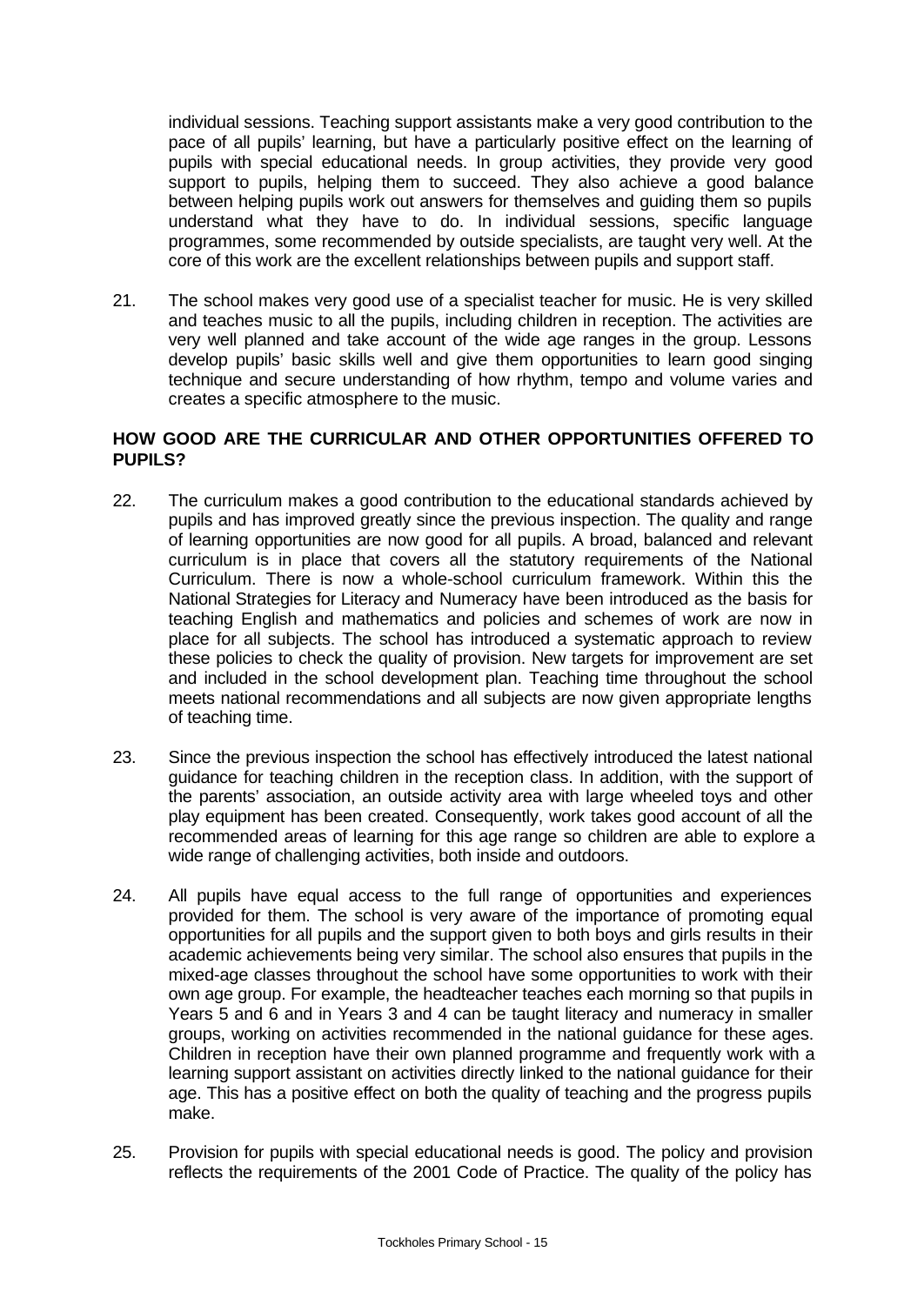improved well since the last inspection and now includes all the information it is required to do in a clear and readable style. There are individual plans in place for all those pupils the school has identified as in need of extra help. The targets in pupils' plans are clear and used well by teachers and support staff when planning lessons and individual support sessions. The teaching methods in these plans are well matched to the targets so pupils make good progress. These targets focus well on the needs of each individual and include targets for developing pupils' basic skills in literacy and numeracy. Where pupils have a specific learning difficulty or one related to physical problems, the school makes good use of external agencies to provide strategies for meeting their needs and ensures pupils have access to these activities.

- 26. There are good strategies in place to teach numeracy skills. Daily literacy and numeracy lessons are an integral part of the school's morning sessions and these areas of the curriculum are well planned for and effectively delivered. Provision in these lessons is having a very good effect on the standards reached by the pupils in mathematics. The strategy for teaching literacy is satisfactory. Literacy lessons are taught well and teachers place a strong emphasis on developing pupils' basic skills of grammar, punctuation, handwriting and spelling. However, not enough opportunities are provided for pupils to use these skills to record their own work or to express their views and opinions in other subjects such as history and geography.
- 27. The range of activities provided out of lessons is satisfactory. Two clubs operate after school and a judo club is to start in the near future. A good range of visits is made to places in the local area, such as the Manchester Museum, and older pupils go on a residential visit. However, there are no sports teams and there are no organised activities, such as computers or chess at lunchtimes, to provide an alternative for those pupils who do not enjoy playing football or using the range of play equipment provided for outdoor play.
- 28. The provision for pupils' personal, social and health education is sound. Pupils have a lesson of citizenship once a week that is based on the recent national guidance and the school is currently designing a whole-school scheme of work based on this material. Aspects of drugs and sex education are taught within this general framework as well as the science lessons. Outside speakers are brought in to teach pupils about specific elements of drugs and sex education.
- 29. Links with the local community are very good. Many of the people in the village have close links with the school and view it as an integral part of the community. The school premises are often used for community events such as the annual gala and the school uses the village very well as the basis for lessons. For example, during the inspection children in reception and the Years 1 and 2 classes went pond dipping in the garden of one of the parents. In addition, there are frequent visitors to school who contribute well to lessons and assemblies. The involvement of education business partnership has provided staff and pupils with a valuable insight into the work of the local business community.
- 30. The excellent relationships and very mature attitudes that pupils of all ages display are the product of the school's high quality provision to promote their personal development.
- 31. Pupils' spiritual development is promoted satisfactorily. All staff are good role models for pupils through the way that they treat everyone in a consistent manner and with respect. There are opportunities for pupils to reflect on how specific issues or events affect other people in lessons and assemblies.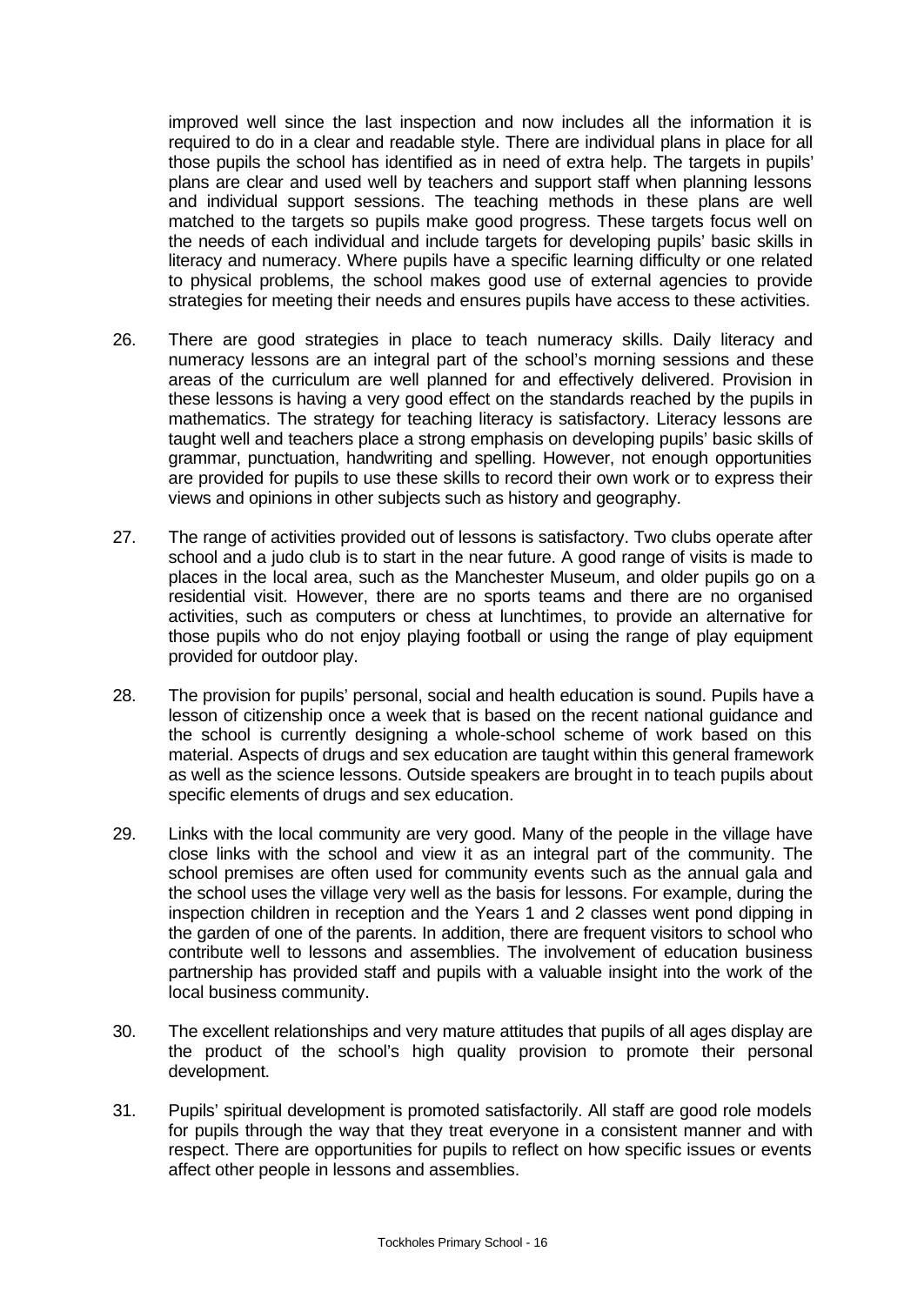- 32. The provision for promoting pupils' moral and social development is very good resulting in the very high quality of their behaviour and excellent relationships displayed throughout the school. Teachers' management and organisation of lessons is consistently very good and based on ensuring fair and respectful treatment of all. Consequently, children in reception very quickly learn what is expected of them and develop the confidence to contribute to lessons and not to be subdued by the presence of older pupils. Pupils' involvement in creating their classroom rules, based on the whole-school code of conduct, helps them to develop a clear sense of right and wrong, and also to grow in their awareness of how to create a harmonious society. Initiatives such as the school council give pupils an effective say in how the school runs and also helps them to develop a sense of responsibility. They are generous in their support for charities and the school ensures that much of the fundraising is generated by pupils. For example, the school supports a charity devoted to helping refugee and orphaned children in Rwanda which helps pupils appreciate the difficulties faced by others around the world. In many lessons, teachers and support staff encourage pupils to discuss their ideas, help each other and collaborate on different activities.
- 33. Pupils' cultural development is promoted well. English lessons, in particular, offer pupils opportunities to study texts that portray different cultures and types of writing, while in history, for instance, they learn about the Vikings or the life in Tudor England. The school organises a good programme of educational visits to places of interest. The school has, for example, established good links with a school in Blackburn whose pupils are mainly of Asian origin. Tockholes' pupils visit the school, local shops and the mosque. The visit is reciprocated later in the year when the Blackburn pupils spend the day at Tockholes. In art and design, pupils learn about the work of different artists and in music they are introduced to work from a variety of times and places. The religious education programme introduces pupils to aspects of different world religions and teachers capitalise, when possible, on the different cultural backgrounds of pupils' families and friends. The overall emphasis that the school places on according everyone equal respect prepares pupils well for living successfully in a diverse society.

### **HOW WELL DOES THE SCHOOL CARE FOR ITS PUPILS?**

- 34. Overall, the school cares well for its pupils' welfare, health and safety, and provides a secure and safe environment for learning in which pupils feel confident.
- 35. The school has sound arrangements for child protection and follows the policy laid down by the local area child protection committee. The headteacher is the nominated person for child protection. Good links exist with external agencies involved in child protection issues. Staff are fully aware of the importance of child protection and know the first steps to take if an instance arises.
- 36. Health and safety arrangements are good and no major hazards were noted during the inspection. Risk assessments have been completed and one member of staff has recently finished a course in risk assessment for physical education. Pupils' health screening is up to date. Accidents to pupils and staff are properly recorded. Fire equipment is in good condition and drills are held regularly.
- 37. Registration of pupils is carried out briskly and unobtrusively before the start of morning and afternoon sessions. However, absence is not always accurately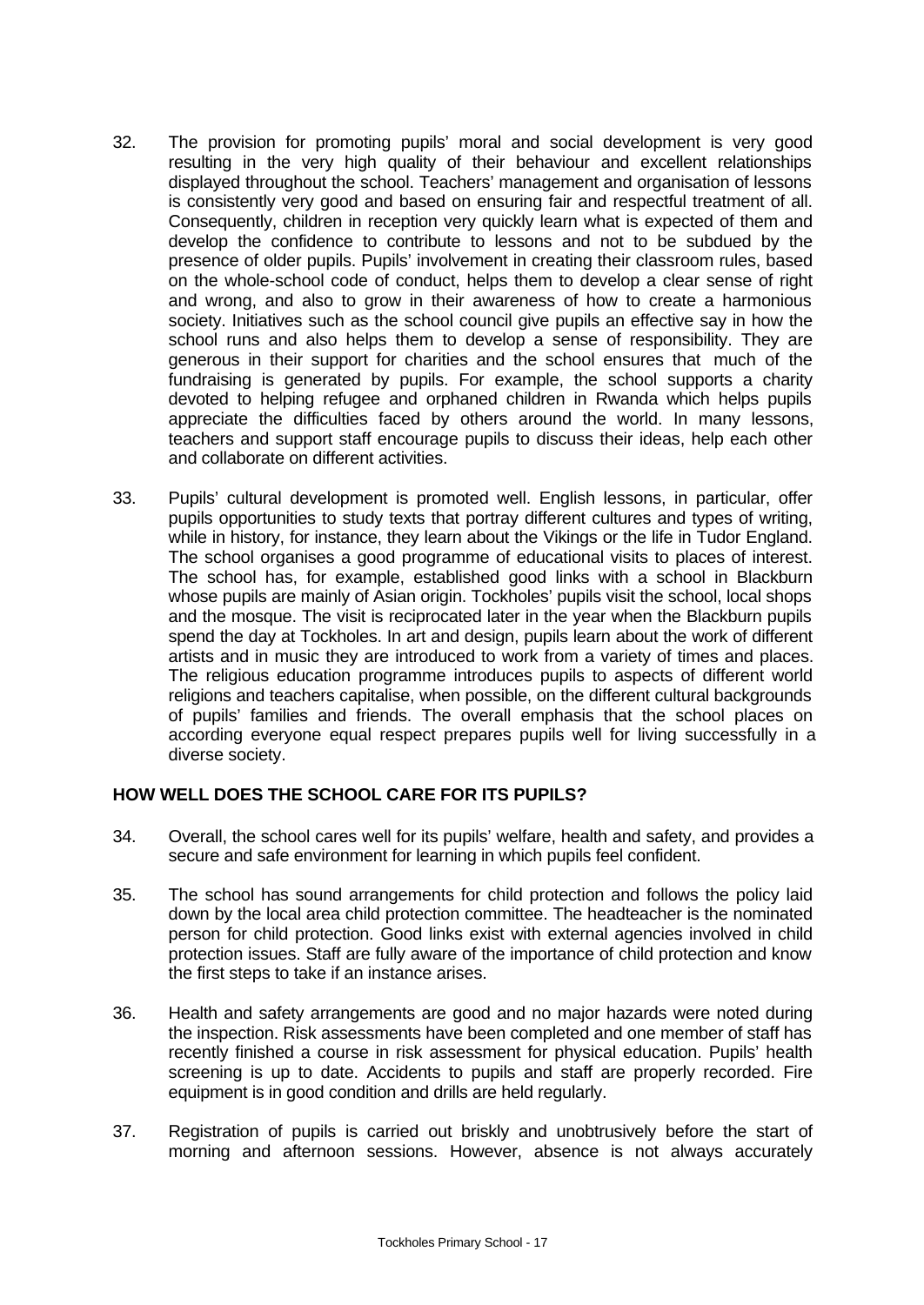recorded in registers even though the school is normally aware of the pupil's reason for absence. Links with the local education welfare officer are satisfactory.

- 38. The school's behaviour policy sets out a range of sanctions and rewards; these are well publicised and implemented consistently by staff. Pupils are well aware of school rules and even the youngest pupils understand what sanctions may be applied. The school's policies for eliminating oppressive behaviour and bullying are very good. Staff are alert to situations where bullying and harassment can arise and, according to pupils and parents, take prompt and effective action to stop it if it occurs. Supervision of pupils at breaktimes and lunchtimes is good. Lunchtimes provide opportunities for pupils to socialise with each other; the school makes no provision for lunchtime clubs which would further enhance pupils' opportunities to socialise and learn, even though the school has sufficient resources and expertise to make these available.
- 39. All staff know and understand the needs of pupils well and respond sensitively to them. The personal, social and health education programme is adequate. Pupils with special educational needs are well supported by support staff who are skilled and sensitive to their needs. Individual targets are set for pupils termly. Each child does this with their teacher and target cards are then sent home for parents to see. This ensures parents are fully involved in helping pupils to achieve their targets. Pupils with statements of special educational needs are well catered for by the school. The provision reflects the requirements of their statements and they have access to any specialist teaching that they may need.
- 40. The school makes good provision for the induction of pupils into reception and other classes. Pupils in Year 6 have opportunities to visit local comprehensive schools to which the great majority transfer on leaving.
- 41. Procedures to assess pupils' attainment and progress are very good. In addition, to national tests at the end of Year 6, the school uses the optional national tests at the end of Years 3, 4 and 5 and a reading test to monitor the progress whole classes, groups of pupils within classes and individual pupils are making. This information is used well to track the progress pupils are making, to set whole-class targets and to identify targets for each pupil. This ensures that teachers are clear about what they are aiming to achieve through their teaching. Pupils are also fully aware of what they are working towards.
- 42. Procedures to monitor pupils' academic progress are good. For most subjects, including science and design and technology, teachers use a system of tests at the end of each topic or evaluate pupils' work against national guidelines to check what they have learnt. This information is also used well to inform future lessons.

### **HOW WELL DOES THE SCHOOL WORK IN PARTNERSHIP WITH PARENTS?**

- 43. The parents' questionnaire carried out before the inspection and interviews with parents and carers during the inspection showed they have positive views of the school. Issues raised by parents at the well-attended pre-inspection meeting are answered elsewhere in the report.
- 44. When they visit, the headteacher and other staff make parents feel welcome. There are occasions at the beginning and end of the school day for parents and staff to have informal contact with each other and both parents and staff take advantage of these opportunities. They are also invited to termly consultation evenings where they can meet their children's teacher and attendance by parents and carers at these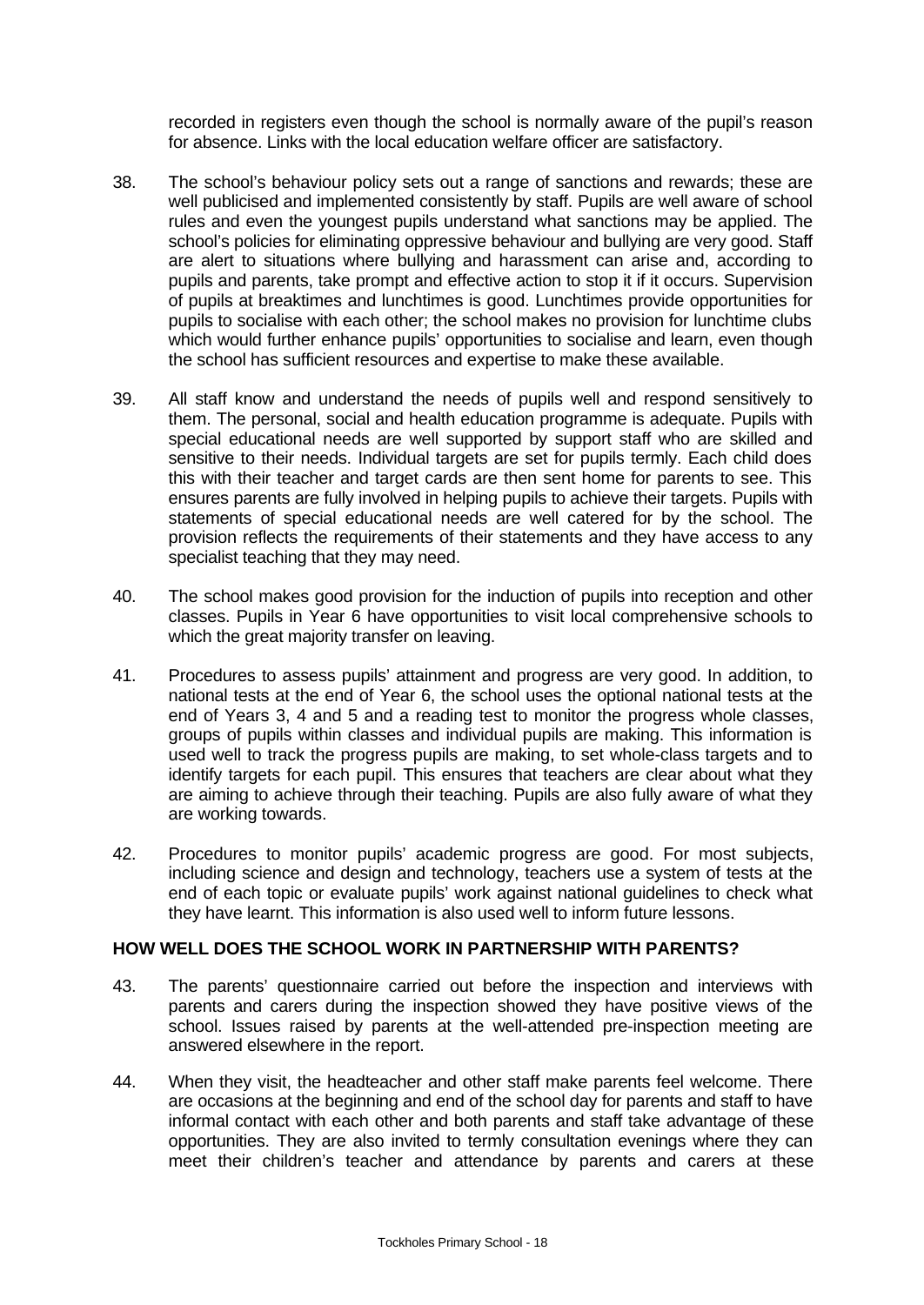discussions is very high. Parents and carers support school events very well, for instance at Christmas, sports day and other activities.

- 45. Parents and former parents contribute to the life of the school through serving as parent governors and classroom assistants. In addition, some parents volunteer to help in classes. Homework is set regularly in all subjects and parents often comment in homework diaries. The school's parents and friends association is very active and has raised significant sums of money enabling it to contribute recently towards the school's extension and purchase wheeled toys for pupils in reception. It also has good links with residents in the village of Tockholes, many of whom are former pupils of the school and continue to support it.
- 46. The school prospectus and the governors' annual report to parents present a wellrounded picture of the school's activities and are attractively produced although there is no reference in the school prospectus to the drugs awareness programme, as required by legislation. The school sends an annual written report to parents at the end of the school year. These reports provide considerable detail on what pupils have studied but inclusion of targets for improvement are often omitted in subjects like history and geography and sometimes in other subjects. Parents receive considerable information from school through regular newsletters, letters and other documents describing the school's activities and achievements as well as information on the curriculum.
- 47. Overall, the school's partnership with parents and carers is very good and a strength of the school. Parents of pupils with special educational needs are involved in the review of their children's individual plans, and some parents have a specific role in the plans to show them how they can help their children at home.

### **HOW WELL IS THE SCHOOL LED AND MANAGED?**

- 48. The quality of leadership and management provided by the headteacher, appointed just over two years ago, is a strength of the school. This aspect has improved markedly since the previous inspection when management was judged as satisfactory. The headteacher has impressed all by the way she has managed a significant period of change, resulting in two new teachers being appointed, the latest a few weeks prior to the inspection. The three key issues raised in the previous inspection relating to information about special educational needs provision, curriculum development and teaching time were quickly put right by the previous headteacher. The current headteacher shows a strong determination to raise standards in all aspects of school life. Her very capable leadership and vision are proving to be the driving force largely responsible for the school's success and its growing reputation in the area is reflected in the increasing number of pupils from out of the immediate area attending the school. Overall, leadership and management are very good.
- 49. The headteacher has a clear picture of what she wants to achieve for the benefit of the pupils and the community. As a direct result of her vision, energy and leadership, the school has made a good level of improvement since the previous inspection. The high proportion of good teaching, the improvement to the library and reception outdoor area and rising standards in the core subjects of English, mathematics and science are some examples. In addition, the way computers have become an integral part of pupils' learning has resulted in standards well above those expected from pupils of primary school age. Staff and governors share the headteacher's very strong commitment to the school and work hard in partnership with her to meet the clear and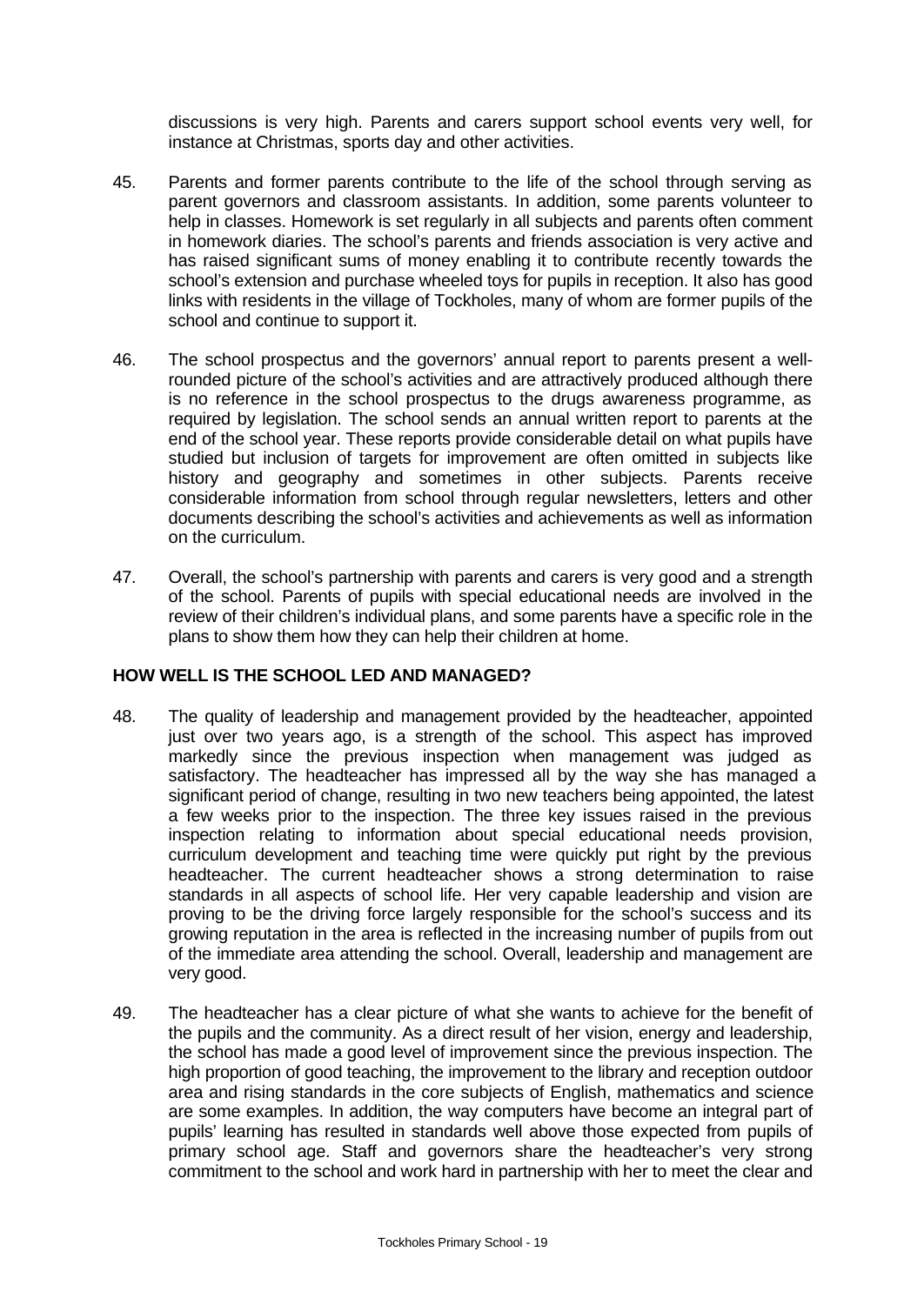specific aims set out in the school's prospectus. The 'Tockholes dream', urging pupils to go further than they thought, run faster than they hoped and to reach higher, is reflected in all aspects of school life such as, the pupils' very good attitudes to their work and their mature and sensible behaviour. There is an excellent atmosphere for learning in the school.

- 50. The shared commitment to improve and the school's capacity to succeed are excellent. The delegation of responsibility to staff is a key feature of management, even though there are so few people to delegate to. The approach is for all to work together co-operatively on specific areas, identified for improvement through rigorous monitoring procedures. This promotes a feeling of unity as all staff work very effectively as a team, sharing responsibility to evaluate the school's performance and to make changes should they be necessary. Like the headteacher, all staff constantly strive for high standards and implement a regular programme for analysing national test results and monitoring pupils' completed workbooks to evaluate the standards being achieved. The quality of teachers' lesson planning is checked by the headteacher on a weekly basis, and each half term an assessment is made of individual pupils' progress in each subject area. The headteacher is solely responsible for monitoring and evaluating teaching at present but as the new teaching staff become established, they too will share the responsibility.
- 51. The school development plan, criticised previously, now has a clear focus on raising pupils' attainment. Relevant issues for the school are identified and a detailed action plan, carefully costed, is in place to address each. Staff work corporately to coordinate the development of subjects within the curriculum, giving much support to one another. Subjects are tackled on a rota basis as outlined in the school improvement plan. However, because of the importance placed on English and mathematics, a member of staff takes specific responsibility for each subject. The headteacher routinely observes lessons. They are then discussed and areas for improvement or training requirements are noted. This is very useful for quickly highlighting any areas of weakness. Detailed records are maintained of the evaluation of these monitoring visits. These records provide an effective way of identifying areas for development and directing the collective energy of everyone to bring about change.
- 52. Classroom support staff feel very much part of the school team and enjoy the responsibility given to them by class teachers. The quality of their work with individual pupils, such as those with special educational needs or those experiencing difficulty with reading, makes a significant contribution to these pupils' learning experiences. All are extremely conscientious and deeply committed to helping pupils to improve. When left with all the class whilst the teacher takes a group, pupils respond well to them and work hard, just as they would for the class teacher.
- 53. The governing body is totally committed to the development of the school. They see growth and development as the best way to ensure the survival of this historic school for the community. All governors carry out their statutory duties very well and work hard to support the school. The chair of governors is extremely knowledgeable and along with all governors, has an excellent understanding of the school's strengths and weaknesses. Individual governors accept responsibility for areas such as literacy, numeracy and special educational needs. This gives them a clear overview of learning in these areas. All approach their duties conscientiously and are proud to be associated with the school. Importantly, all appreciate the level of improvements brought about by the headteacher and express confidence in her. Meetings of the governing body are well attended and business is conducted efficiently. The statutory requirements for the special educational needs Code of Practice are met with detailed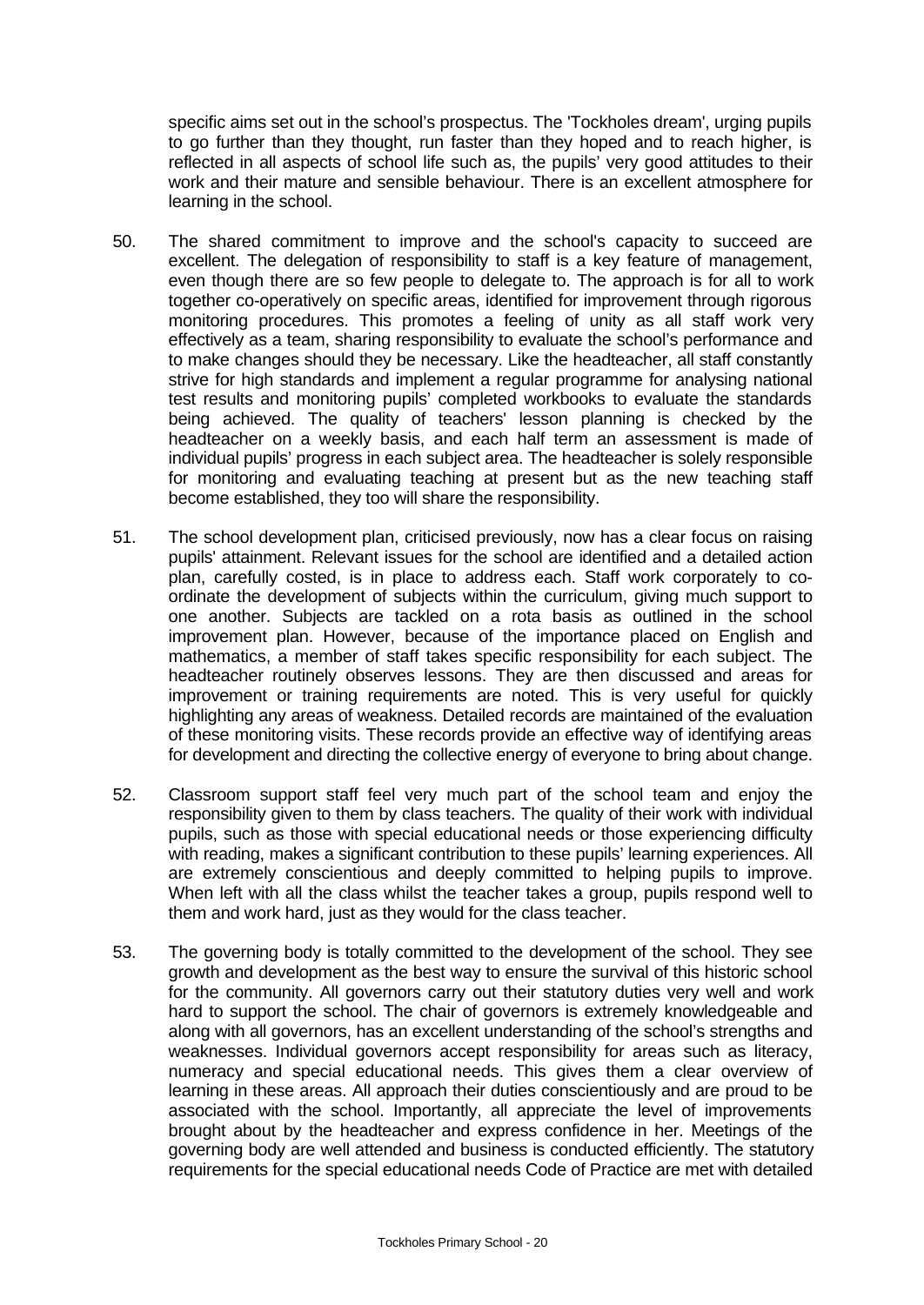information now included in the governors' annual report to parents. The co-ordinator for special educational needs leads and manages this aspect of the school's work very well. She provides advice and support for teachers and support staff in reviewing pupils' individual plans so the majority of targets are specific and closely linked to the planned teaching approaches.

- 54. The school office is run efficiently. Administration staff are friendly and welcoming, giving visitors an excellent first impression of the school. Very good use is made of new technology in the office, with an electronic mail facility and computer programs for managing the finances. The headteacher actively seeks out additional funding from a wide range of sources. Very good use is made of funds from three local charities. Funds from all three, for example, helped finance the recent building extension. The school has a very favourable ratio of computers to pupils, for example, with one for every six pupils. Plans are well advanced to provide more of the interactive computer linked whiteboard in the classrooms. The headteacher, ably supported by the chair of the finances committee, is meticulous in making sure that funds are applied to the best effect. Overall financial control is very good. The large contingency budget from the financial year beginning in 2001 will be reduced substantially this year by staffing costs, and further expected reductions in pupil numbers will bring it within acceptable limits by the end of next year. Unless numbers recover, the school will then be faced with having to reduce staffing costs further. Governors are well aware of this and have a clear strategic view for the next three years. The school buys its resources at the most competitive prices and pays careful attention to quality.
- 55. The accommodation in a Victorian building is spacious for the numbers on roll following the addition of an extra teaching area and office and administration space. However, some improvements are still needed. There is no disabled access or suitable toilet facilities and the field is poorly drained, making it unusable for much of the year. The caretaker does an excellent job keeping the school well maintained and spotlessly clean. Library facilities are good and used well by pupils. Many old books were recently discarded. Resources are good overall, and very good for ICT, physical education and the under-fives in the reception class.
- 56. This is a successful school, with a well-deserved local reputation. Taking into account the way in which the school is led and managed, the standards being achieved, the wholly good quality of teaching and pupils' very good attitudes, along with the high costs for each pupil, the school is providing satisfactory value for money.

### **WHAT SHOULD THE SCHOOL DO TO IMPROVE FURTHER?**

- 57. In order to further improve the quality of education and raise standards, the headteacher, staff and governors should now:
	- (1) improve the quality of writing by relying less on commercially produced worksheets and providing more opportunities for pupils to express their own views and opinions in subjects such as history and geography.

(Paragraphs 7, 19, 26, 71, 98-102)

The school should attend to the following less important weakness, to:

• ensure that any absence is recorded appropriately;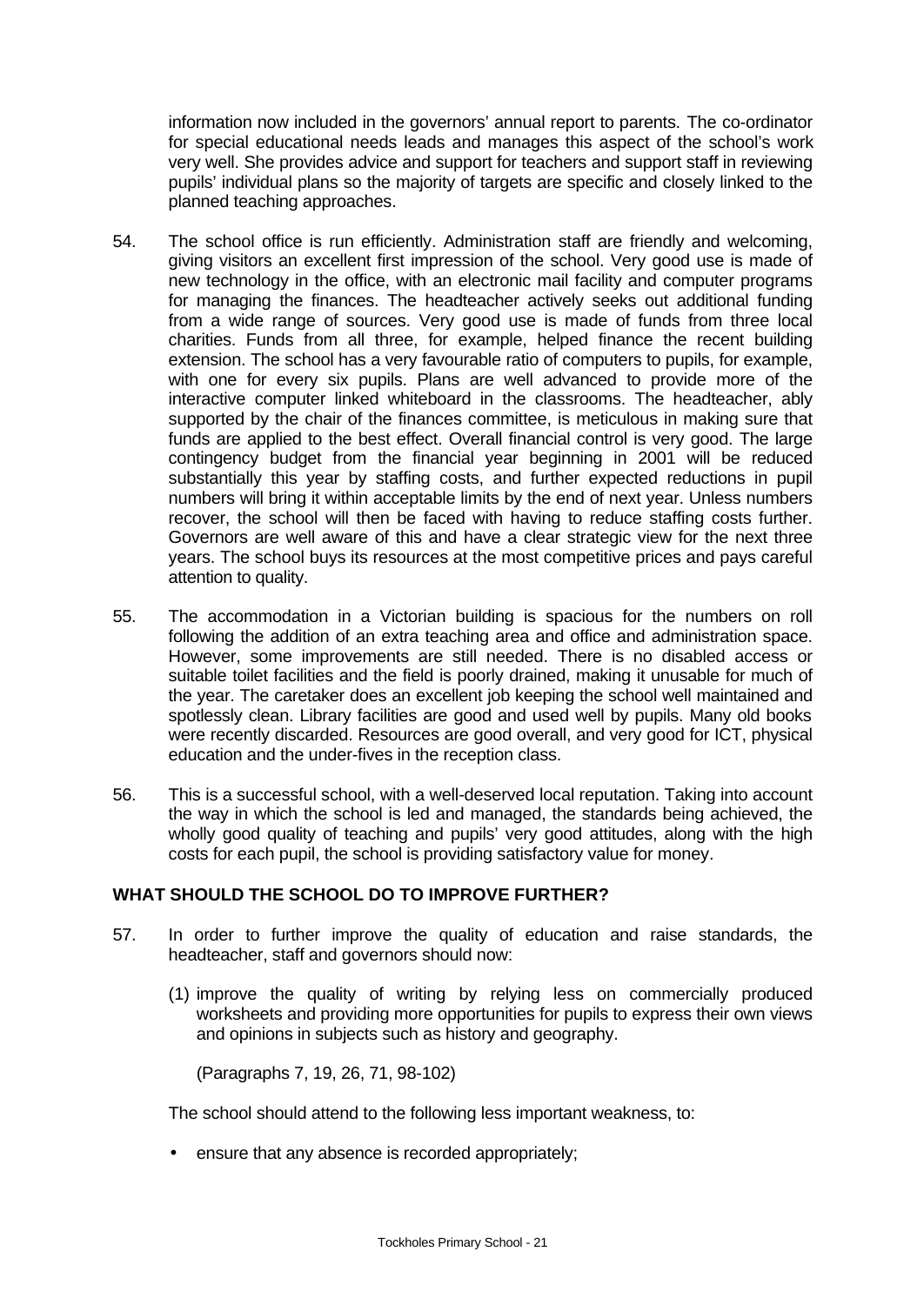• inform parents about the school's drugs education policy.

(Paragraphs 37, 46)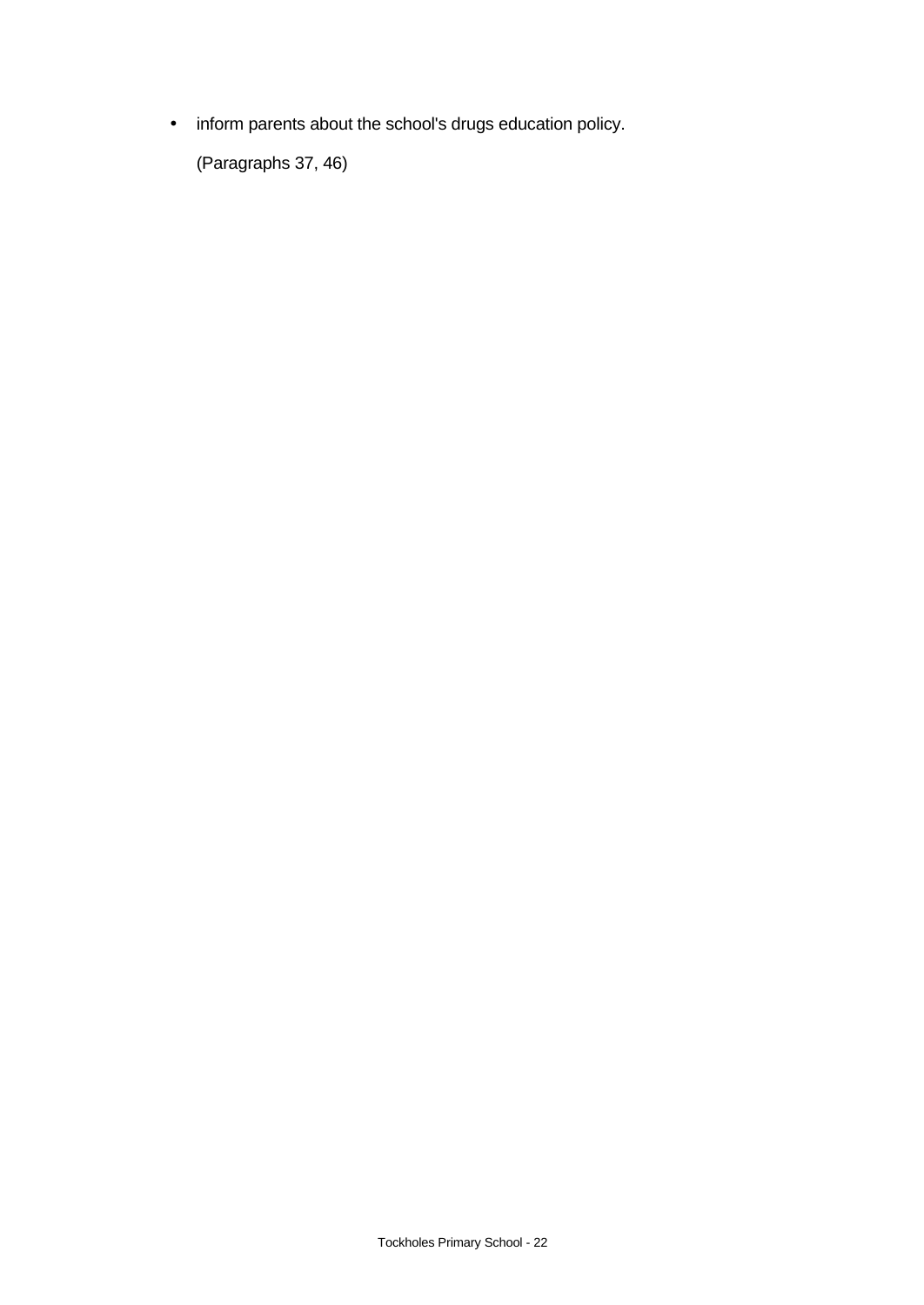# **PART C: SCHOOL DATA AND INDICATORS**

### *Summary of the sources of evidence for the inspection*

Number of lessons observed 18

Number of discussions with staff, governors, other adults and pupils 10

|  | Summary of teaching observed during the inspection |  |  |
|--|----------------------------------------------------|--|--|
|--|----------------------------------------------------|--|--|

|            | Excellent | Very good | Good | Satisfactory | Unsatisfactor | Poor | Very Poor |
|------------|-----------|-----------|------|--------------|---------------|------|-----------|
| Number     |           |           | 9    |              |               |      |           |
| Percentage |           | 39        | 50   |              |               |      |           |

*The table gives the number and percentage of lessons observed in each of the seven categories used to make judgements about teaching. Care should be taken when interpreting these percentages as each lesson represents more than five percentage points.*

### *Information about the school's pupils*

| Pupils on the school's roll                                           | $YR - Y6$ |
|-----------------------------------------------------------------------|-----------|
| Number of pupils on the school's roll (FTE for part-time pupils)      | 48        |
| Number of full-time pupils known to be eligible for free school meals | ີ         |

*FTE means full-time equivalent.*

| Special educational needs                                           | $YR - Y6$ |
|---------------------------------------------------------------------|-----------|
| Number of pupils with statements of special educational needs       |           |
| Number of pupils on the school's special educational needs register | 13        |

| English as an additional language                       | No of pupils |
|---------------------------------------------------------|--------------|
| Number of pupils with English as an additional language |              |
|                                                         |              |

| Pupil mobility in the last school year                                       | No of pupils |
|------------------------------------------------------------------------------|--------------|
| Pupils who joined the school other than at the usual time of first admission |              |
| Pupils who left the school other than at the usual time of leaving           |              |

### *Attendance*

### **Authorised absence Unauthorised absence**

|             | %   |             | %        |
|-------------|-----|-------------|----------|
| School data | 4., | School data | ∼<br>v.o |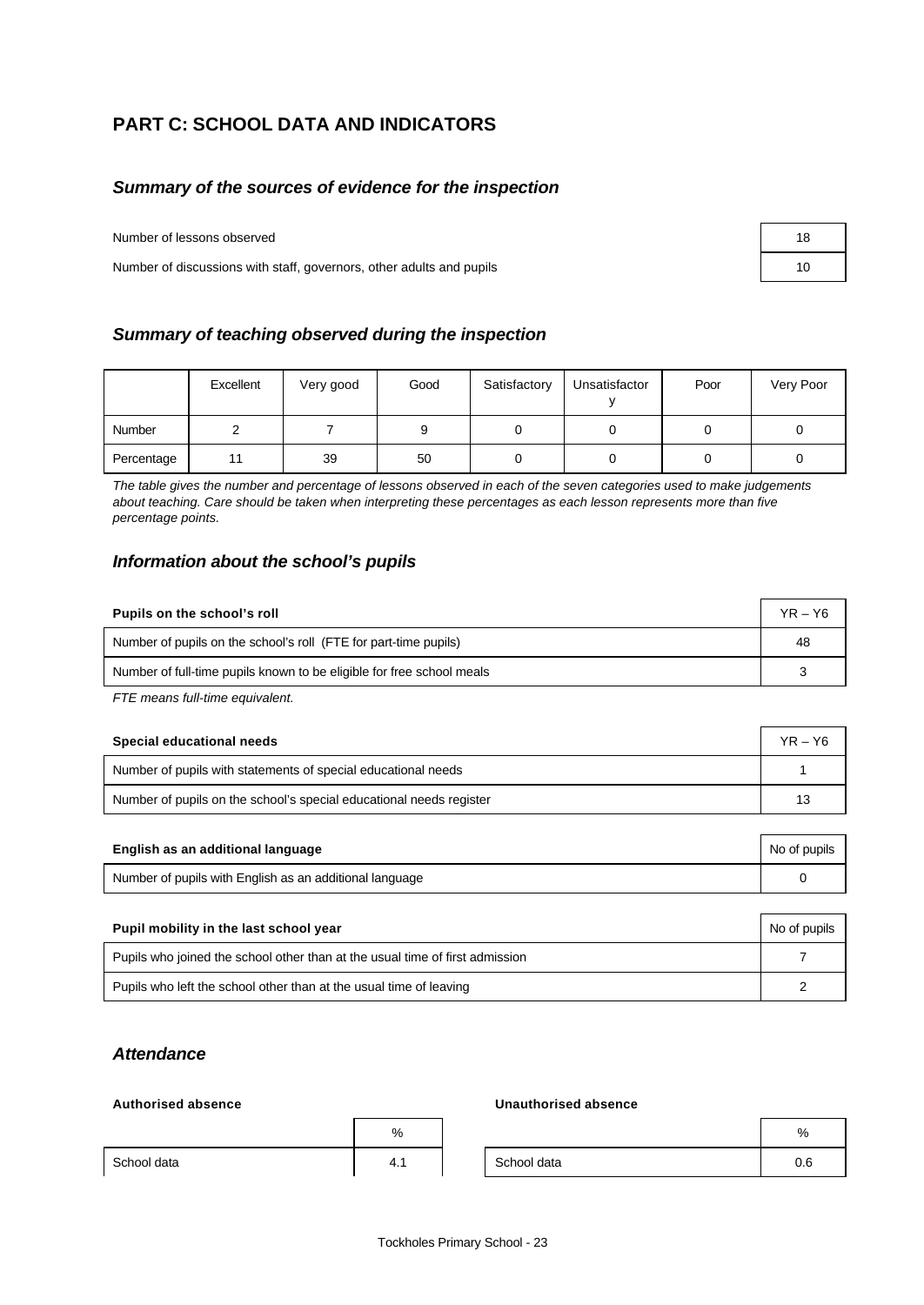| v.,<br>◡.⊣ | l comparative<br>` data<br>tionai | - |  | data<br>mparative<br>National<br>com |  |
|------------|-----------------------------------|---|--|--------------------------------------|--|
|------------|-----------------------------------|---|--|--------------------------------------|--|

*Both tables give the percentage of half days (sessions) missed through absence for the latest complete reporting year.*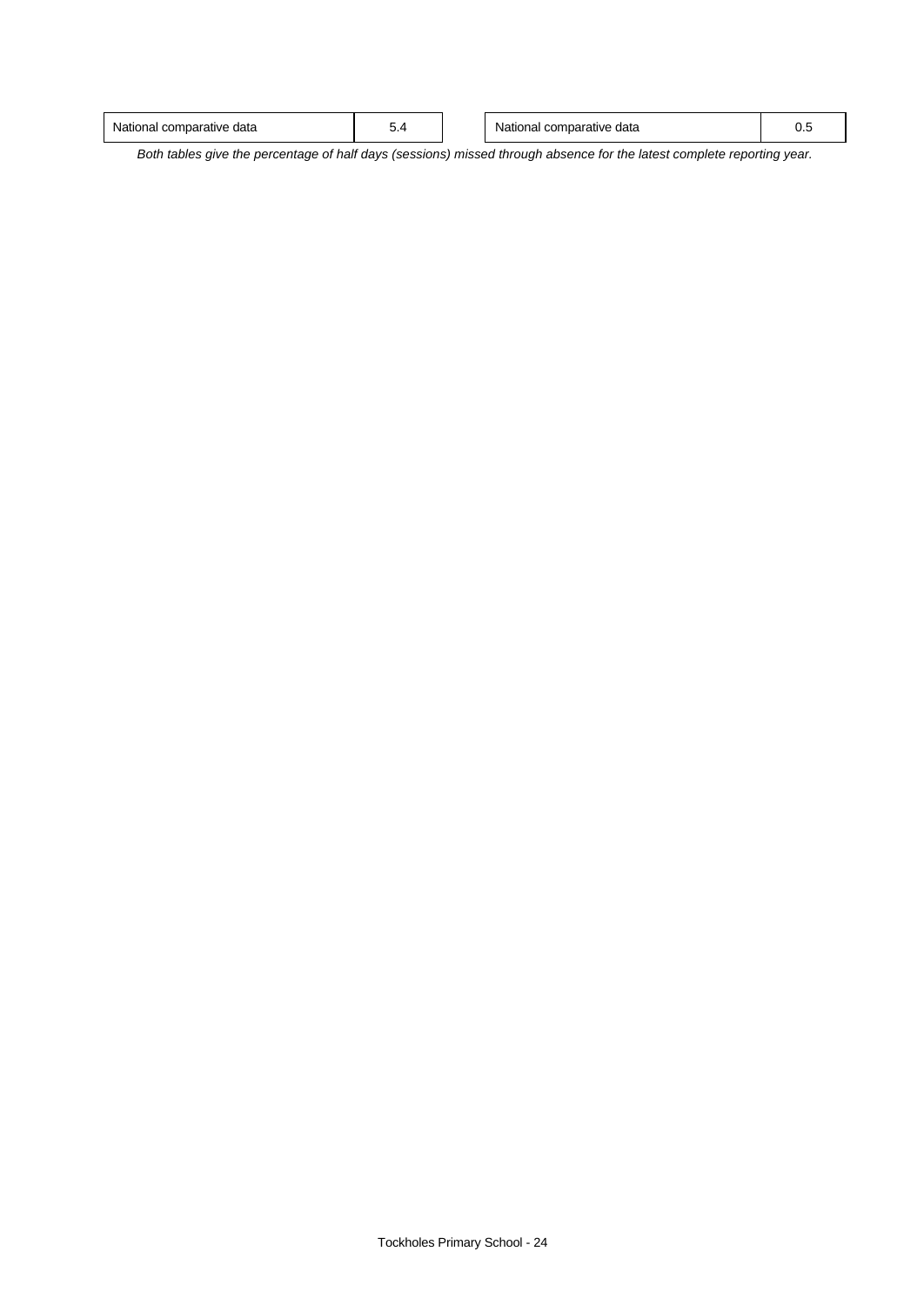# *Attainment at the end of Key Stage 1 (Year 2)*

|                                                                                        | Year | Bovs | Girls | Total |
|----------------------------------------------------------------------------------------|------|------|-------|-------|
| Number of registered pupils in final year of Key Stage 1 for the latest reporting year | 2002 |      |       |       |

| <b>National Curriculum Test/Task Results</b> |             | Reading  | Writing  | <b>Mathematics</b> |
|----------------------------------------------|-------------|----------|----------|--------------------|
|                                              | <b>Boys</b> | n/a      | n/a      | n/a                |
| Numbers of pupils at NC level 2<br>and above | Girls       | n/a      | n/a      | n/a                |
|                                              | Total       | 12       | 12       | 12                 |
| Percentage of pupils                         | School      | 92 (100) | 92 (100) | 92 (100)           |
| at NC level 2 or above                       | National    | 84 (84)  | 86 (86)  | 90 (91)            |

| <b>Teachers' Assessments</b>                 |             | English  | <b>Mathematics</b> | <b>Science</b> |
|----------------------------------------------|-------------|----------|--------------------|----------------|
|                                              | <b>Boys</b> | n/a      | n/a                | n/a            |
| Numbers of pupils at NC level 2<br>and above | Girls       | n/a      | n/a                | n/a            |
|                                              | Total       | 12       | 12                 | 12             |
| Percentage of pupils                         | School      | 92 (100) | 92 (100)           | 92 (100)       |
| at NC level 2 or above                       | National    | 85 (85)  | 89 (89)            | 89 (89)        |

*Percentages in brackets refer to the year before the latest reporting year.*

# *Attainment at the end of Key Stage 2 (Year 6)*

|                                                                                        |              |          |      | <b>Boys</b>        | Girls          | Total |
|----------------------------------------------------------------------------------------|--------------|----------|------|--------------------|----------------|-------|
| Number of registered pupils in final year of Key Stage 2 for the latest reporting year |              |          | 2002 | 4                  | 5              | 9     |
| <b>National Curriculum Test/Task Results</b><br>English                                |              |          |      | <b>Mathematics</b> | <b>Science</b> |       |
|                                                                                        |              |          |      |                    |                |       |
| Numbers of pupils at NC level 4<br>and above                                           | <b>Boys</b>  | n/a      | n/a  |                    | n/a            |       |
|                                                                                        | <b>Girls</b> | n/a      | n/a  |                    | n/a            |       |
|                                                                                        | Total        | n/a      |      | n/a<br>n/a         |                |       |
| Percentage of pupils                                                                   | School       | 89 (100) |      | 78 (100)           | 89 (100)       |       |
| at NC level 4 or above                                                                 | National     | 75 (75)  |      | 73 (71)            | 86 (87)        |       |

| <b>Teachers' Assessments</b>                 |          | English<br><b>Mathematics</b> |          | <b>Science</b> |  |
|----------------------------------------------|----------|-------------------------------|----------|----------------|--|
|                                              | Boys     | n/a                           | n/a      | n/a            |  |
| Numbers of pupils at NC level 4<br>and above | Girls    | n/a                           | n/a      | n/a            |  |
|                                              | Total    | n/a                           | n/a      | n/a            |  |
| Percentage of pupils                         | School   | 89 (100)                      | 89 (100) | 89 (100)       |  |
| at NC level 4 or above                       | National | 73 (72)                       | 74 (74)  | 82 (82)        |  |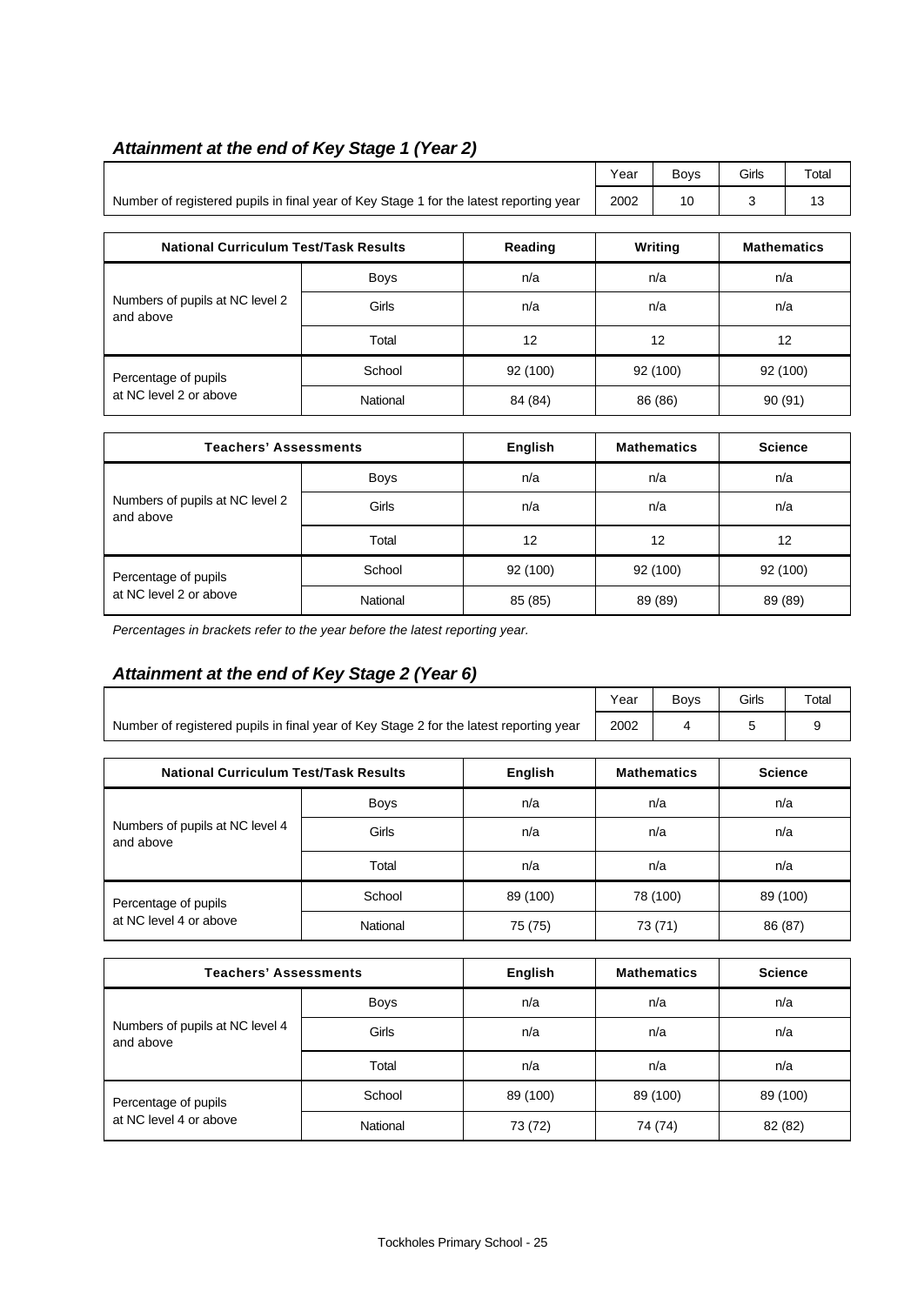*Percentages in brackets refer to the year before the latest reporting year.*

Separate scores for girls and boys are not supplied as the small numbers could lead to the possibility of individual recognition.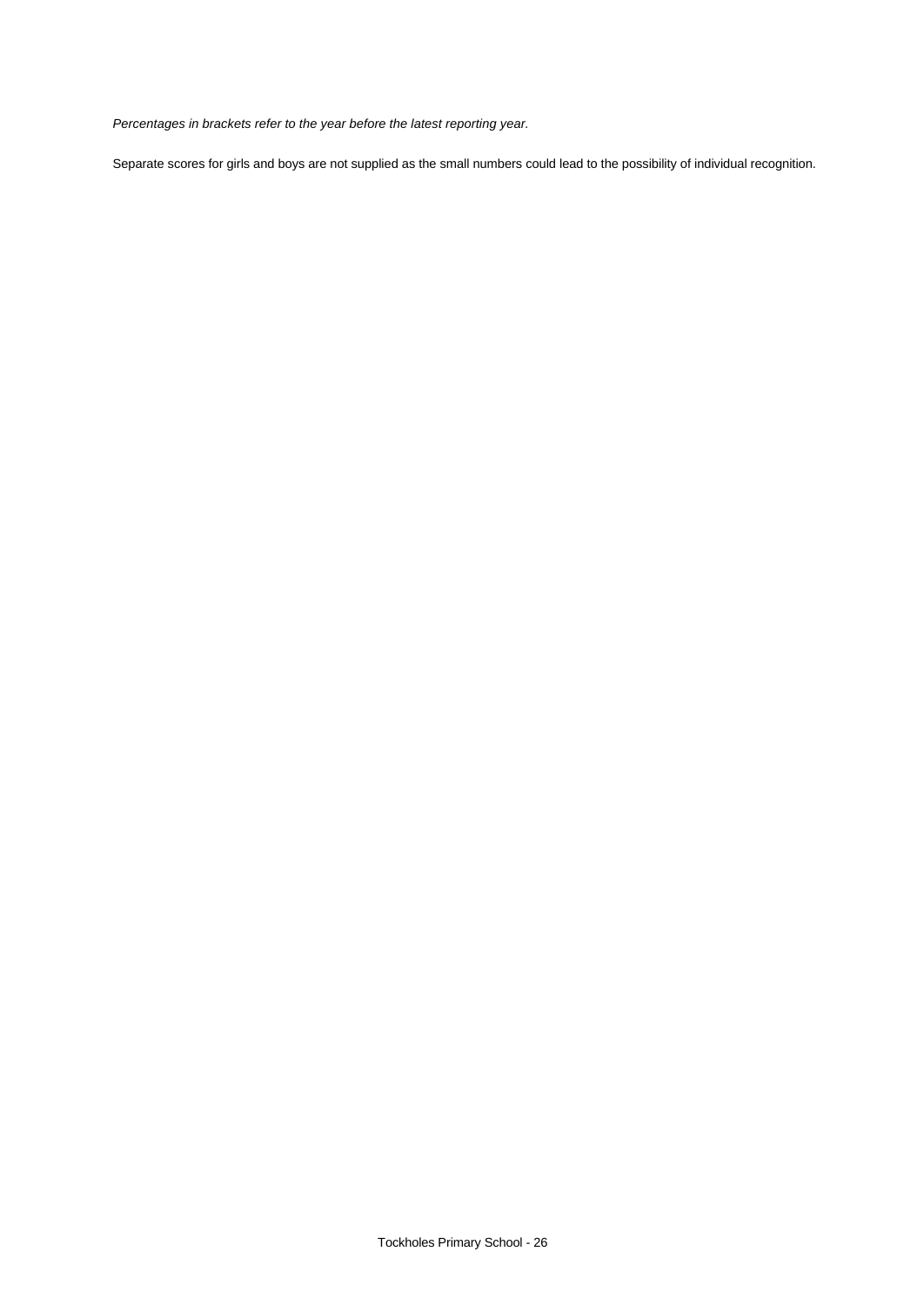## *Ethnic background of pupils Exclusions in the last school year*

| <b>Categories used in the Annual School Census</b>  | No of pupils<br>on roll | Number of<br>fixed period<br>exclusions | Number of<br>permanent<br>exclusions |
|-----------------------------------------------------|-------------------------|-----------------------------------------|--------------------------------------|
| White - British                                     | 44                      | 0                                       | 0                                    |
| White - Irish                                       | 0                       | 0                                       | 0                                    |
| White - any other White background                  | 4                       | 0                                       | 0                                    |
| Mixed - White and Black Caribbean                   | $\Omega$                | 0                                       | $\Omega$                             |
| Mixed - White and Black African                     | $\mathbf 0$             | 0                                       | 0                                    |
| Mixed - White and Asian                             | $\Omega$                | 0                                       | 0                                    |
| Mixed - any other mixed background                  | $\Omega$                | 0                                       | 0                                    |
| Asian or Asian British - Indian                     | $\Omega$                | $\Omega$                                | 0                                    |
| Asian or Asian British - Pakistani                  | $\Omega$                | $\Omega$                                | 0                                    |
| Asian or Asian British - Bangladeshi                | $\mathbf 0$             | $\Omega$                                | $\Omega$                             |
| Asian or Asian British - any other Asian background | $\Omega$                | 0                                       | 0                                    |
| Black or Black British - Caribbean                  | $\Omega$                | 0                                       | 0                                    |
| Black or Black British - African                    | $\mathbf 0$             | $\Omega$                                | 0                                    |
| Black or Black British - any other Black background | $\mathbf 0$             | 0                                       | 0                                    |
| Chinese                                             | $\mathbf 0$             | $\Omega$                                | 0                                    |
| Any other ethnic group                              | $\Omega$                | $\Omega$                                | 0                                    |
| No ethnic group recorded                            | $\Omega$                | 0                                       | 0                                    |

*The table refers to pupils of compulsory school age only. It gives the number of exclusions, which may be different from the number of pupils excluded.*

### *Teachers and classes Financial information*

### **Qualified teachers and classes: YR – Y6**

| Total number of qualified teachers (FTE) |    | Financial year        | 2001 |
|------------------------------------------|----|-----------------------|------|
| Number of pupils per qualified teacher   | 16 |                       |      |
| Average class size                       | 24 |                       | £    |
| Education support staff: $YR - Y6$       |    | Total income          | 20   |
| Total number of education support staff  |    | Total expenditure     | 19   |
| Total aggregate hours worked per week    | 73 | Expenditure per pupil |      |

*FTE means full-time equivalent.*

### *Recruitment of teachers*

| <br>$\overline{\phantom{a}}$<br>Total number of qualified teachers<br>. . |  | --<br>Financial vear | $\overline{101}$<br>2001.<br>704 |
|---------------------------------------------------------------------------|--|----------------------|----------------------------------|
|                                                                           |  |                      |                                  |

| Average class size                      | 24 |                       |         |
|-----------------------------------------|----|-----------------------|---------|
| Education support staff: YR - Y6        |    | Total income          | 201,360 |
| Total number of education support staff |    | Total expenditure     | 192,522 |
| Total aggregate hours worked per week   | 73 | Expenditure per pupil | 4.010   |

| Number of teachers who left the school during the last two years                     |  |
|--------------------------------------------------------------------------------------|--|
| Number of teachers appointed to the school during the last two years                 |  |
|                                                                                      |  |
| Total number of vacant teaching posts (FTE)                                          |  |
| Number of vacancies filled by teachers on temporary contract of a term or more (FTE) |  |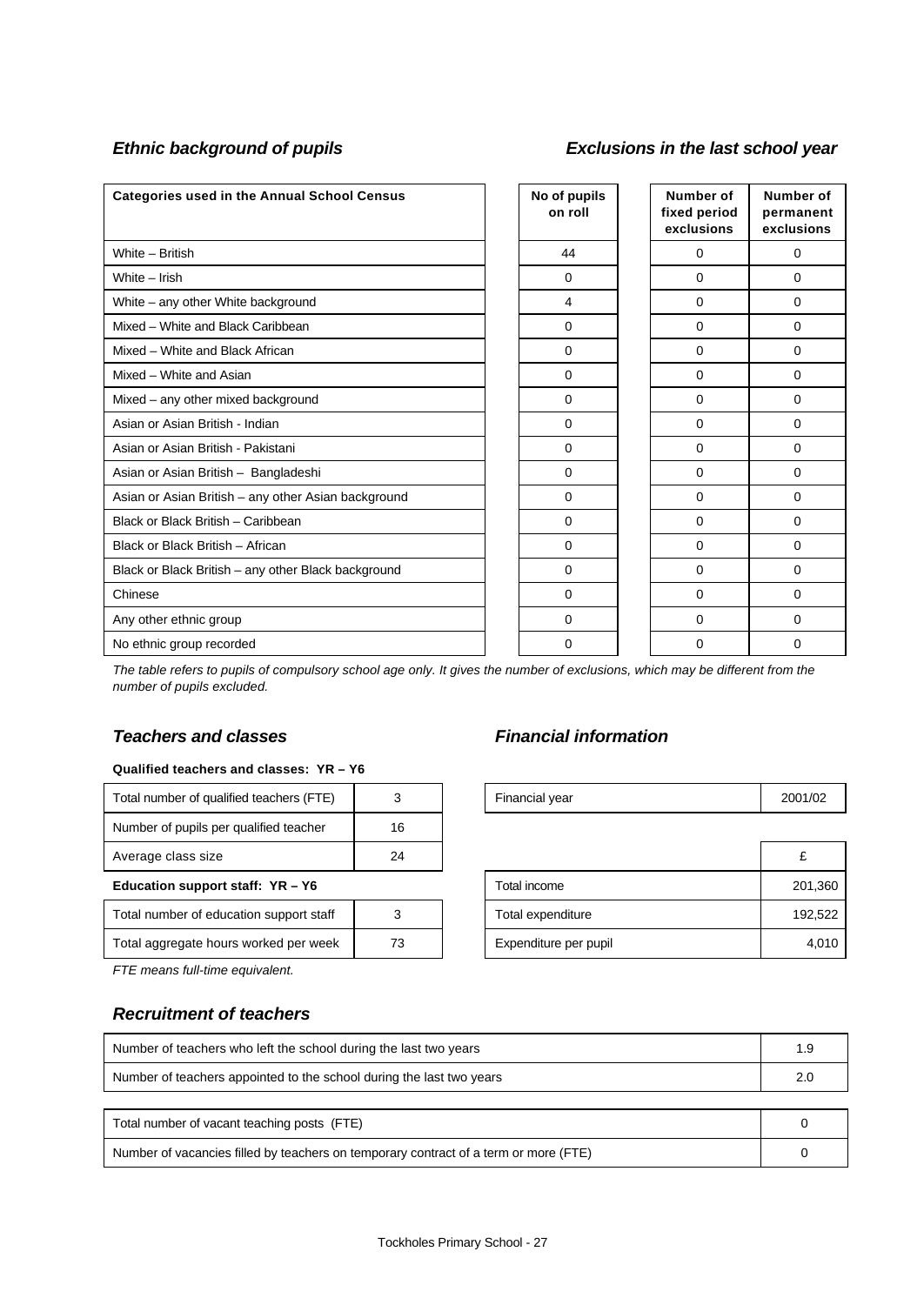| Number of unfilled vacancies or vacancies filled by teachers on temporary contract of less than one term (FTE) |  |
|----------------------------------------------------------------------------------------------------------------|--|
|                                                                                                                |  |

*FTE means full-time equivalent.*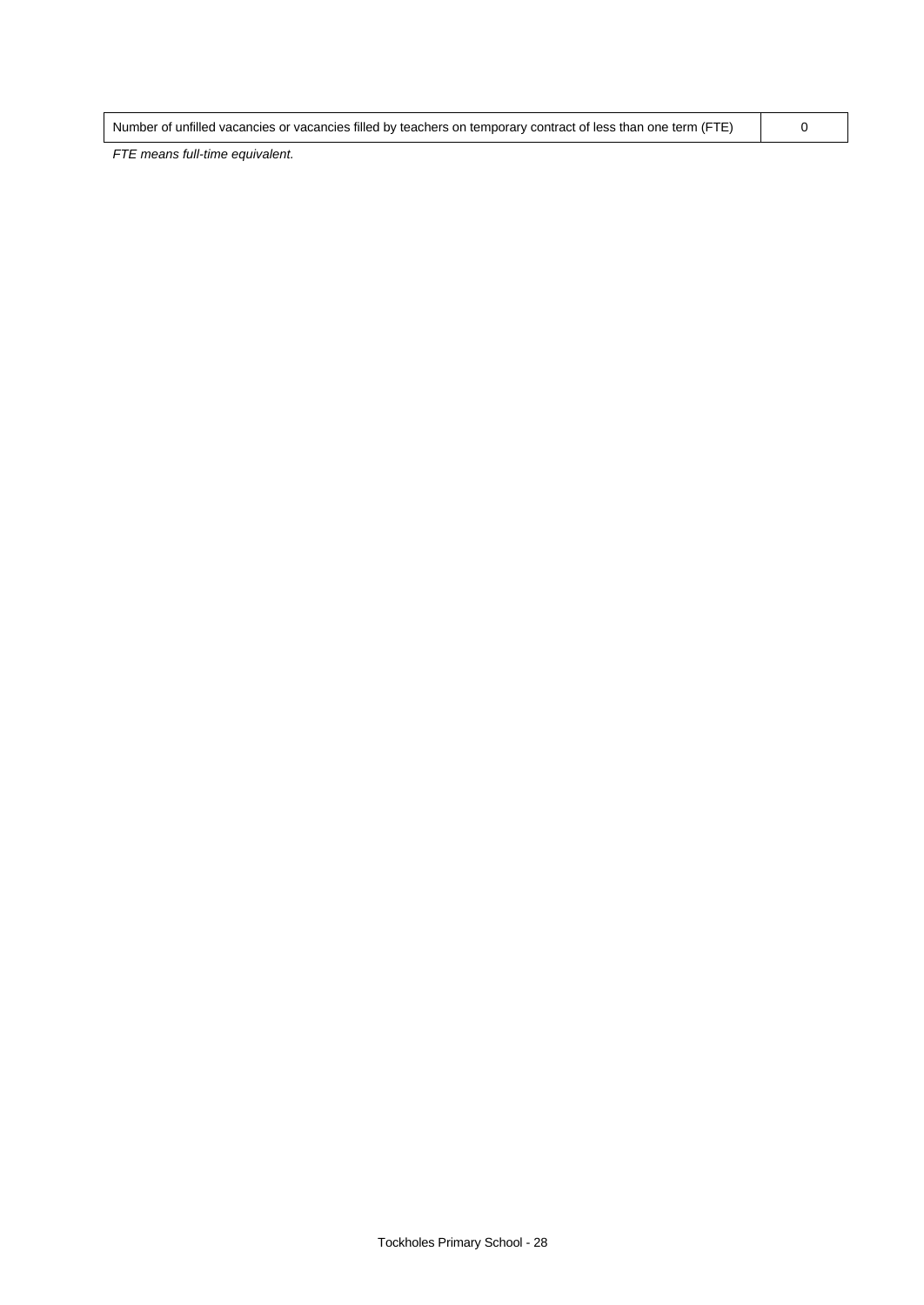## *Results of the survey of parents and carers*

**Questionnaire return rate**

Number of questionnaires sent out

Number of questionnaires returned

| 48 |  |
|----|--|
| 39 |  |

### **Percentage of responses in each category**

|                                                                                       | Strongly<br>agree | Tend to<br>agree | Tend to<br>disagree | Strongly<br>disagree | Don't<br>know |
|---------------------------------------------------------------------------------------|-------------------|------------------|---------------------|----------------------|---------------|
| My child likes school.                                                                | 56                | 36               | 8                   | $\Omega$             | $\mathbf 0$   |
| My child is making good progress in school.                                           | 62                | 28               | 10                  | $\Omega$             | 0             |
| Behaviour in the school is good.                                                      | 64                | 31               | 3                   | 0                    | 3             |
| My child gets the right amount of work to do at<br>home.                              | 51                | 31               | 13                  | 5                    | $\mathbf 0$   |
| The teaching is good.                                                                 | 72                | 18               | 8                   | $\Omega$             | 3             |
| I am kept well informed about how my child is<br>getting on.                          | 67                | 23               | 8                   | 3                    | 0             |
| I would feel comfortable about approaching the<br>school with questions or a problem. | 69                | 26               | 5                   | $\mathbf 0$          | $\mathbf 0$   |
| The school expects my child to work hard and<br>achieve his or her best.              | 69                | 26               | 3                   | $\mathbf 0$          | 3             |
| The school works closely with parents.                                                | 67                | 18               | 10                  | 3                    | 3             |
| The school is well led and managed.                                                   | 69                | 26               | 5                   | $\Omega$             | 0             |
| The school is helping my child become mature and<br>responsible.                      | 64                | 28               | 5                   | $\mathbf 0$          | 3             |
| The school provides an interesting range of<br>activities outside lessons.            | 41                | 21               | 31                  | 3                    | 5             |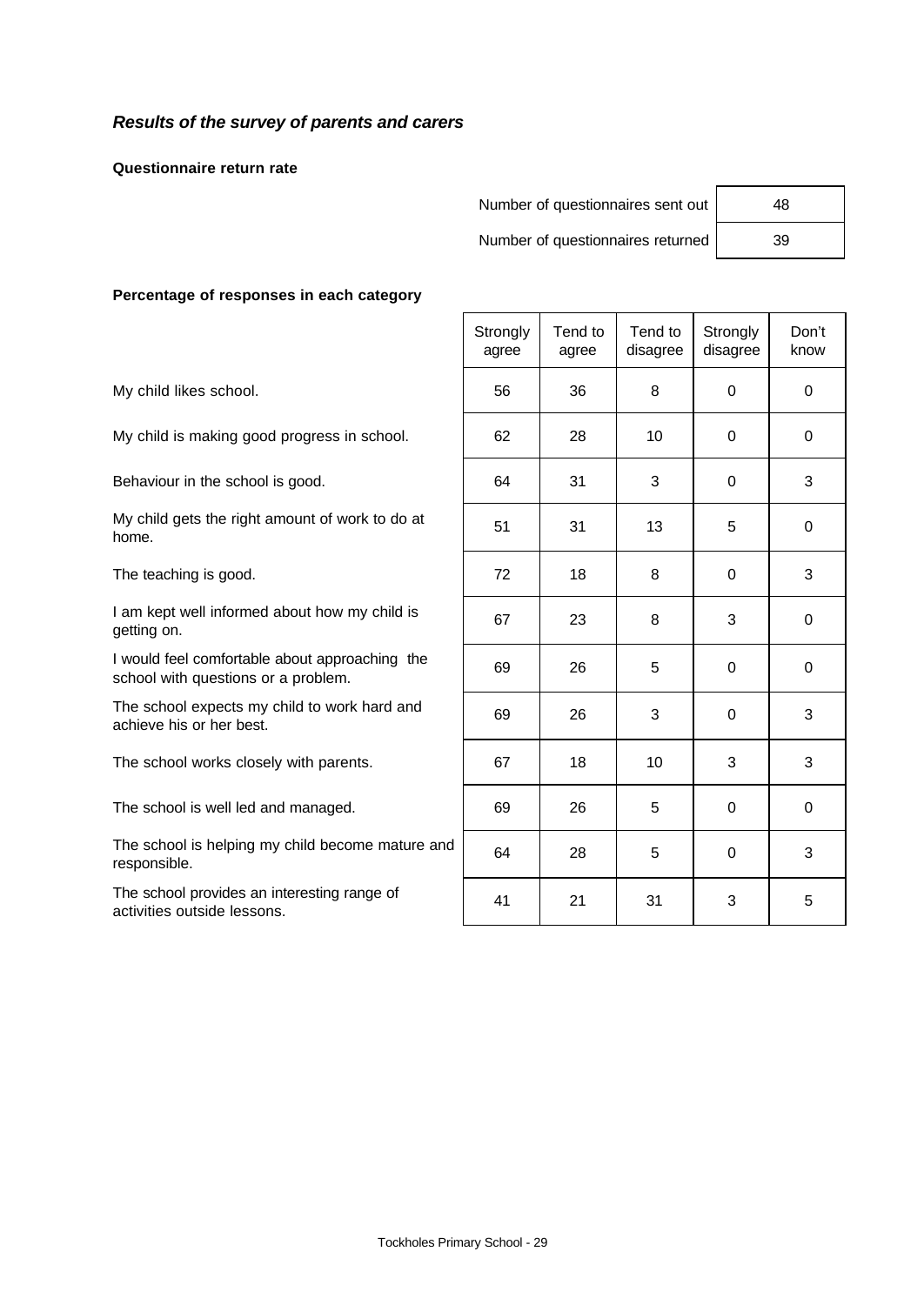## **PART D: THE STANDARDS AND QUALITY OF TEACHING IN AREAS OF THE CURRICULUM, SUBJECTS AND COURSES**

## **AREAS OF LEARNING FOR CHILDREN IN THE FOUNDATION STAGE**

57. The majority of children spend a year in the reception class. Currently, there are only five reception-age children. They are taught alongside pupils in Years 1 and 2 for some lessons, but they work in a small group in an adjacent classroom for literacy and mathematics. Teaching in reception is good and due to the class teacher very carefully planning activities within the theme of the lessons that are appropriate to their age, children make good progress. By the end of the year, their personal and social skills are very good and their communication, language and literacy skills and their knowledge and understanding of the world is good. They develop sound mathematical, creative and physical skills, so overall their base for further learning is good. Since the previous inspection the school has introduced the latest guidance for planning the curriculum as the basis for planning work so children enjoy a good range of interesting and stimulating experiences across all the areas of learning. In addition, with the help of the parents' association, the school has developed an outside play area with a good range of large wheeled toys and other play equipment so children now have the outside activities not available to them at the time of the last inspection.

### **Personal, social and emotional development**

58. Teaching is good. Staff give a high priority to boosting children's confidence and selfesteem. There is strong emphasis on praise for even the smallest achievement and children are encouraged to try out new experiences and to develop positive attitudes to learning. The wide range of well-planned activities stimulates children's interest; they learn to organise tasks for themselves and to take turns when playing games and using equipment such as computers. Children show an impressive level of concentration as they work at the tasks that they have chosen. Working for extended periods with the older pupils in Years 1 and 2 helps them learn the routines and expectations of school very quickly.

### **Communication, language and literacy**

- 59. Teaching is good and children attain good standards. The major factor supporting the good progress children make in this area of learning is the teachers' very good planning. The teaching support assistant is used effectively to work with children in a small group for literacy lessons. Activities that are planned are very appropriate for their individual needs. The information gathered by the support assistant is used very well to help plan subsequent lessons. The support assistant is very experienced and has a very secure awareness of how to work with young children. Consequently early literacy skills are taught well and children develop very positive attitudes towards books.
- 60. In the area of speaking and listening, progress is good. All the children follow instructions and listen carefully to questions; their responses show good understanding. Most speak clearly in short sentences. However, a minority still use single words or short phrases to communicate. Higher attaining children have a very good vocabulary and use complex sentences confidently. In reading, higher attainers read simple books with confidence. Most children recognise commonly used words and have a good understanding of basic letter names and sounds. Lower attaining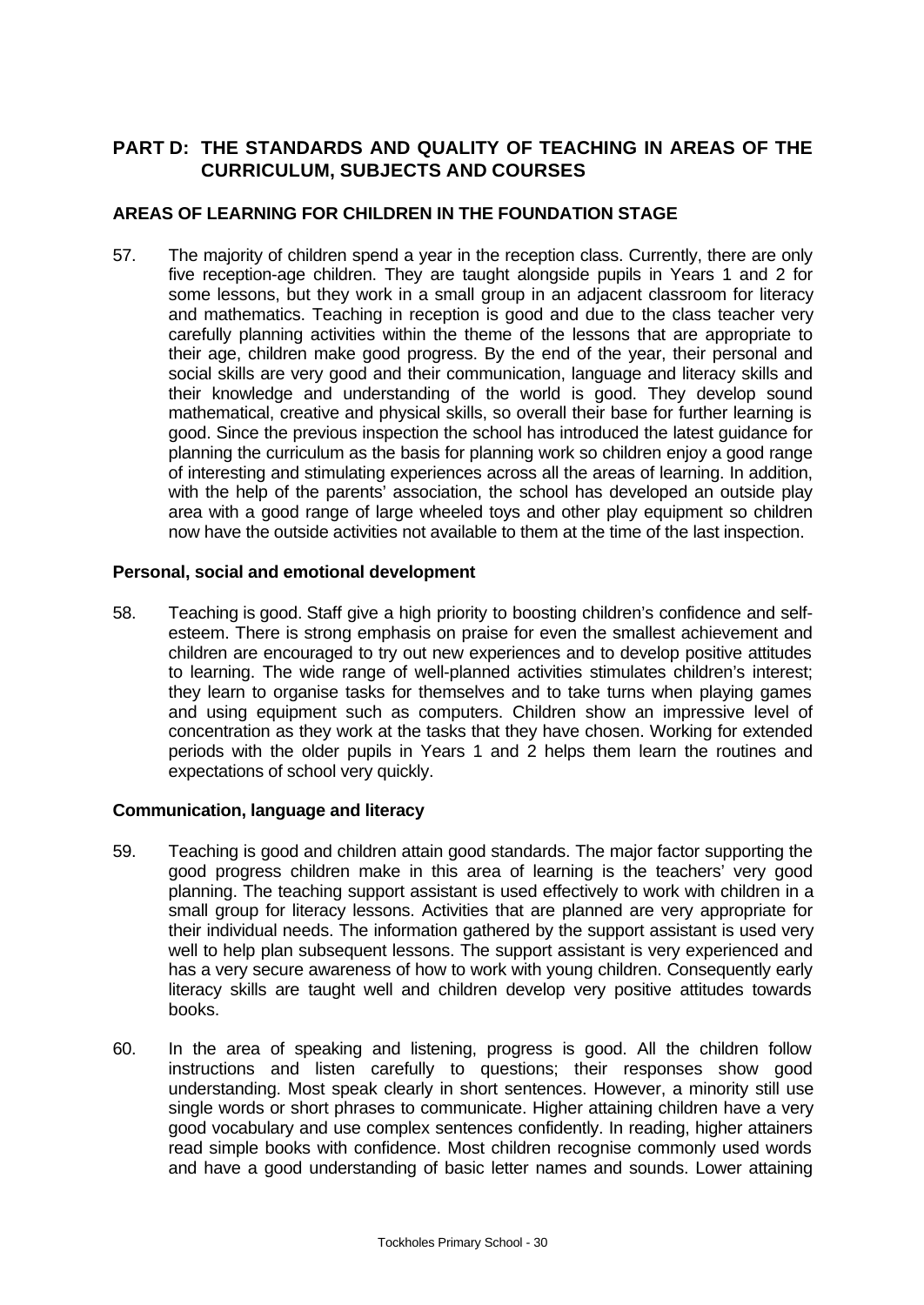children do not read independently, but know some letter names and sounds and use this knowledge and the pictures in a book to follow a story. In writing, most children write short sentences and captions independently. Letters are easily legible and most words are recognisable. Higher attaining children write short stories using full stops and capital letters to organise their work into a series of simple sentences. Lower attainers are still at the stage of copy writing and make reasonable attempts at writing their names independently. Classroom support staff are used effectively to support children's learning in lessons.

### **Mathematical development**

61. By the end of reception, most children have attained the expected levels for their age working with numbers up to ten and beyond. Teaching is good. When children start in school they do not have a secure understanding of different numbers or write them correctly. This is most likely due to the lack of nursery provision at the school and limited pre-school provision in this rural area. However, expectations of what children might achieve are high and a good range of activities and incidental opportunities are used to develop children's awareness of number. Most are beginning to work on practical addition to ten and beginning subtraction. Higher attaining children are beginning to record addition and subtraction sums. Much of the direct teaching is done by the teaching support assistant, although the teacher spends some time with children so she is clear about what they can do and is able to plan very carefully what they need to learn next.

### **Knowledge and understanding of the world**

62. Teaching of this area is good so children make good progress and their level of attainment is also good. Children are generally taught alongside pupils in Years 1 and 2 so they benefit from working with, and listening to, the older pupils discussing what they are doing. A good range of experiences is planned to encourage the development of early skills in science. For example, children are encouraged to observe and understand the process of change through growing seeds. Very good use is made by the teacher of the local area. During the inspection, a visit to the garden of one of the pupils to go pond dipping was an excellent example of the strong emphasis placed on practical activities. The children were very enthusiastic and excited and showed a good level of observational skills when they were drawing the small animals they found. Through the topic on seaside holidays and, following the travels of 'Timmy Tockholes', they develop a secure understanding of different places and that places change over time. Provision to develop children's skills in ICT is good. They have many opportunities to use computers and develop good skills. For example, many reception children use the mouse well to operate simple mathematics programs and in creating pictures of butterflies.

### **Physical development**

63. Children now have plenty of opportunities to use outdoor play areas and have physical education lessons with the pupils in Years 1 and 2. Consequently, they make sound progress and, by the end of reception, attain the expected levels for their age. Most children throw a ball accurately and higher attainers are beginning to learn how to catch and strike a ball with a bat. Children show good enjoyment of movement. They move in a variety of ways and change direction in response to teacher's instructions. However, their skills in finer movements are better and many show very good control in colouring, cutting and sticking.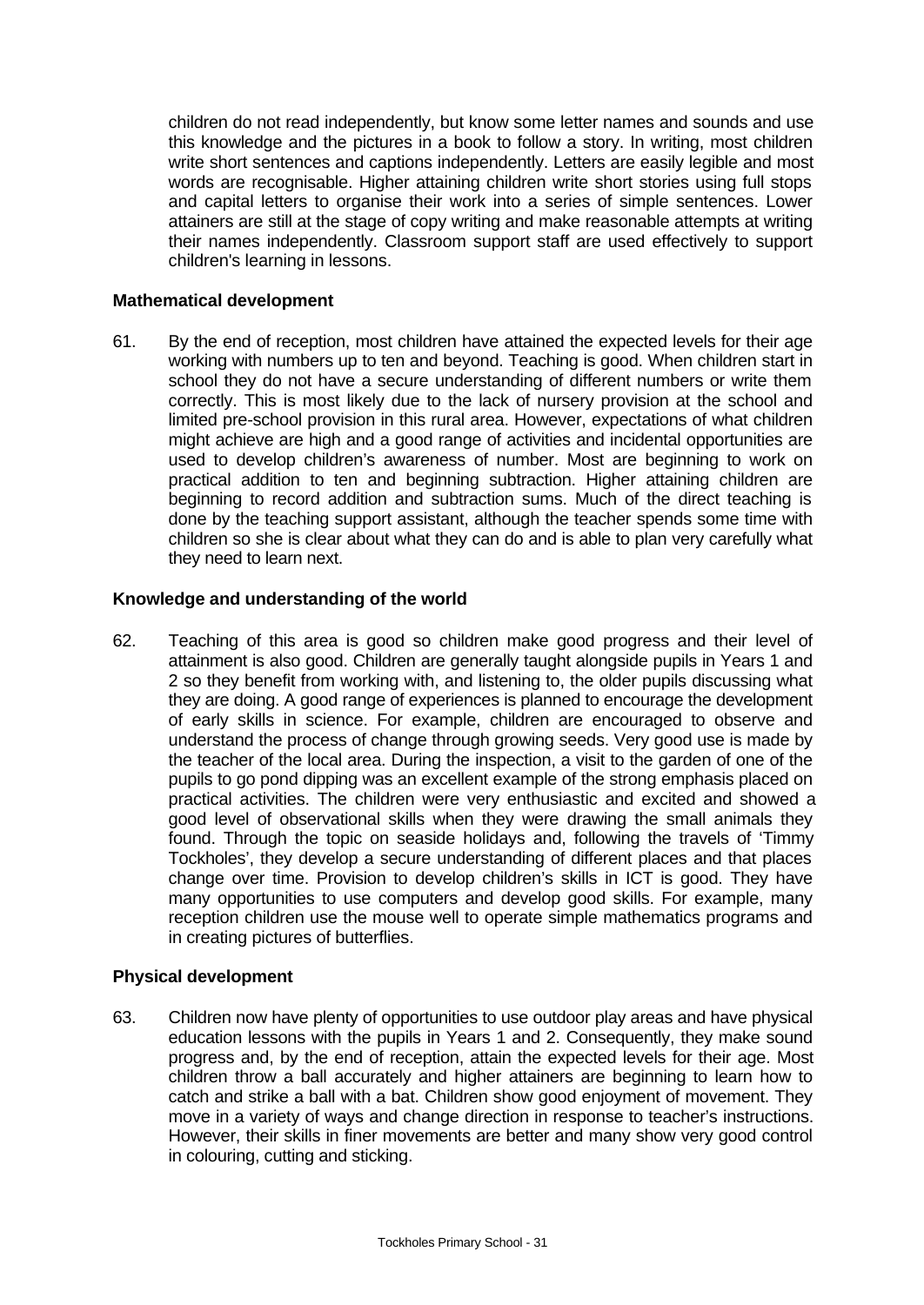### **Creative development**

64. Teaching is satisfactory and some elements are good. Overall, children attain satisfactory standards. There is good provision to develop children's imaginative skills through role play and many reception children show good skills in taking on a role, for example, as they 'collect' money for riding a bike in the outside area. They are given good opportunities to play with sand and water and to enjoy role-play activities that help develop their language and social skills well. Children have regular opportunities to sing and make music. In addition, they have a weekly music lesson with pupils in Years 1 and 2. They sing clearly and in tune and when using a simple percussion instrument maintain the beat when playing together.

### **ENGLISH**

- 65. By the end of Year 2, standards in English are satisfactory overall. Standards are above expectations in speaking and listening and an average proportion of pupils attain the expected level in reading and writing. Pupils achieve well in Years 3 to 6 so by the end of Year 6 standards are above those expected, particularly in speaking and listening and reading. Standards in writing are average. Although this indicates a fall in standards when compared to the school's results in the 2002 national tests, the small number of pupils in each year group means that there is a significant variation from year to year. For example, in the current Year 2 class, there are seven pupils and in Year 6 there are only eight. Since the previous inspection, the school has successfully introduced the national strategy for English as the basis for teachers' planning. This has lead to the basic skills of grammar, punctuation and spelling being taught very well. The good teaching is beginning to have an impact on the rate of progress pupils make as they move through the school. All pupils, including those with special educational needs, make good progress in developing their basic skills in reading and writing.
- 66. By the end of Year 2, most pupils are confident speakers and willingly volunteer their ideas to the rest of the class. They are confident enough to stand in front of the class and take a lead role. For example, in a music lesson the teacher asked for a volunteer to lead the class in a song. He had many volunteers from all ages, including a reception child. In discussions, they listen very attentively to adults and each other. Older pupils are very respectful of younger ones in the group and patiently listen to them even if what they are saying is not directly relevant to the topic. Throughout the school, pupils are given good opportunities for speaking and listening which also makes a very positive contribution to their personal development. As a result, by the end of Year 6, most express their views, ask questions and put forward a reasoned argument clearly. Even lower attaining pupils give coherent and detailed explanations about, for instance, the type of books that they like to read and their favourite pastimes. In lessons, pupils listen very respectfully to teachers and each other. They are keen to answer questions and in most subjects they have a good understanding of subject-specific vocabulary and use it well in their answers. Higher attaining pupils are confident and articulate speakers. When they are asked to explain why they have come to a specific conclusion they justify their ideas by referring to the information they have used to form that view.
- 67. Throughout the school, pupils have very positive attitudes to books and are supported very well at home. By the end of Year 2, higher attaining pupils read well. Most tackle an unseen text effectively, using a range of strategies, for example, blending letter sounds. Some show particularly good expression and understanding and respond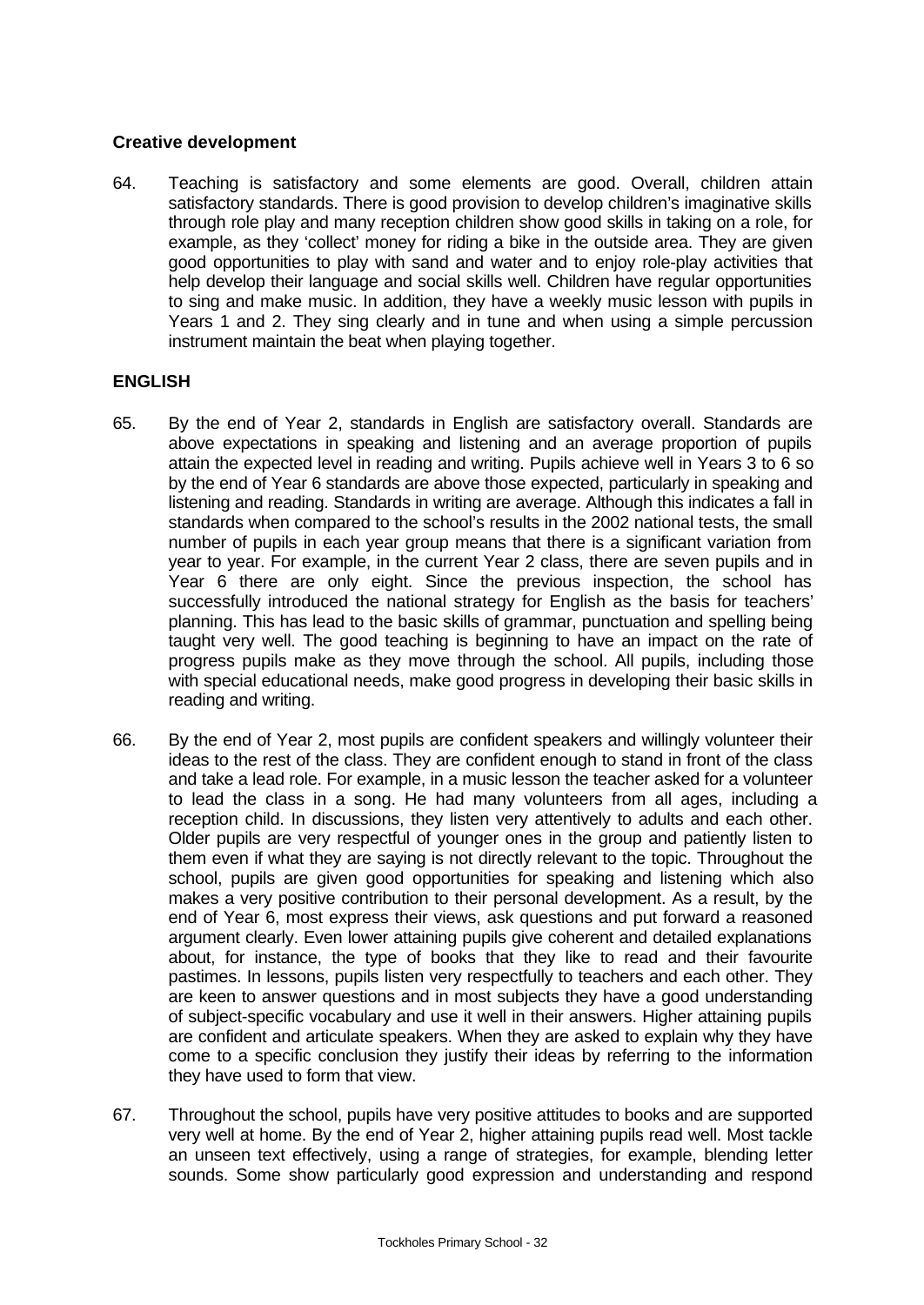well to punctuation, for example, by emphasising words in bold text or those followed by an exclamation mark. Most pupils read confidently and can discuss the plot and the characters. Most try hard to read expressively, knowing that it makes a story more interesting to listen to. Lower attaining pupils also know a broad range of strategies but do not use these consistently. Year 2 pupils name different types of stories, nonfiction texts and poetry and have some knowledge of different authors. Most higher and average attaining pupils know how to use contents and index pages in non-fiction books.

- 68. By the end of Year 6, higher and average attaining pupils read accurately, fluently and with good expression. In summarising stories, pupils provide good information about the characters, setting and plot and give some detailed explanations about what they think will happen. Higher attaining pupils have developed advanced skills of 'reading between the lines', explaining meaning that is inferred rather than explicitly stated. Lower attaining pupils are not expressive readers, but accurately explain what has happened in a story and, with some prompting, comment on the actions or motivation of characters in the stories or poems. Most pupils develop good skills in skimming and scanning lengthy texts to find information. Research skills are generally good and pupils have a clear understanding of how books are organised in libraries.
- 69. Throughout the school, pupils make satisfactory progress in writing, but good progress in handwriting. By the end of Year 2, most pupils are beginning to write in a joined up style and spelling and punctuation is satisfactory. Most pupils use capital letters and full stops correctly. However, much of the writing is narrative and sentences tend to be short and simple. In contrast, higher attaining pupils use a broad range of punctuation, including speech marks, routinely in their writing to add interest to their work. Their stories have clear beginnings and extend their ideas well using complex sentences and some description of characters and events. For example*, 'The sun went down and the sea washed the sandcastles away'.* By the end of Year 6, most pupils write in a neat and fluent style with many having developed their own style. Their work includes stories, persuasive arguments, letters, poems, biographies, notes, play-scripts and newspaper accounts. Pupils are taught to plan and draft writing, including thinking carefully about interesting openings, ways to develop the characters and plot, and how to organise events into paragraphs. Through effective teaching, pupils develop sound skills in proof reading and editing their work to extend and improve it. Pupils' spelling, grammar and punctuation is a strength in their writing which reflects the very strong emphasis that teachers place on developing their basic skills in English lessons. However, only higher attaining pupils use descriptive vocabulary well to add interest, imagery and suspense to their writing. For example, one Year 6 pupil, when writing sporting poems, wrote:

*'So I put my gun into my sweaty hand. Feeling nervous I stumbled up*

*and took a glance at the golden cup.'*

70. English is taught well. Throughout the school, teachers manage pupils very well so they behave very well and concentrate hard. Relationships between adults and pupils are excellent and make a very positive contribution to the progress pupils make. Teachers have very secure subject knowledge and place a particularly strong emphasis on developing pupils' basic skills in literacy lessons. They have high expectations of what pupils' can achieve and plan a broad range of activities that develop pupils' skills, knowledge and understanding in all aspects of the subject well. The interesting range of activities and experiences in lessons also results in pupils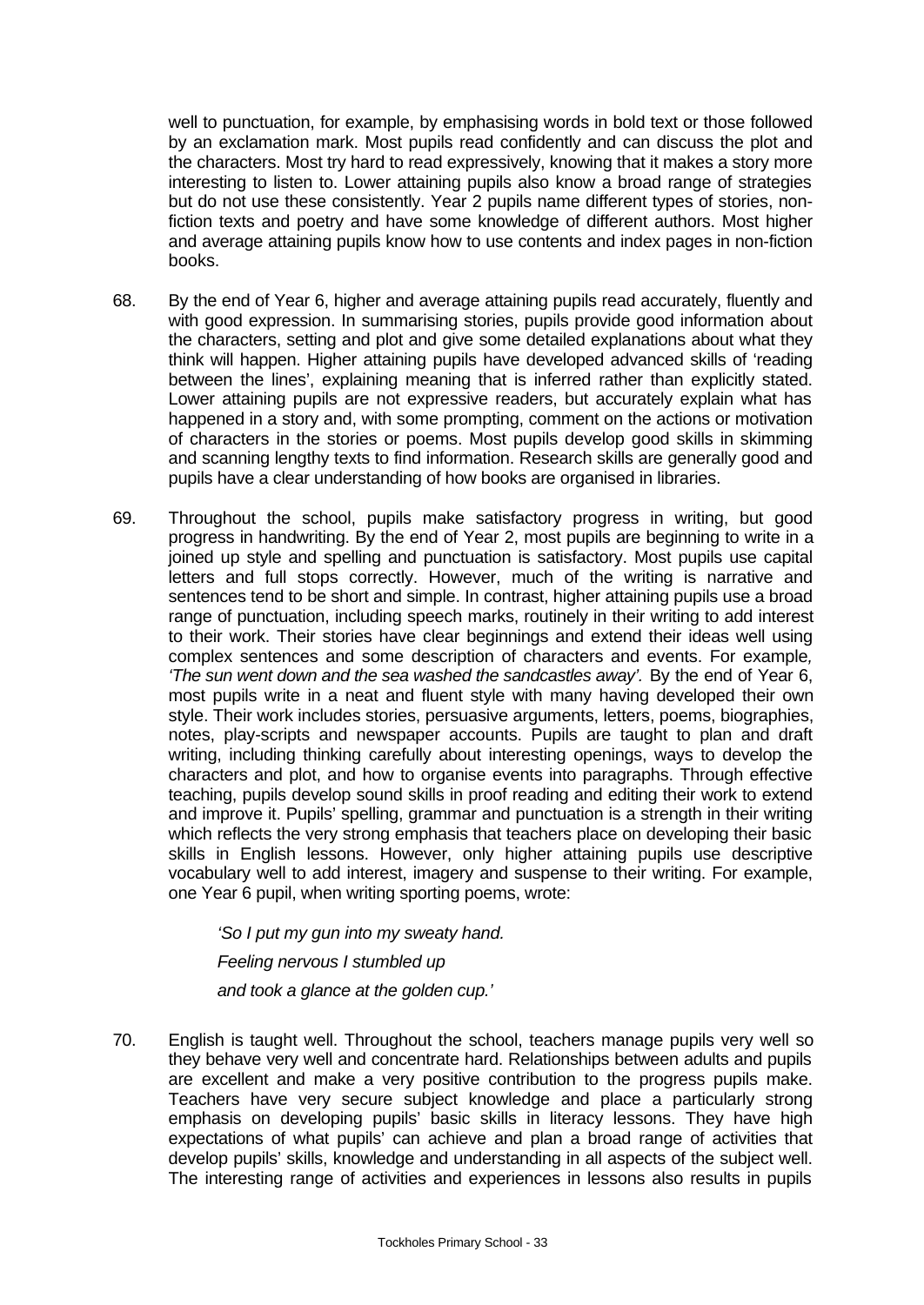developing a very good attitude to the subject. Good account is taken of the age and ability ranges in each class so all pupils are provided with activities that are well matched to their needs. Teachers use the individual plans for pupils with special educational needs well to plan these and teaching support assistants play an important role in ensuring they are fully involved in lessons. During class discussions they support and prompt lower attaining pupils or those with special educational needs and during group activities they have a clear role to work with groups or individual pupils. Teachers and support staff respond well to pupils in lessons and teachers' marking of pupils' work often highlights what pupils have done well. However, although teachers explain the aims of the lesson at the beginning to guide pupils in their work, they do not refer to them sufficiently in their marking to help pupils understand how they could improve. Homework is used well to support activities in lessons.

- 71. The basic skills of literacy are taught very well in English lessons and in some subjects such as science, pupils have good opportunities to investigate and research topics using books, information sheets and the Internet. However, in other subjects such as geography and history, not enough opportunities are given to pupils to use their skills to express their own views and opinions.
- 72. The subject is led well. Careful monitoring of strengths and weaknesses in teaching, planning and the standards being attained has resulted in much improvement since the previous inspection. Resources, including the range of books and the quality of the library, have been developed and pupils have easy access to a wide variety of reading material. There are very good systems to assess the attainment and progress pupils are making in English and these are used effectively to plan future learning.

### **MATHEMATICS**

- 73. Standards in Year 2 this year are well above the level expected nationally. In the 2003 national tests for seven-year-olds, seven pupils were tested and preliminary results show that every one attained the expected level with just under half capable of working within the higher Level 3. In national tests in 2002, standards were above average and in line with those of similar schools. However, this comparison needs to be treated with caution, as so few pupils are involved. From 1999 there is no obvious pattern in the results in the national tests and they vary from very low to very high. One pupil failing to achieve the expected level can change the percentage by as much as 20 per cent in some years. In the previous inspection, standards were judged to be above average. Pupils in Year 2 make very good progress in their learning due to the current very good quality of teaching of mathematics in this class.
- 74. Standards of attainment are also well above average in Year 6. This reflects the very good quality of teaching and the setting arrangements where Years 3 and 4 are taught separately from Years 5 and 6. In the national tests in 2002 standards were in line with the national average, but this comparison also needs to be treated cautiously for the same reasons as above. Analysis of prior attainment shows that pupils make very good progress in mathematics and almost all achieve the levels expected based on previous tests in earlier years. About half of the pupils in Year 6 are attaining at the higher Level 5. In the previous inspection, no judgement on standards was possible as there was only one pupil in Year 5 and one in Year 6. There are no significant differences between the achievement of boys and girls.
- 75. In Year 2, most pupils have very good mental skills, though one or two need support in questions such as rounding numbers to the nearest ten. All readily explain how they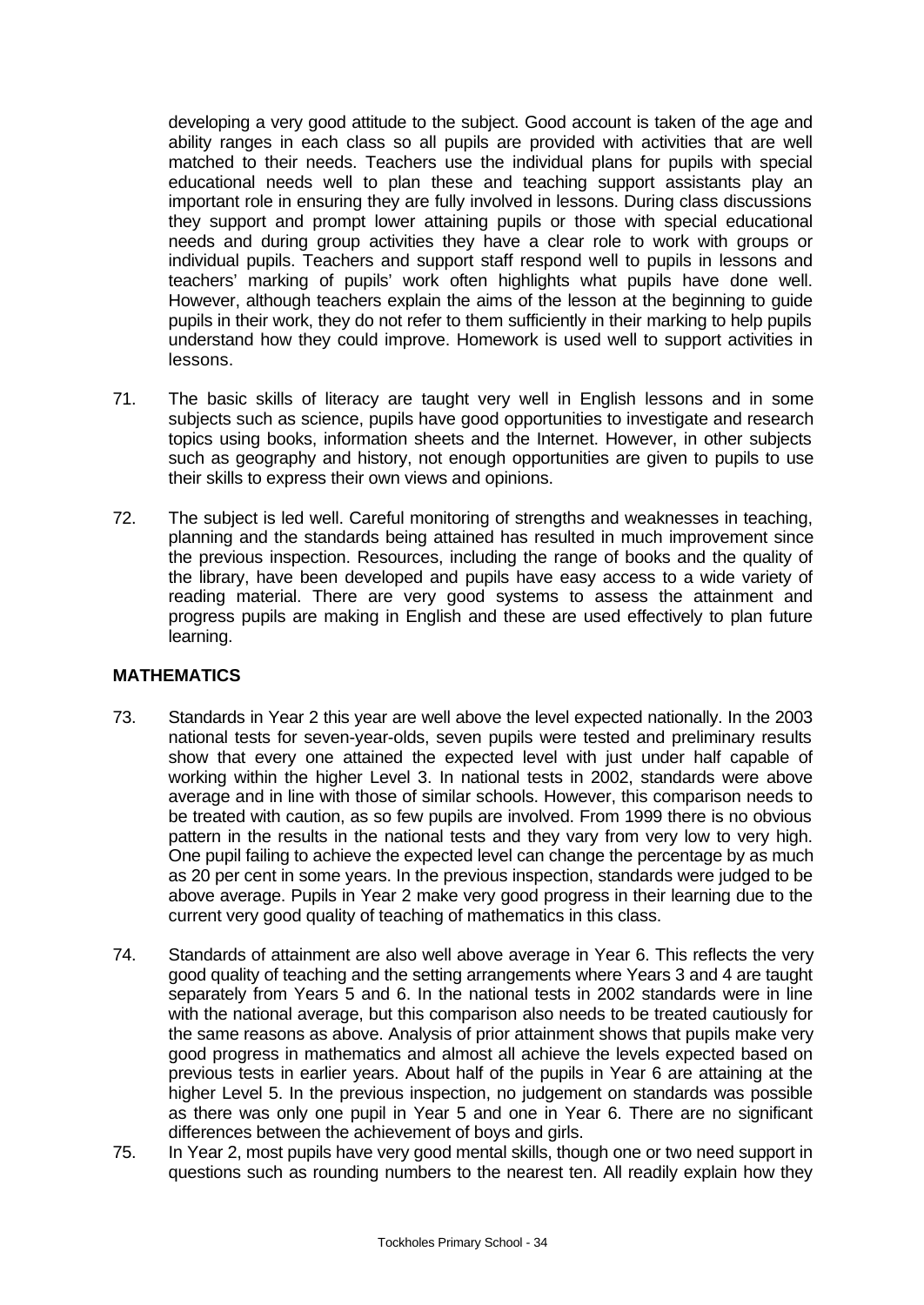arrive at the correct answers to questions. In written numerical work, it is clear that pupils understand what they are doing. In both number and work with shape and space, all pupils use their skills effectively to solve problems and clearly enjoy their lessons. In a lesson seen, reception children were taken by the skilled classroom support assistant, leaving the teacher more time to concentrate on pupils in Year 1 and 2. All had a very good knowledge of two- and three-dimensional shapes. Good use was made of a mobile programmable toy to reinforce right angles and mathematical vocabulary associated with directions.

- 76. In Year 6, those with average and above average attainment in their class show that they have a very good knowledge of fractions, decimals and percentages. They respond very quickly to mental arithmetic questions where they need to calculate percentages and easily convert their answers to fractions. Those with lower attainment have strategies to calculate mentally and just take longer to work out answers. All pupils have a secure foundation of methods of written calculation and a good understanding of topics such as probability. Data-handling skills are developed appropriately and used effectively to support science. Work in some aspects of shape and space is above the level expected, for example work with co-ordinates, but in all aspects of mathematics, including problem solving, almost all pupils are working at the level expected for their age, with many exceeding it. Pupils in both mathematics groups have excellent relationships with their teachers and there is a quiet purposeful atmosphere in each class.
- 77. The quality of teaching is very good. Practical resources such as calculators are well organised and used effectively to help pupils learn. Pupils know what is expected of them in the classroom and behaviour is very good. This means that little time is wasted. In all lessons, mental and oral activities are sharply focused and used well to speed up pupils' ability to recall facts rapidly. In most of the lessons seen tasks were well matched to the level of pupils' attainment.
- 78. Teachers' lesson plans clearly identify targets for learning. These are useful in helping teachers to structure lessons. Where teaching is most effective these plans are used flexibly and adapted to match the needs of individual pupils in the class. This was particularly evident in Years 3 and 4. In this lesson dealing with capacity, the teacher targeted questions carefully to allow pupils with all levels of attainment to take part in whole-class teaching. She expected explanations from pupils for their responses, so developing their speaking skills. Key vocabulary is identified on lesson plans and developed effectively in lessons. Most teachers use the final section of each lesson appropriately to reinforce what has been covered and assess learning or move on to the next stage of learning.
- 79. Pupils with special educational needs are given valuable additional support in lessons by classroom support assistants. This effectively improves their confidence and their skills. Pupils enjoy lessons and maintain their concentration for long periods. ICT is used well to reinforce basic skills. One pupil benefited from a specific audio program on number, for example.
- 80. Assessment and record keeping are very good. The effective subject co-ordinator, together with all staff, ensures that any identified weaknesses in teaching, planning or in mathematical topics are identified quickly and sorted out. Both the headteacher and co-ordinator regularly monitor standards and the quality of teaching. There is an excellent commitment from everyone to raise standards. By creating the extra teaching group for junior pupils and making good use of support staff in the infant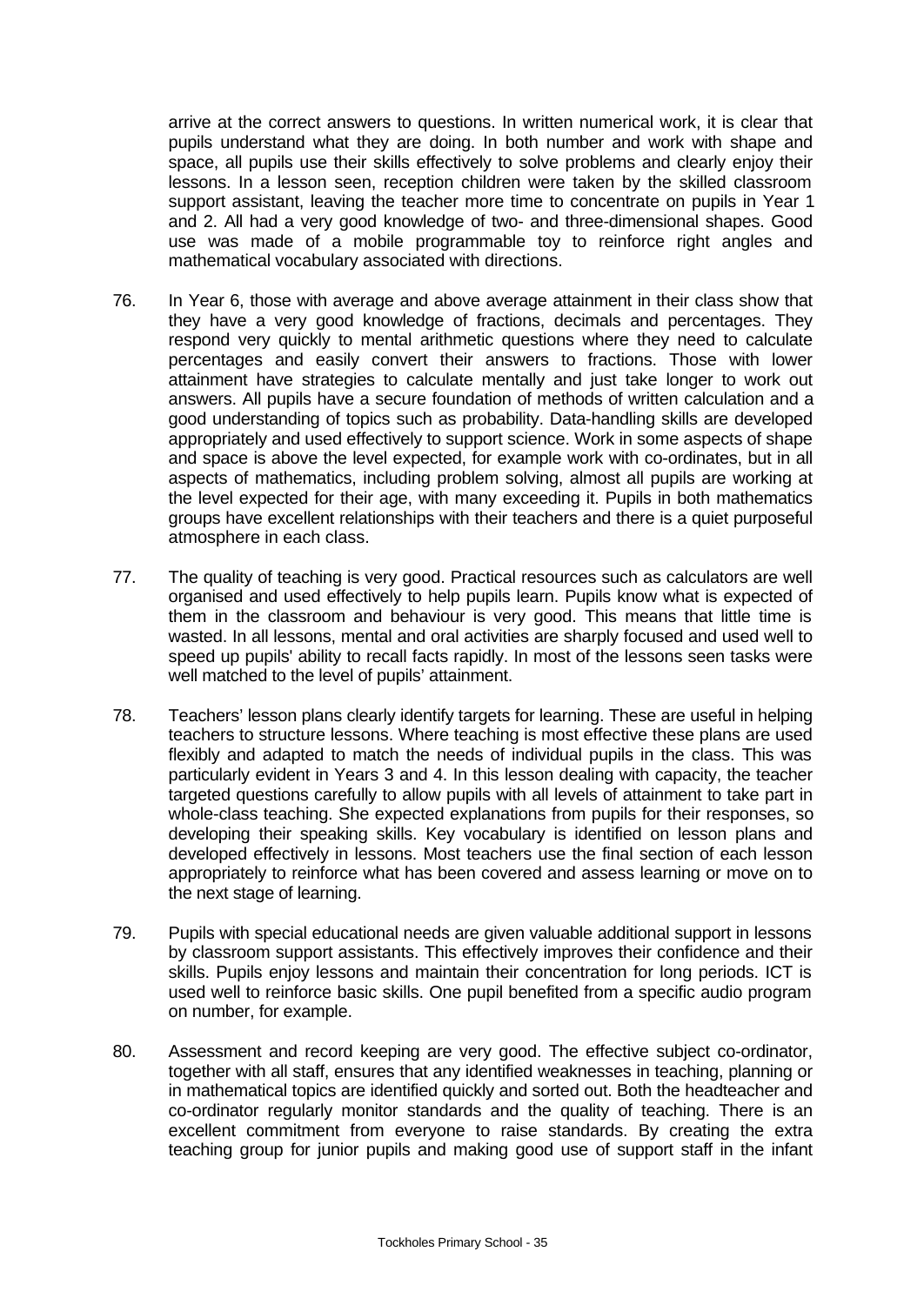class, the match of teachers to the demands of the mathematics curriculum is very good. Resources for mathematics are good.

### **SCIENCE**

- 81. In the previous inspection, the standards attained by pupils in Year 2 were in line with those expected. However, no judgement could be made on standards in Year 6 as there was only one pupil in the year group at the time. Care has to be taken about placing too much reliance on national comparisons because of the small numbers involved. Since 1999, for example, standards in the national tests for Year 6 have fluctuated from very low to very high. Year 2 appear to have improved significantly as overall standards are now judged to be well above average. In the teacher assessments for 2003, every pupil attained the nationally expected level, compared to 92 per cent in 2002. No pupils were assessed at the higher Level 3 as this assessment was not undertaken by the class teacher. The improvement in Year 2 is made more remarkable because of the disruption faced by pupils because of the different teachers they have had during the year. The small numbers and close attention from staff, coupled with clear guidance from the detailed scheme of work, a good range of resources and sufficient emphasis on investigative work are the main features contributing to the high standards. The very good behaviour in lessons involving pupils of all ages was also a strong feature along with the good support for lower attaining pupils and those with special educational needs provided by classroom support assistants and teachers.
- 82. Standards for Year 6 pupils have also improved from above average last year to well above average. Every pupil achieved the required level in 2002 and a few managed to achieve the higher Level 5. This year's pupils are set to improve on the performance at the higher level. Standards of work seen in the scrutiny of completed pupils' work confirms the well above average standards. Tracking individual pupils' performance shows that every pupil made good progress throughout the junior classes. This is mostly due to the impact of the consistently good quality of teaching. Pupils generally make good progress throughout the school.
- 83. Pupils in Year 2 are beginning to understand the principles of scientific investigation as they classify materials, sorting them into natural or man-made. They know how to label parts of a plant, or describe the dangers of electricity or harmful substances. Younger pupils can describe the sounds from different musical instruments, classify animals and conduct plant-growing experiments. They record their results using diagrams and pictures to describe how plants grow and what they should eat to have a healthy diet. The good use of a theme to connect various areas of the curriculum helps pupils to understand why learning about science is important. By the time they are seven, pupils know the properties of materials found around the home, describe forces and know how to keep healthy. In the excellent lesson seen, all age groups in the infant class visited a local pond to catch and observe the insects and pond creatures. They used magnifying glasses sensibly and carefully recorded data about the mini-beasts they found.
- 84. Pupils in Year 6 show a very mature attitude towards science. This is due to the very good quality of teaching and exciting way science is taught. The challenging questions posed by their teacher about investigating the effects of the different thickness of wire on the brightness of a bulb in a circuit enabled all to show a good knowledge of scientific procedures as they predicted and designed their investigation. Computers were used effectively to support pupils' learning as pupils worked in pairs to investigate different circuits on a program. All pupils could explain the different parts of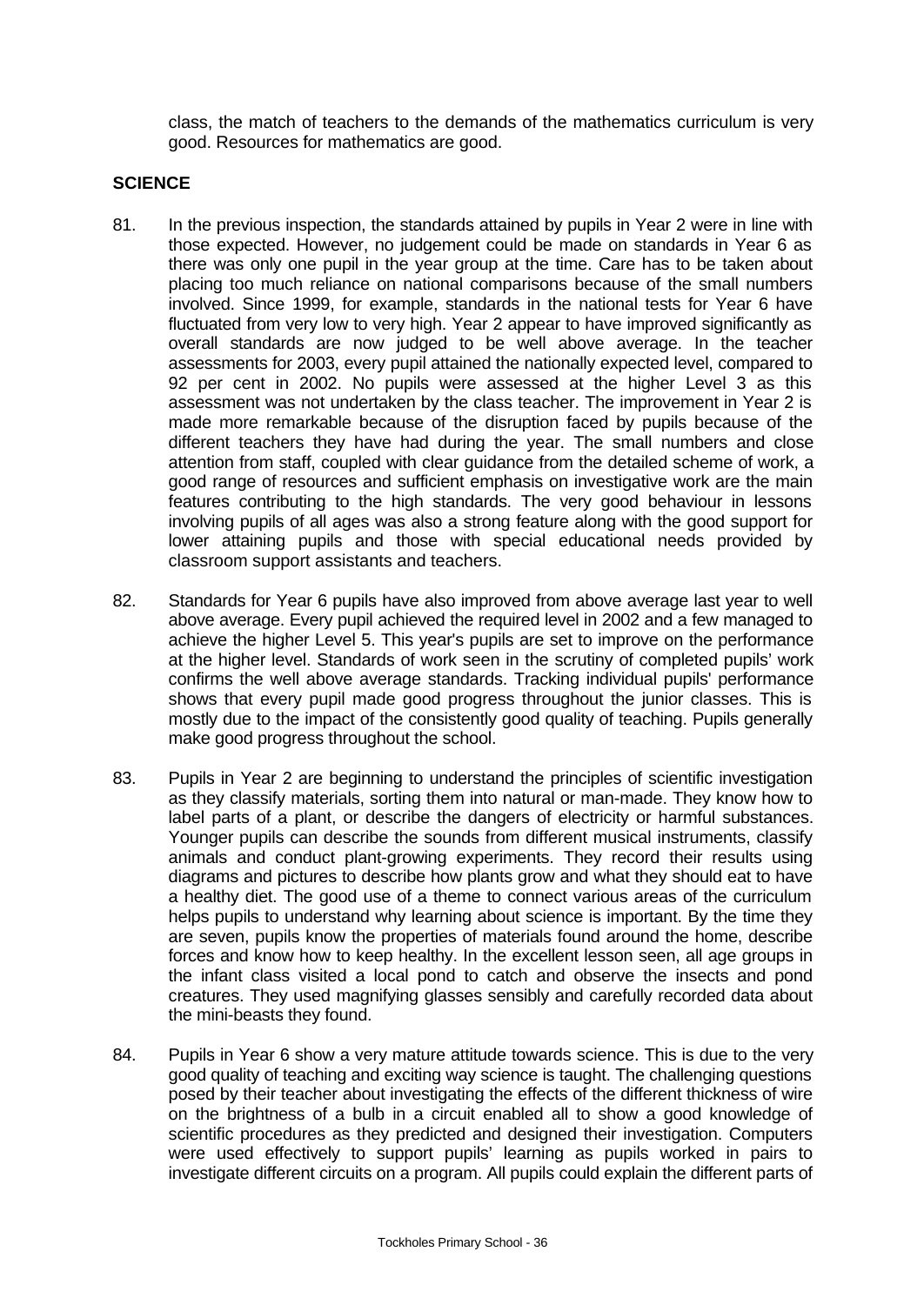plants and their functions, give explanations why certain animals were most suited to their habitat and appreciate the need for hygiene and a healthy lifestyle. The teacher and a parent helper supported pupils carefully, especially those with special educational needs.

- 85. The quality of teaching and learning is good. Teachers invariably prepare their lessons well, making good use of the resources to give pupils first-hand experiences whenever possible. The organisation in these lessons and management of pupils is very good. Pupils are quite simply too interested, too busy and so engrossed in lessons to think about wasting time. Good use is made of computers to support pupils' learning. However, the school does not have sufficient sensors, which can be linked to computers to measure temperature differences. All teachers insist on pupils using scientific vocabulary and most set challenging questions for pupils, encouraging them to find out the answers for themselves. Pupils use their literacy and numeracy skills well, recording their findings and taking measurements. Pupils measure the length of shadows to monitor the movement of the sun, for example, or measure the length of the tibia or fibia of their classmates. All competently record data and can produce graphs to illustrate their results.
- 86. Teachers ensure that pupils fully understand how to conduct a scientific experiment and make any testing accurate. This provides very good opportunities for pupils to develop their independence and organisational skills by working in groups to investigate, record results and reach conclusions. Good support is always readily available for pupils with special educational needs. This ensures that all are fully included in lessons and the rate of learning and progress by all these pupils is also very good. The marking of pupils' work by teachers is thorough. An analysis of pupils' books indicates that pupils cover all aspects of the science curriculum, meeting statutory requirements. Very good procedures exist to assess pupils' learning at the end of each teaching unit and the results are used well to identify areas which need further development.
- 87. Management of the subject is good as it is a shared responsibility by all teachers. All display an excellent commitment to raise standards. The headteacher has a good overview of what is being taught throughout the school through monitoring teachers' planning and monitoring lessons in order to evaluate the quality of teaching. The results of annual tests are analysed in depth to identify any gaps in pupils' learning. There is a detailed scheme of work with topics such as electricity or forces covered on a two-year cycle. The curriculum meets requirements. Resources for the subject are good.

### **ART AND DESIGN, DESIGN AND TECHNOLOGY, MUSIC, PHYSICAL EDUCATION**

- 88. By Year 2, pupils attain the standards expected for their age in art and design, design and technology, music and some aspects of physical education, such as games skills. Standards were similarly found to be in line with those expected in the previous inspection. However, in art and design they were above average. The most likely reason for the apparent drop in standards in art and design is the disruption caused by the number of different teachers taking the infant class this academic year. All pupils, including those with special educational needs, are making satisfactory progress in each subject. The enthusiastic, newly-qualified class teacher is providing an interesting and stimulating range of activities and, coupled with pupils' very good attitudes and behaviour, this should help to improve standards in each subject area.
- 89. By Year 6, standards are above average in all these subjects with the exception of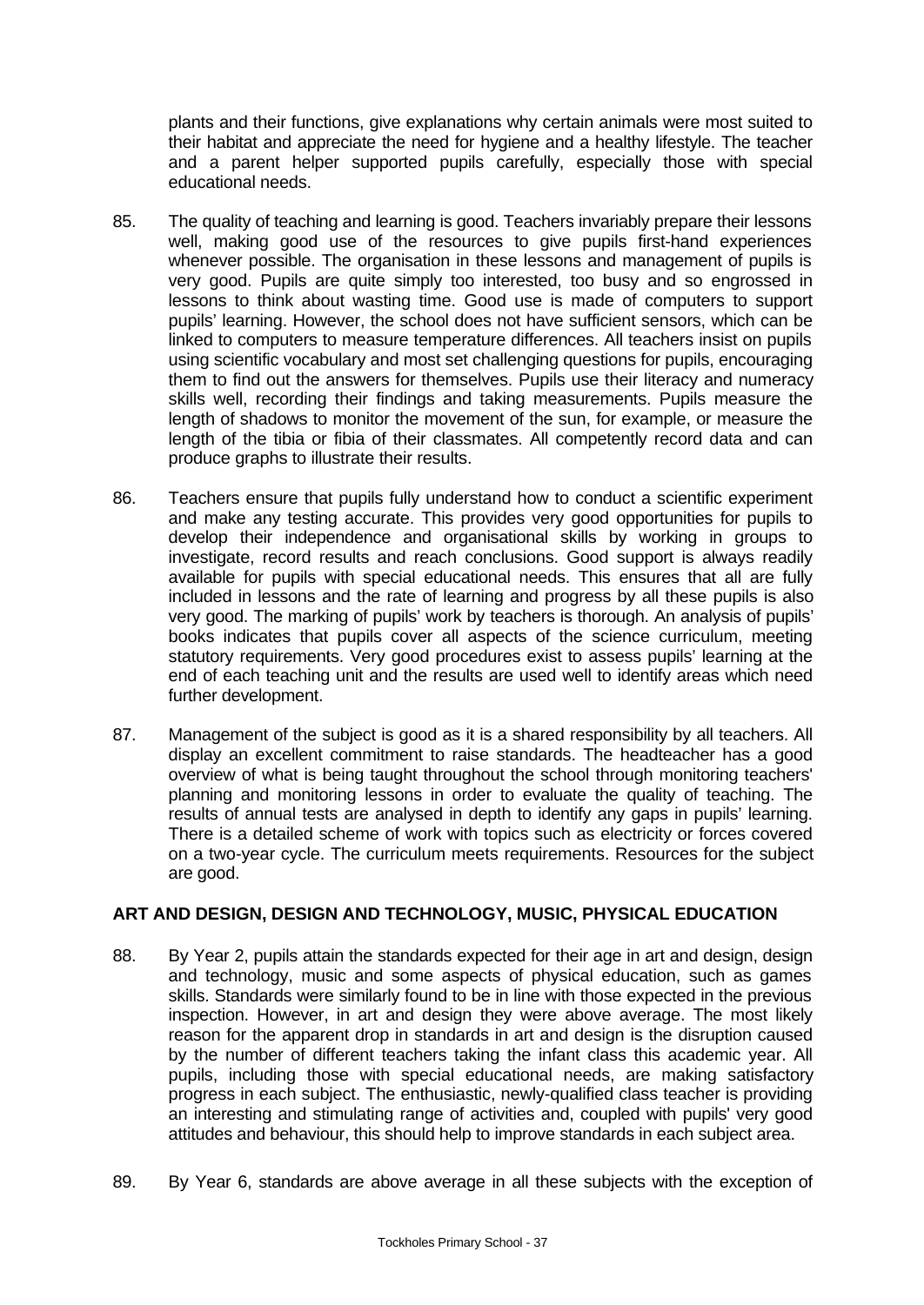physical education. Only one aspect, outdoor and adventurous activities, was seen. Standards are in line with those expected in this aspect. Pupils generally make good progress because of the good quality of teaching provided by an experienced teacher, supported by classroom assistants and parent helpers. All pupils are enthusiastic and keen to learn.

- 90. In art and design, no specific lessons were seen. However, a wide variety of pupils' work was available for inspection. Pupils in both classes create interesting, imaginative and carefully observed work using a very wide range of different materials and techniques. Pupils in Years 1 and 2, for example, paint regularly and their observational drawings of flowering hawthorn and shells are of a satisfactory standard. Links are made with other subjects, such as mathematics and geography, as they paint symmetrical butterflies and pictures of the seaside. Clipart is used to make patterns and explore colour combinations. The paintings of Years 3 to 6 pupils are often vibrant because they choose colours carefully. Artwork is varied. For example, pupils illustrate nursery rhymes, sketch the head of animals and design safety posters about topics such as driving slowly or not smoking. Pupils' work is used effectively to create bright and stimulating displays in classrooms and the school hall. The co-ordination of art and design is satisfactory. All teachers share collective responsibility for monitoring and evaluating all aspects of the subject.
- 91. No separate lessons of design and technology were seen, but teachers' planning and a range of completed models and designs shows that all aspects of the curriculum are satisfactorily taught. For example, infant age pupils design, make and evaluate wheeled vehicles and try different ways of suspending a spider they have made for a big picture illustrating a nursery rhyme. Completed projects show that a good range of materials are available. In evaluation sheets, most pupils say that their favourite tools are a saw or hammer! Junior pupils make photograph frames and decorate them by painting their own repeating design. Pupils use the appropriate vocabulary and know how to make and strengthen hinges to make sure the frame stands up. They evaluate their work and know what they have done well and what they need to do to improve. Pupils in Years 3, to 6 compare the taste, texture and appearance of a range of different types of bread, and design sandwiches taking account of healthy food fillings. Computers were used to research further information about bread. Pupils work together well to carefully take apart toys to find out how they move and design toys for a baby before attempting to make them.
- 92. Subject management is tackled in the same way as all subjects, except English and mathematics, that is by all staff corporately. A careful assessment of pupils' progress is made termly. Since practical skills are mainly involved, all pupils, including those with special educational needs, concentrate well and take pride in their work. Literacy skills are employed well as pupils write thoughtfully of the problems they have encountered and how they took on board the suggestions from others to improve their work. Numeracy skills are also used as an integral part of lessons as pupils measure lengths of wood or proportions in their designs. Resources are satisfactory, overall.
- 93. Two music lessons were seen, both taken by a specialist visiting music teacher from a nearby comprehensive school. Pupils in Years 1 and 2 listen carefully to instructions and all are able to follow a beat and keep to a rhythm. They learn a new song quickly, reading the words from a song sheet very well. All know the names of a range of percussion instruments and can play them in time. Junior pupils thoroughly enjoy their music sessions and behave exceptionally well. Most have a good understanding of the skills and knowledge of the subject. Pupils sang 'Frere Jacques' as a round very energetically and tunefully, concentrating well on their own part. They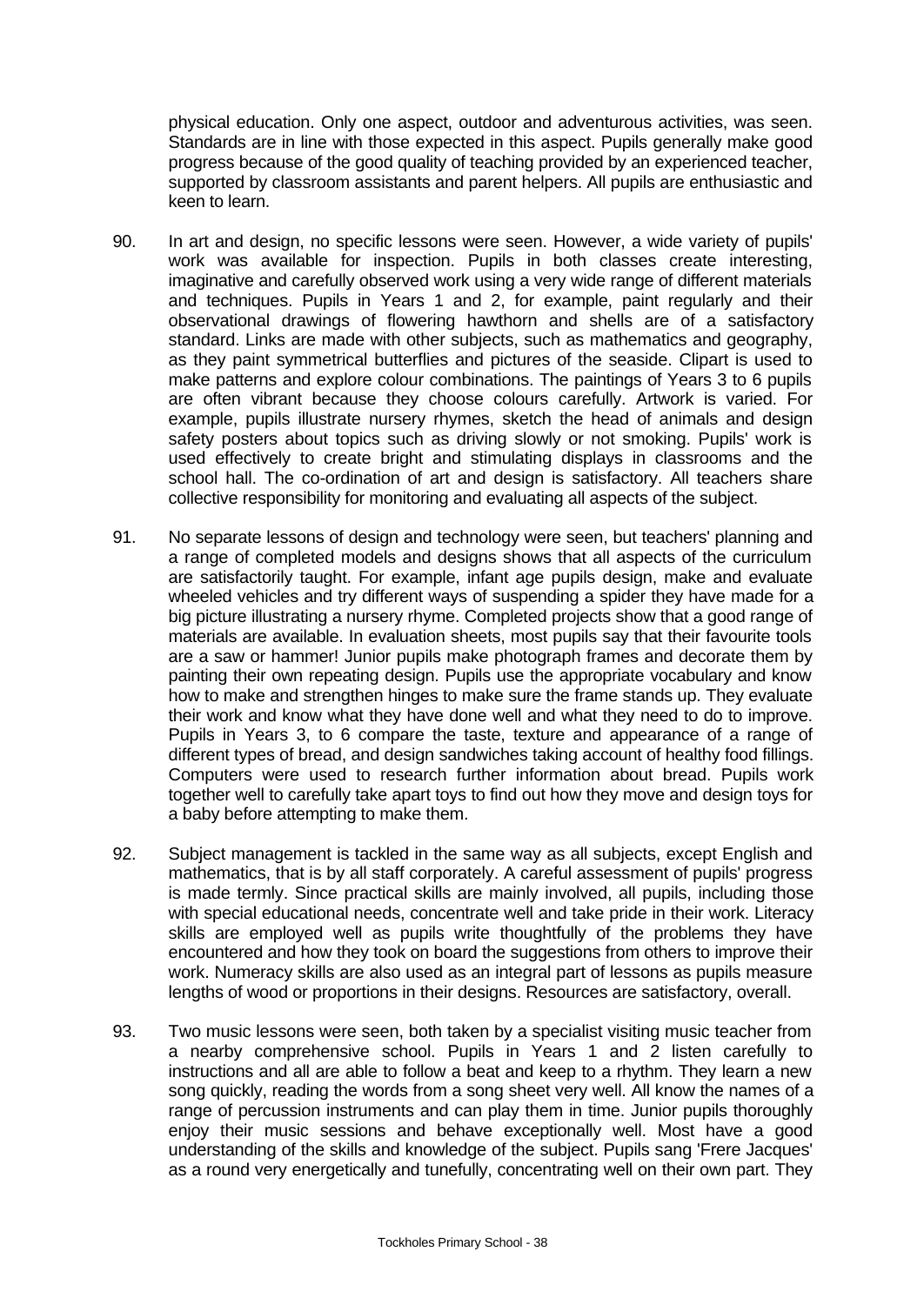accompany songs being prepared for a festival expertly with a good range of percussion instruments. Pupils' enthusiasm for music is obvious and reflects the excellent quality of teaching available to them. The school is hoping to retain its specialist help in music next year. Resources for music are satisfactory.

- 94. Pupils are keen and enthusiastic when taking part in physical education sessions. In Years 1 and 2, they run, hop, skip and jump around the playground with confidence. All know the reasons why they have to warm up before exercise. All manage to throw a ball accurately and use a racket to hit the ball back to a partner. Pupils in Years 3 to 6 all have the opportunity to learn to swim and, by the time they leave Tockholes, most achieve the required level of competence, swimming the expected 25 metres, with many able to exceed this distance. In the adventurous activity session seen, pupils constructively discuss the skills and ideas shown by other pupils and recognise ways in which they can improve their own performance when trying to cross a crocodile infested swamp! Teachers are deeply committed to raising standards and make good use of the playing field and well-equipped outdoor play area for younger pupils. One brought her kitchen carpet tiles to be used as stepping stone, for pupils use, to get across the swamp. Resources for physical education are good. However, the field is poorly drained and pupils are unable to use it for most of the year, denying them a valuable resource.
- 95. Raising standards in areas such as team games is difficult because of the small number of pupils. Nevertheless, teams from the school do compete locally in cricket competitions and swimming events. The school does not have an established dress code for physical education sessions. It was disappointing to see so many older pupils inappropriately dressed for their lesson. Many kept on their normal clothing and footwear and this must have been uncomfortable considering how hard they worked and hot they became.
- 96. Teaching and learning is good throughout in each of these subjects. However, no overall judgement can be made about the quality of teaching in music as none of the teachers at the school were seen teaching the subject. Pupils are taught the basic skills and techniques in each subject well from when they start school. Teachers plan units of work carefully by using each subject's scheme of work, which ensures that skills and techniques are taught in a progressive way. Good links are made between subjects. For example, art and design is linked well to subjects such as ICT, history and science, but is also taught as a separate subject so that pupils gain a wide experience of using different materials in a creative way. In most lessons teachers place a very strong emphasis on using subject vocabulary so that pupils learn the correct names of items used, for example musical instruments or techniques in art and design. In addition, literacy and numeracy are an integral part of most lessons, with pupils having good opportunities to record their own ideas or draw and label diagrams or charts. Teachers make learning thoroughly enjoyable and pupils look forward to their lessons and visits. The management of pupils is a strength and little disruption is caused to pupils' learning because of indiscipline. Teachers also make very good use of support staff during lessons. The result is that in most lessons, pupils of all ages and abilities are provided with interesting work and are always fully challenged.
- 97. Teachers ensure that these subjects make a positive contribution to pupils' personal development. The involvement of the whole infant or junior section in many activities fosters a very strong sense of community and ensures that each pupil develops confidence, maturity and sense of responsibility for others. For example, when pond dipping, older pupils and those with more skills were expected to help younger ones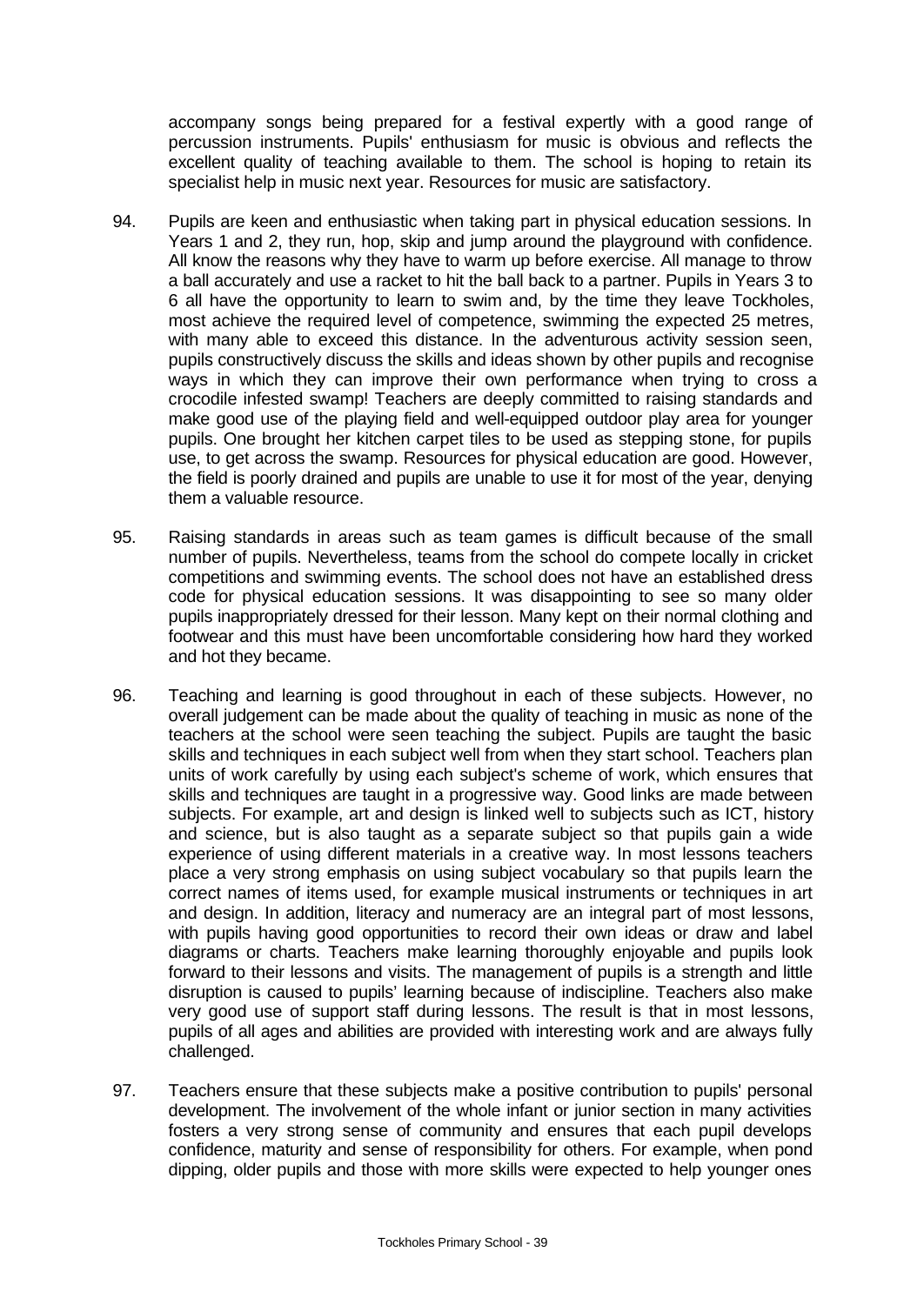or the less able.

### **GEOGRAPHY AND HISTORY**

- 98. Standards in both subjects have been maintained since the previous inspection. Pupils of all abilities make satisfactory progress and, by the end of Years 2 and 6, attain standards that are in line with national expectations.
- 99. By the end of Year 2, pupils have a secure understanding of the local area, how people's lives and places differ and change over time. In history, they learn about some famous events and characters from the past, such as Florence Nightingale and the Plague. Through a topic on seaside holidays they learn how places and people's lives change over time. In geography, on walks around the area close to the school, they learn how to look around them to learn more about the place in which they live and how it is different to places they have visited or seen in pictures. They begin to draw simple maps, such as their route to school, marking significant buildings or landmarks. By following the travels of 'Timmy Tockholes' they learn about places around the United Kingdom and abroad.
- 100. In history, by the end of Year 6, pupils have developed a secure understanding of the key events of periods in history, such as the Roman, Viking and Saxon eras in Britain and of how people lived then. This helps develop their ability to appreciate how people lived in the past and how it is different from their own lives. In geography, pupils know that areas of the world have different climates and understand that this affects the way people live. Through a topic looking at the effect of traffic calming measures in the village, they also develop a secure understanding of how people affect the environment.
- 101. Due to the timetable arrangements very few lessons were seen during the inspection in either history or geography. However, teachers' planning and pupils' work clearly show that the teaching of geography and history is satisfactory throughout the school. Teachers have secure subject knowledge and involve pupils in a range of activities that develops their interest and their skills and understanding of both subjects effectively. A strength of the teaching is the effective way that teachers use the village as the focus for topics. However, in some topics, commercial worksheets are used too much so the opportunities for older and higher attaining pupils to develop their skills, knowledge and understanding is limited. In particular, this restricts the opportunities for pupils to use their literacy skills to express their own opinions and views. There is also little evidence of ICT being used in lessons. However, in the lesson seen in Years 1 and 2, activities were varied carefully to match the broad range of ages and abilities in the group. Pupils were managed very well so they behaved well and got on well with their work. Consequently, the lessons had a positive and purposeful atmosphere based on very good relationships between pupils and adults.
- 102. The subjects are managed corporately by all the school staff who review each subject, its policy and planning on a rota basis with other subjects. This process is an effective approach, considering the size of the school, and ensures that teaching and learning in both subjects is regularly evaluated. Since the previous inspection, the long-term plans for the subjects have been revised in the light of the latest national guidance and all staff have a clear understanding of the strengths of the subjects and what they want to develop further. The school's use of the village and the visits pupils make to places such as Manchester Museum means that both subjects make a good contribution to pupils' personal development.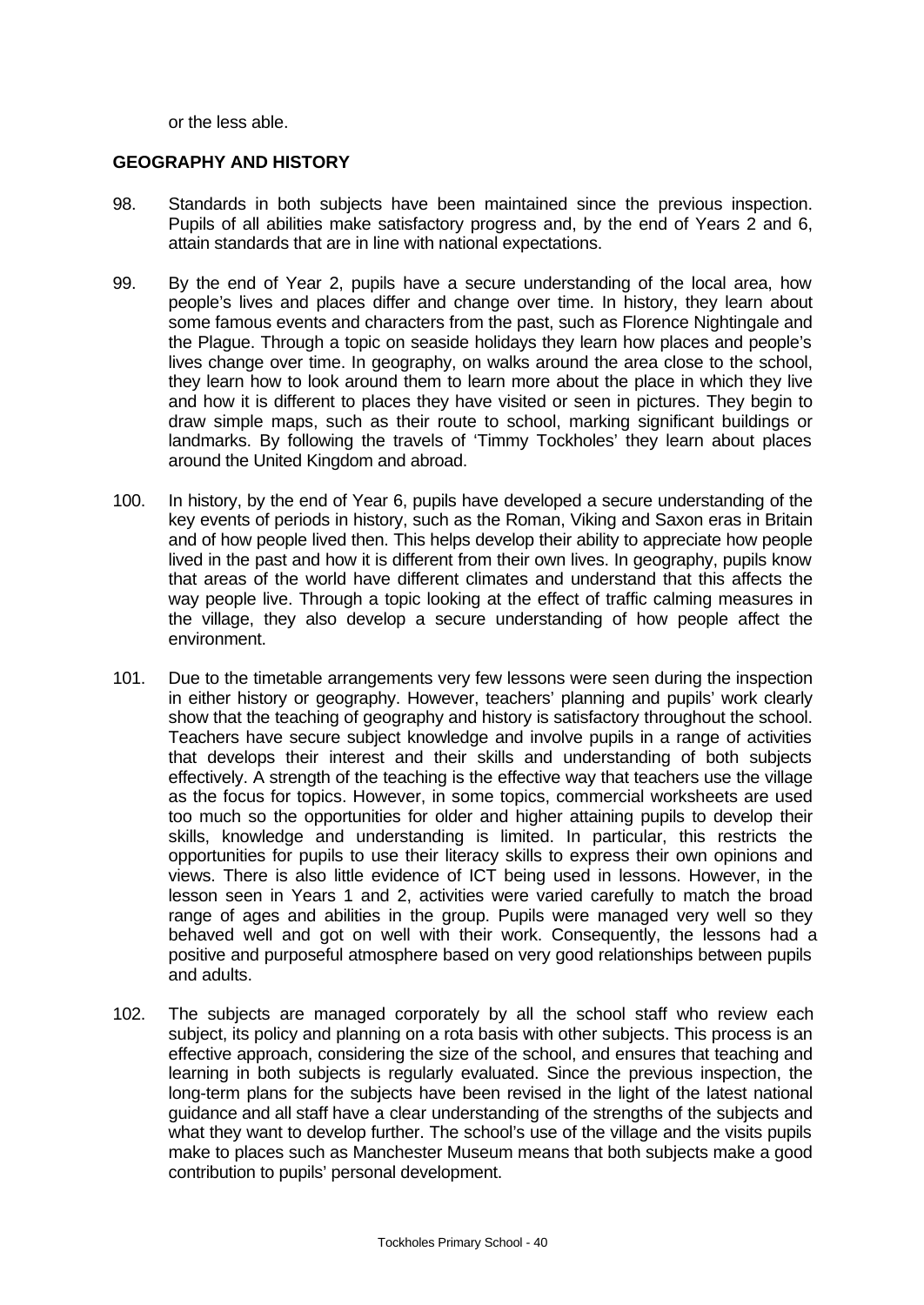### **INFORMATION AND COMMUNICATION TECHNOLOGY**

- 103. The subject expertise of teachers and the very good use made of the many computers to effectively support learning in all subjects, are the key factors which are largely responsible for the well above average standards being achieved by pupils of all ages. This represents a significant improvement from the previous inspection when teaching was satisfactory and standards were more or less in line with those expected. No secure judgement was possible for Year 6 in 1998 as there was only one pupil. All pupils have regular access to computers giving them lots of opportunities to practise their computer skills or to work independently, researching information, for example. Parents, at their meeting prior to the inspection, reported that they were happy about the opportunities for pupils to use computers. Inspectors agree with these views. The ratio of one computer for every six pupils is much better than in most other primary schools.
- 104. By the age of seven, Year 2 pupils are able to load programs into the computer unaided and are familiar with the functions of the various keys. They change font size, use capital letters and print their work. All demonstrate very good control of the mouse when selecting options in programs and are able to write instructions to program a computer-controlled programmable toy. In a Year 2 mathematics lesson, pupils tried to find some hidden treasure behind a square on a grid. This involved them in counting and describing directions to move the cursor for a partner. Good use is made of a digital camera. Printed photographs of pupils creating mathematical shapes on pegboards were used as an effective way of revising previous knowledge. Pupils were able to retrieve and display successfully information about dinosaurs and the Plague.
- 105. By Year 6, pupils show confidence when using computers and all concentrate well on given tasks such as retrieving information from the Internet, creating a database or adding pictures to texts. They work conscientiously in pairs, helping one another sensibly. All have an individual disk and this shows a wide range of work from many subjects. In history, there is research about the Vikings, planet information for a science topic, details about rainforests for geography, Christmas card designs and many examples of writing. Some help to produce 'The Tockholes Times' for example, and others write letters to a school in France. Year 4 pupils all manage to produce a database to list features of their classmates, such as the colour of their hair, eyes or length of various bones such as the tibia. Year 5 pupils collect information about kings and queens of England as part of their history topic and research the life cycle of frogs from the Internet. All pupils display skills that are well above those normally seen for their age group.
- 106. The quality of teaching and learning is very good. Teachers' make sure that skills are taught effectively from the time pupils enter the school. Lesson planning is meticulous with details of opportunities for pupils to use computers to support their learning in all subjects clearly shown. ICT skills were used well in a science lesson, for example, to reinforce learning about electrical circuits. The management of pupils in lessons is very good and there is a good balance of teaching methods. The high interest shown by pupils and their exceptionally good behaviour means all can be trusted to work independently or with a partner. When new skills are taught to the whole class, all watch and listen carefully. Pupils with special educational needs are provided with a good range of programs to practise their literacy and numeracy skills. All teachers and classroom support assistants are sufficiently skilled to effectively use computers. Plans are well advanced to introduce a computer-linked whiteboard into each